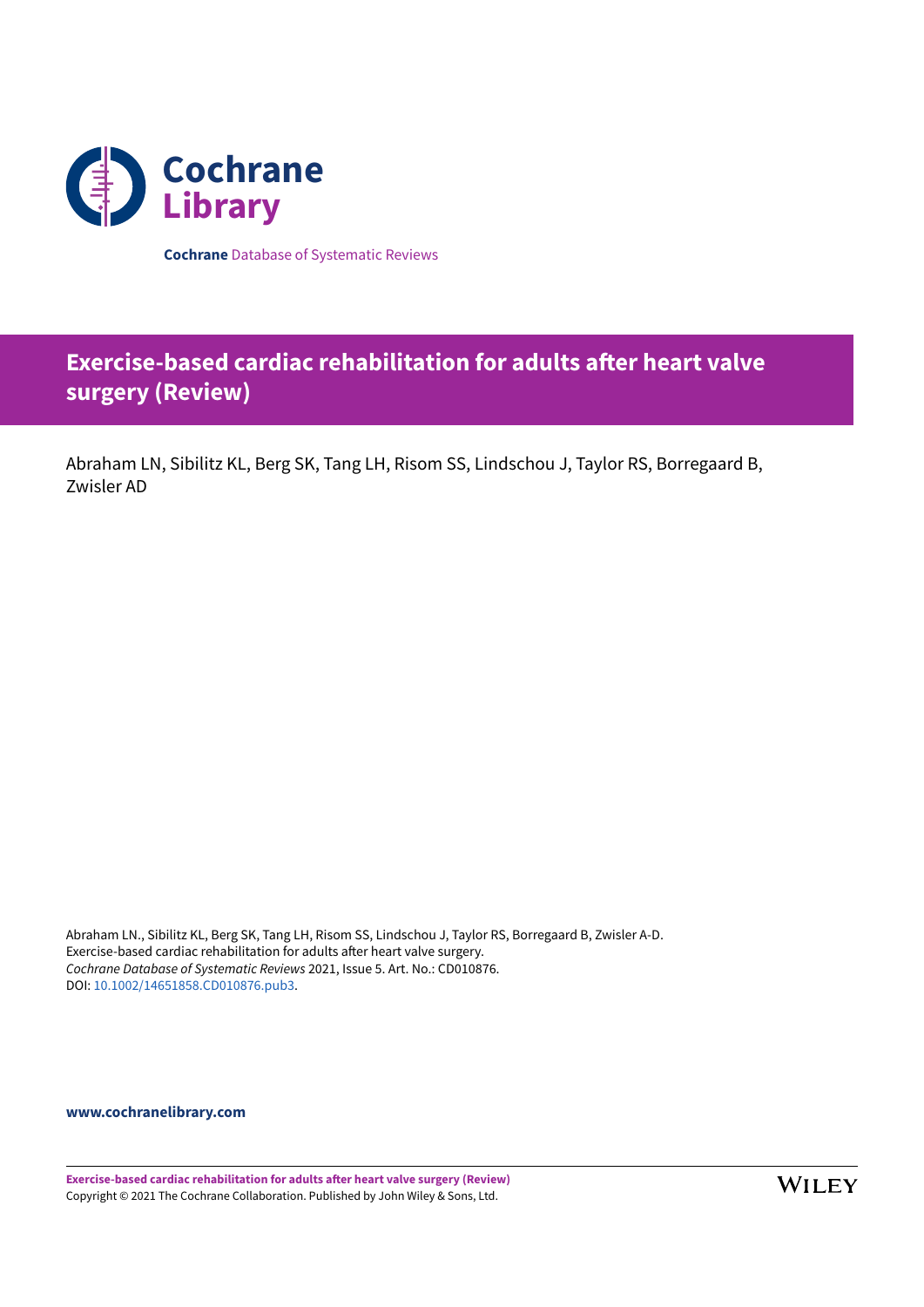

## TABLE OF CONTENTS

|                                                                    | 2  |
|--------------------------------------------------------------------|----|
|                                                                    | 3  |
|                                                                    | 5  |
|                                                                    | 6  |
| <b>METHODS</b>                                                     | 6  |
|                                                                    | 9  |
|                                                                    | 10 |
|                                                                    | 13 |
|                                                                    | 14 |
|                                                                    | 15 |
|                                                                    | 16 |
| CHARACTERISTICS OF STUDIES (Anthonormational and anthony and anti- | 23 |
|                                                                    | 47 |
|                                                                    | 49 |
|                                                                    | 50 |
|                                                                    | 50 |
|                                                                    | 50 |
|                                                                    | 51 |
|                                                                    | 51 |
|                                                                    | 51 |
|                                                                    | 51 |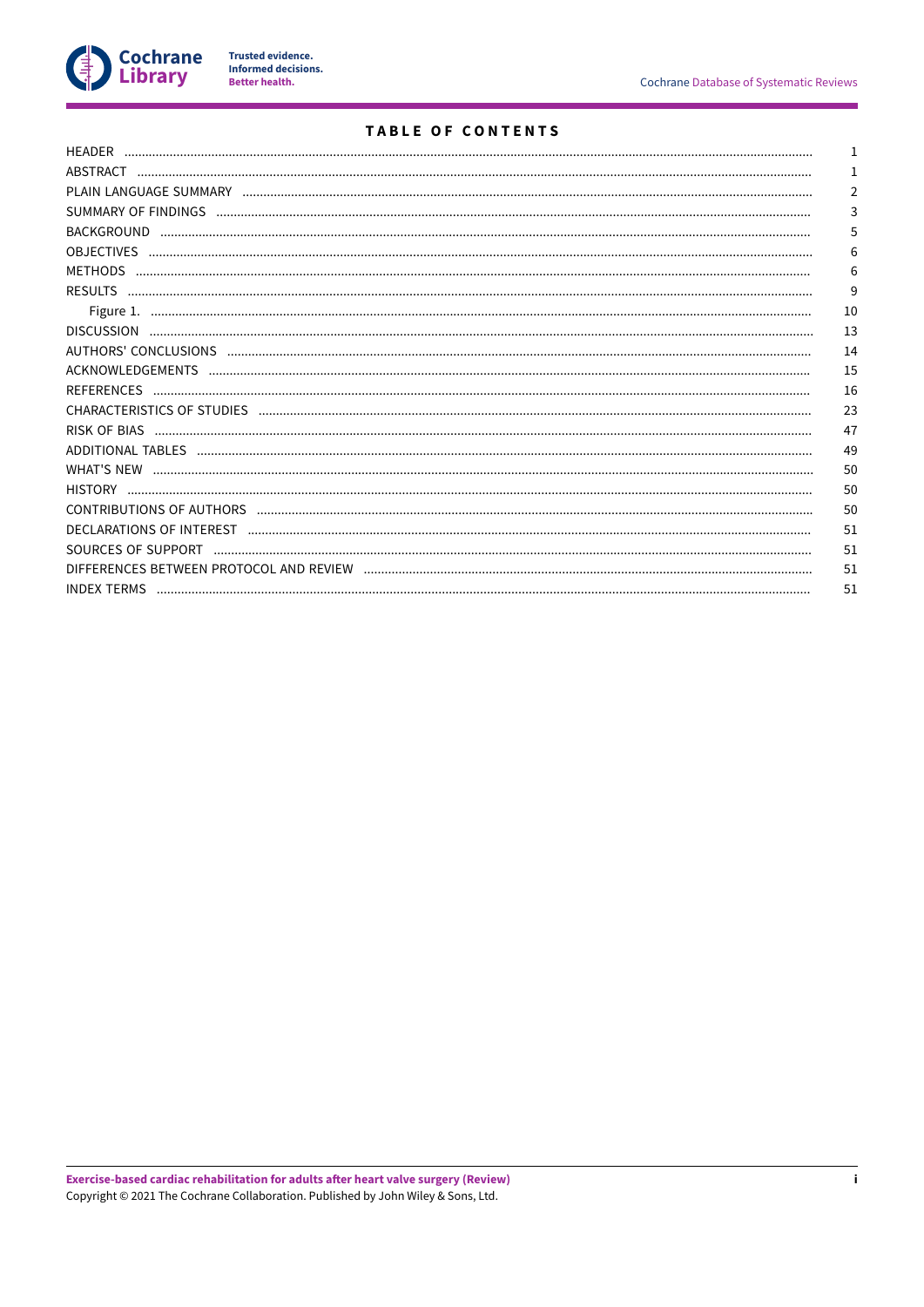

## <span id="page-2-0"></span>**[Intervention Review]**

# **Exercise-based cardiac rehabilitation for adults aer heart valve surgery**

Lizette N. Abraham<sup>1</sup>, Kirstine L Sibilitz<sup>2</sup>, Selina K Berg<sup>2</sup>, Lars H Tang<sup>3,4</sup>, Signe S Risom<sup>5,6,7</sup>, Jane Lindschou<sup>8</sup>, Rod S Taylor<sup>9</sup>, Britt Borregaard<sup>10</sup>, Ann-Dorthe Zwisler<sup>11,12</sup>

<sup>1</sup>Institute of Infection, Immunity and Inflammation, University of Glasgow, Glasgow, UK. <sup>2</sup>Department of Cardiology, Centre for Cardiac, Vascular, Pulmonary and Infectious Diseases, Copenhagen University Hospital, Rigshospitalet, Copenhagen, Denmark. <sup>3</sup>The research unit PROgrez, Department of Physiotherapy and Occupational Therapy, Næstved-Slagelse-Ringsted Hospitals, Slagelse, Denmark. 4Department of Regional Health Research, University of Southern Denmark, Odense, Denmark. 5Faculty of Health and Medical Sciences, Copenhagen University, Copenhagen, Denmark. <sup>6</sup>The Heart Centre, University Hospital Rigshospitalet, Copenhagen, Denmark. <sup>7</sup>Institute for Nursing and Nutrition, University College Copenhagen, Copenhagen, Denmark. <sup>8</sup>Copenhagen Trial Unit, Centre for Clinical Intervention Research, Department 7812, Copenhagen University Hospital, Copenhagen, Denmark. 9MRC/CSO Social and Public Health Sciences Unit & Robertson Centre for Biostatistics, Institute of Health and Well Being, University of Glasgow, Glasgow, UK. <sup>10</sup>Department of Cardiac, Thoracic and Vascular Surgery, Odense University Hospital, Odense, Denmark. 11REHPA, The Danish Knowledge Centre for Rehabilitation and Palliative Care, Odense University Hospital, Nyborg, Denmark. <sup>12</sup>Department of Clinical Research, University of Southern Denmark, Odense, Denmark

**Contact address:** Rod S Taylor, [rod.taylor@gla.ac.uk](mailto:rod.taylor@gla.ac.uk).

**Editorial group:** Cochrane Heart Group. **Publication status and date:** New search for studies and content updated (no change to conclusions), published in Issue 5, 2021.

**Citation:** Abraham LN., Sibilitz KL, Berg SK, Tang LH, Risom SS, Lindschou J, Taylor RS, Borregaard B, Zwisler A-D. Exercise-based cardiac rehabilitation for adults after heart valve surgery. *Cochrane Database of Systematic Reviews* 2021, Issue 5. Art. No.: CD010876. DOI: [10.1002/14651858.CD010876.pub3.](https://doi.org/10.1002%2F14651858.CD010876.pub3)

Copyright © 2021 The Cochrane Collaboration. Published by John Wiley & Sons, Ltd.

## **A B S T R A C T**

## <span id="page-2-1"></span>**Background**

The impact of exercise-based cardiac rehabilitation (CR) following heart valve surgery is uncertain. We conducted an update of this systematic review and a meta-analysis to assess randomised controlled trial evidence for the use of exercise-based CR following heart valve surgery.

#### **Objectives**

To assess the benefits and harms of exercise-based CR compared with no exercise training in adults following heart valve surgery or repair, including both percutaneous and surgical procedures.We considered CR programmes consisting of exercise training with or without another intervention (such as an intervention with a psycho-educational component).

#### **Search methods**

We searched the Cochrane Central Register of Clinical Trials (CENTRAL), in the Cochrane Library; MEDLINE (Ovid); Embase (Ovid); the Cumulative Index to Nursing and Allied Health Literature (CINAHL; EBSCO); PsycINFO (Ovid); Latin American Caribbean Health Sciences Literature (LILACS; Bireme); and Conference Proceedings Citation Index-Science (CPCI-S) on the Web of Science (Clarivate Analytics) on 10 January 2020. We searched for ongoing trials from ClinicalTrials.gov, Clinical-trials.com, and the World Health Organization International Clinical Trials Registry Platform on 15 May 2020.

#### **Selection criteria**

We included randomised controlled trials that compared exercise-based CR interventions with no exercise training. Trial participants comprised adults aged 18 years or older who had undergone heart valve surgery for heart valve disease (from any cause) and had received heart valve replacement or heart valve repair. Both percutaneous and surgical procedures were included.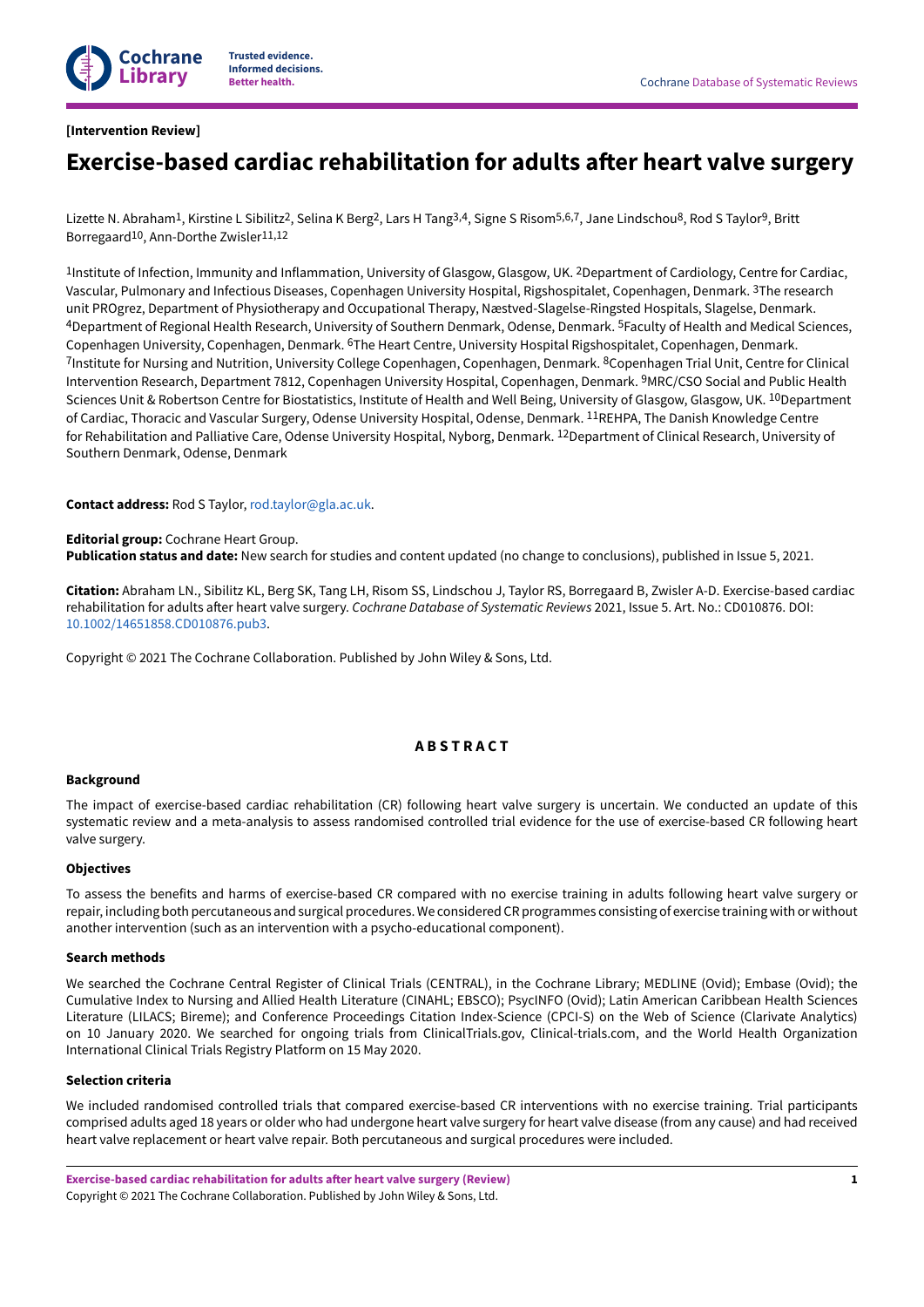

#### **Data collection and analysis**

Two review authors independently extracted data. We assessed the risk of systematic errors ('bias') by evaluating risk domains using the 'Risk of bias' (RoB2) tool. We assessed clinical and statistical heterogeneity. We performed meta-analyses using both fixed-effect and random-effects models. We used the GRADE approach to assess the quality of evidence for primary outcomes (all-cause mortality, allcause hospitalisation, and health-related quality of life).

## **Main results**

We included six trials with a total of 364 participants who have had open or percutaneous heart valve surgery. For this updated review, we identified four additional trials (216 participants). One trial had an overall low risk of bias, and we classified the remaining five trials as having some concerns.

Follow-up ranged across included trials from 3 to 24 months. Based on data at longest follow-up, a total of nine participants died: 4 CR versus 5 control (relative risk (RR) 0.83, 95% confidence interval (CI) 0.26 to 2.68; 2 trials, 131 participants; GRADE quality of evidence very low). No trials reported on cardiovascular mortality. One trial reported one cardiac-related hospitalisation in the CR group and none in the control group (RR 2.72, 95% CI 0.11 to 65.56; 1 trial, 122 participants; GRADE quality of evidence very low). We are uncertain about healthrelated quality of life at completion of the intervention in CR compared to control (Short Form (SF)-12/36 mental component: mean difference (MD) 1.28, 95% CI-1.60 to 4.16; 2 trials, 150 participants; GRADE quality of evidence very low; and SF-12/36 physical component: MD 2.99, 95% CI -5.24 to 11.21; 2 trials, 150 participants; GRADE quality of evidence very low), or at longest follow-up (SF-12/36 mental component: MD-1.45, 95% CI-4.70 to 1.80; 2 trials, 139 participants;GRADE quality of evidence very low; and SF-12/36 physical component: MD -0.87, 95% CI -3.57 to 1.83; 2 trials, 139 participants; GRADE quality of evidence very low).

#### **Authors' conclusions**

Due to lack of evidence and the very low quality of available evidence, this updated review is uncertain about the impact of exercise-CR in this population in terms of mortality, hospitalisation, and health-related quality of life. High-quality (low risk of bias) evidence on the impact of CR is needed to inform clinical guidelines and routine practice.

## <span id="page-3-0"></span>**P L A I N L A N G U A G E S U M M A R Y**

#### **Exercise-based cardiac rehabilitation for adults aer heart valve surgery**

#### **Background**

Cardiac rehabilitation (CR) that includes exercise training has been recommended as treatment for people after heart valve surgery. However, the strength of this evidence is uncertain. This updated review aimed to assess the benefits and harms of exercise-based CR for adults who have undergone heart valve surgery or repair. All types of heart valve surgery were included.

#### **Trial characteristics**

We searched for studies examining the effects of exercise-based CR compared with no exercise ('control') after heart valve surgery for adults (18 years or older) with heart valve disease (from any cause). The evidence is current to 10 January 2020.

#### **Key results**

We found six trials with a total of 364 participants. In this update, we added four new trials (216 participants) to those included in the previously published review. We are uncertain about the effects of exercise-based CR compared to control on the outcomes of all-cause mortality, health-related quality of life, and all-cause hospitalisation.

## **Quality of the evidence**

Results from this Review should be interpreted with caution because of some concerns about risk of bias (potential for systematic error) in five out of six trials. Only one trial had low risk of bias. Additional high-quality randomised controlled trials are needed to fully assess the effects of exercise-based CR interventions.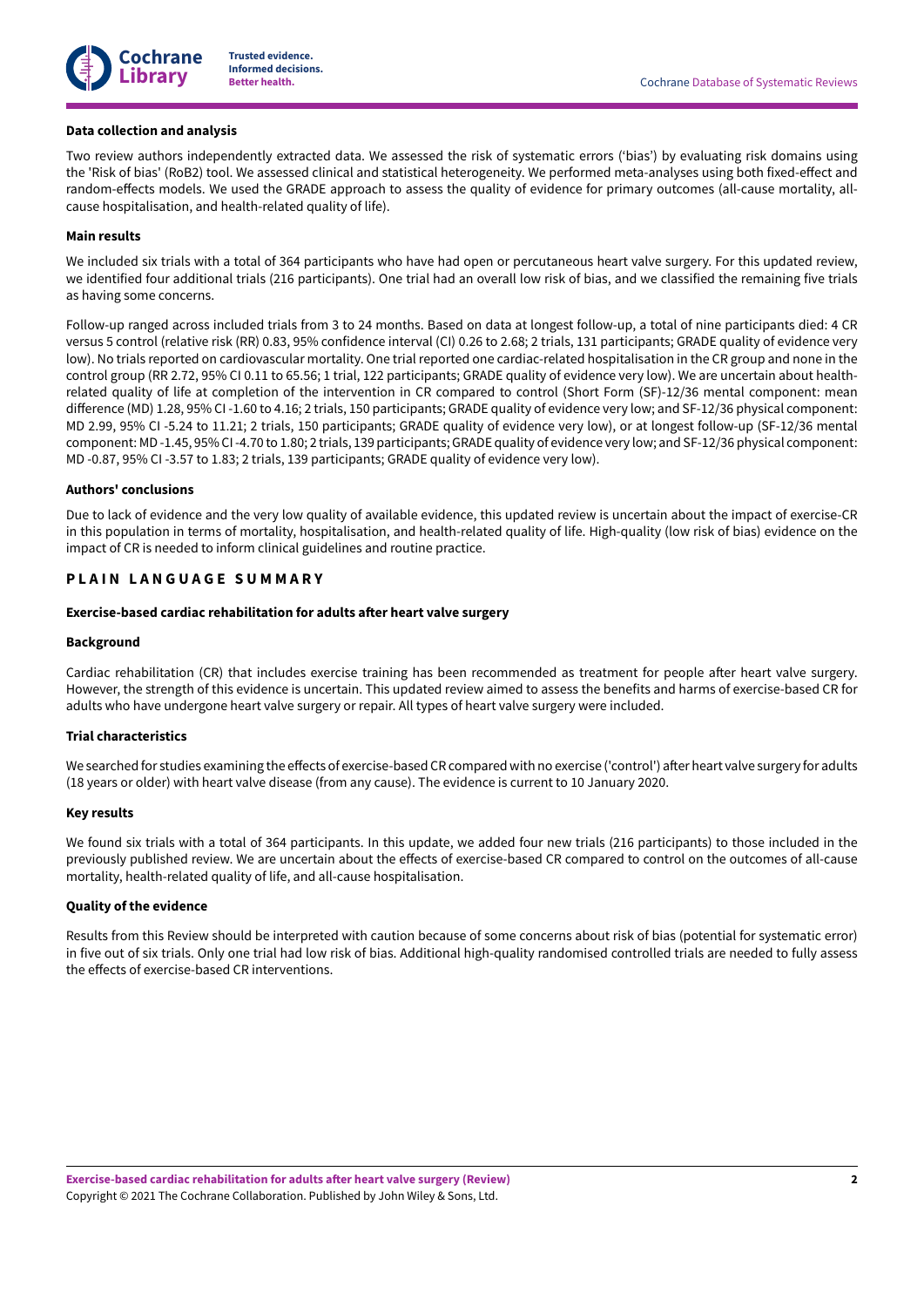## **S U M M A R Y O F F I N D I N G S**

## **Summary of findings 1. Exercise compared to no exercise for adults aer heart valve surgery**

## **Exercise compared to no exercise for adults after heart valve surgery**

**Patient or population:** adults after heart valve surgery

**Setting:** hospital- and home-based

**Intervention:** exercise

**Exercise-based**

Copyright © 2021

The

Cochrane

Collaboration.

Published

হ John

Wiley & Sons,

ltd.<br>E

**cardiac**

**rehabilitation**

**for adults**

**aer heart**

**valve**

**surgery**

<span id="page-4-1"></span><span id="page-4-0"></span>**(Review)**

**Comparison:** no exercise

| <b>Outcomes</b>                                                                                   | Anticipated absolute effects* (95% CI)                                              |                                                   | <b>Relative effect</b><br>(95% CI)    | Nº. of partici-<br>pants | <b>Certainty of</b><br>the evidence                  | <b>Comments</b>               |
|---------------------------------------------------------------------------------------------------|-------------------------------------------------------------------------------------|---------------------------------------------------|---------------------------------------|--------------------------|------------------------------------------------------|-------------------------------|
|                                                                                                   | <b>Risk with no exercise</b>                                                        | <b>Risk with exercise</b>                         |                                       | (studies)                | (GRADE)                                              |                               |
| All-cause mortality                                                                               | Study population                                                                    |                                                   | RR 0.83<br>$(0.26 \text{ to } 2.68)$  | 131<br>$(2$ RCTs)        | ⊕⊝⊝⊙ VERY<br>$1$ OWa, b, c                           |                               |
| Follow-up range: 3 to 24 months                                                                   | 79 per 1000                                                                         | 66 per 1000<br>(21 to 213)                        |                                       |                          |                                                      |                               |
| Cardiovascular mortality                                                                          | No study reported this outcome                                                      |                                                   |                                       |                          |                                                      |                               |
| All-cause hospitalisation                                                                         | Study population                                                                    |                                                   | RR 2.72<br>$(0.11 \text{ to } 65.56)$ | 122<br>$(1$ RCT)         | ⊕⊝⊝⊙ VERY<br>$1$ OWb, c, d                           | There were 0<br>events in the |
| Follow-up: 6 months                                                                               | 0 per 1000                                                                          | 0 per 1000<br>(0 to 0)                            |                                       |                          |                                                      | control group                 |
| HRQoL (SF-12/36 mental compo-<br>nent) at end of intervention<br>Follow-up range: 2 to 3 months   | Mean HRQoL range (mental<br>component) at end of inter-<br>vention was 51.3 to 53.9 | MD 1.28 higher<br>(1.60 lower to 4.16)<br>higher) |                                       | 150<br>$(2$ RCTs)        | ⊕⊝⊝⊙ VERY<br>LOWb,c,d                                |                               |
| HRQoL (SF-12/36 physical compo-<br>nent) at end of intervention<br>Follow-up range: 2 to 3 months | Mean HRQoL range (physical<br>component) at end of inter-<br>vention was 38 to 51   | MD 2.99 higher<br>(5.24 lower to 11.21<br>higher) |                                       | 150<br>$(2$ RCTs)        | $\bigoplus$ $\bigodot$ $\bigodot$<br>VERY LOWb,c,d,e |                               |
| HRQoL (SF-12/36 mental compo-<br>nent) at maximum follow-up<br>Follow-up range: 3 to 24 months    | Mean HRQoL range (mental<br>component) at maximum fol-<br>low-up was 54.9 to 55.1   | MD 1.45 lower<br>(4.70 lower to 1.80)<br>higher)  |                                       | 139<br>$(2$ RCTs)        | ⊕⊝⊝⊙ VERY<br>LOW <sub>b,c,d</sub>                    |                               |
| HRQoL (SF-12/36 physical compo-<br>nent) at maximum follow-up                                     | Mean HRQoL range (physical<br>component) at maximum fol-<br>low-up was 36.9 to 52.2 | MD 0.87 lower<br>(3.57 lower to 1.83<br>higher)   |                                       | 139<br>$(2$ RCTs)        | ⊕⊝⊝⊙ VERY<br>LOWb,c,d                                |                               |

**AUNIT C o c hra n e Lib r a r y**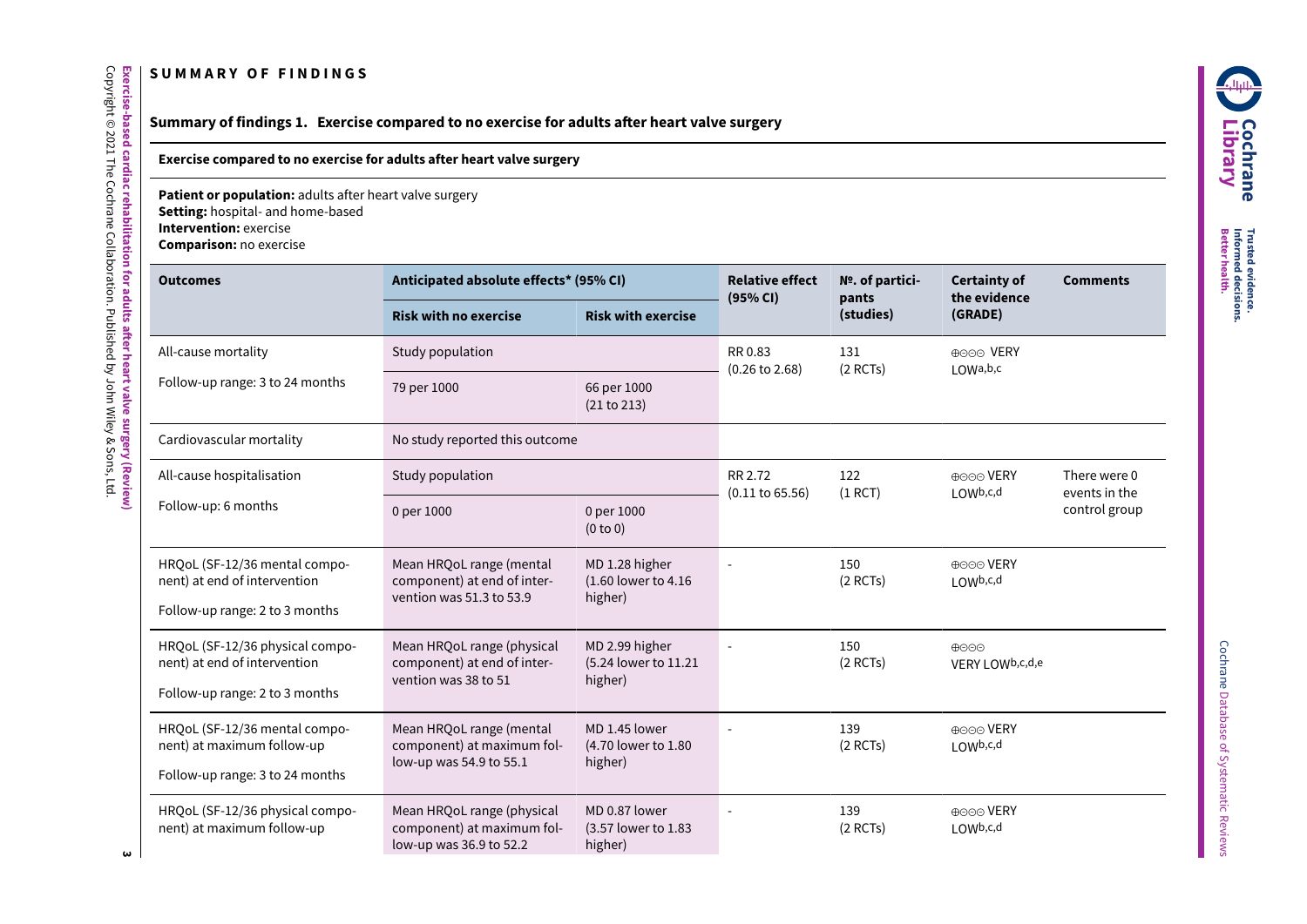**evidence.**

**decisions. health.**

Follow-up range: 3 to 24 months

\***The risk in the intervention group** (and its 95% confidence interval) is based on the assumed risk in the comparison group and the **relative effect** of the intervention (and its 95% CI).

CI: confidence interval; HRQoL: health-related quality of life; MD: mean difference; RCT: randomised controlled trial; RR: risk ratio; SMD: standardised mean difference.

**GRADE Working Group grades of evidence.**

**High certainty:** we are very confident that the true effect lies close to that of the estimate of the effect.

**Moderate certainty:** we are moderately confident in the effect estimate: the true effect is likely to be close to the estimate of the effect, but there is a possibility that it is substantially different.

Low certainty: our confidence in the effect estimate is limited: the true effect may be substantially different from the estimate of the effect.

**Very low certainty:** we have very little confidence in the effect estimate: the true effect is likely to be substantially different from the estimate of effect.

*a*At least one trial has some concerns for overall risk of bias. Downgraded by one level for risk of bias.

*b*Small sample size/number of events and optimal information size (OIS) criterion not reached, or OIS criterion reached but 95% CI includes RR/MD/SMD of 1/0. Downgraded by one level for inconsistency.

*c*Confidence interval includes possible benefit or harm (i.e. effect crosses RR of 0). Downgraded by one level for imprecision.

*d*All trials providing data for this outcome have an overall risk of bias judged as 'high'. Downgraded by one level for risk of bias.

*e*Substantial I 2 (between 50% and 90%). Downgraded by one level for imprecision.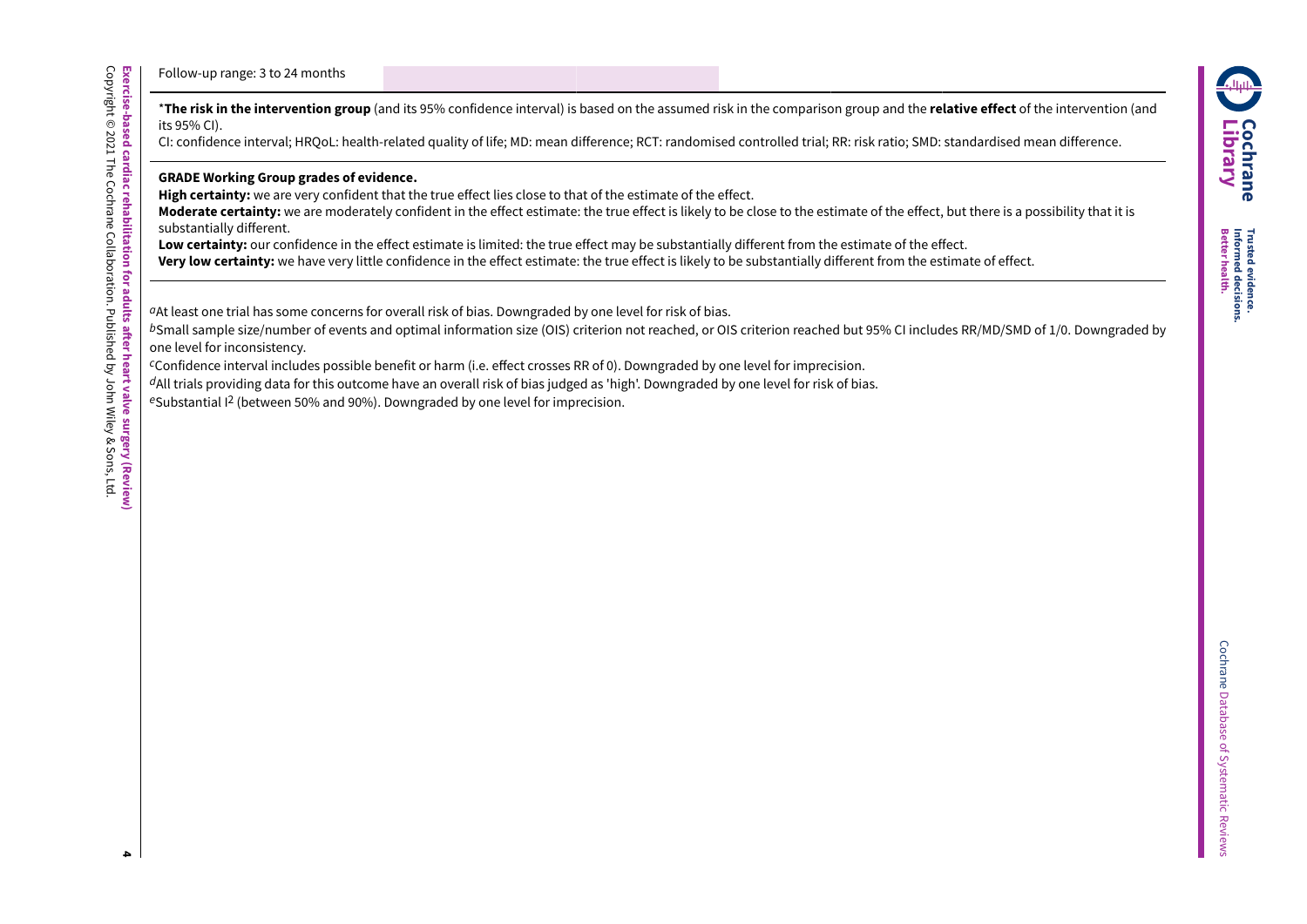

## <span id="page-6-0"></span>**B A C K G R O U N D**

## **Description of the condition**

Heart valve disease accounts for one-third of all heart disease and is increasing in prevalence due to an ageing population, population growth, and advances in treatment methods. Heart valve disease is mostly degenerative in nature [\(Nkomo](#page-23-0) 2006), and it is highly prevalent in developing countries due to rheumatic heart disease [\(Iung 2003;](#page-22-0) [Nkomo](#page-23-0) 2006; [Sibilitz 2015a;](#page-23-1) [Supino 2006](#page-24-1); [Yagdir](#page-24-2) 2020).

Heart valve disease can be left-sided (aortic and mitral valve diseases), right-sided (tricuspid and pulmonary valves), or, in rare cases, a combination of both. The cause may be congenital, degenerative, or calcific, and physiological consequences may include valve insufficiency, valve stenosis, or both ([Baumgartner](#page-21-0) [2017](#page-21-0); [Nkomo](#page-23-0) 2006). Heart valve disease is often asymptomatic at first. When it becomes symptomatic, the clinical presentation includes dyspnoea (difficulty breathing), fatigue, fluid retention, and decreased physical capacity. Symptomatic heart valve disease is associated with increased risks of mortality and morbidity, and it negatively impacts health-related quality of life (HRQoL) and physical capacity ([Baumgartner](#page-21-0) 2017; [Ben-Dor](#page-21-1) [2010](#page-21-1); [Frank](#page-22-1) 1973). Medical follow-up of valve disease includes regular clinical and echocardiographic follow-up ([Baumgartner](#page-21-0) [2017](#page-21-0); [Vahanian](#page-24-3) 2012), as well as assessment of treatment indications. The treatment of choice when serious symptoms and/ or haemodynamic changes occur is valve surgery with valve repair or replacement [\(Baumgartner](#page-21-0) 2017; [Nishimura](#page-23-2) 2014; [Vahanian](#page-24-3) [2012](#page-24-3)).

The changing disease pattern and expected increase in healthcare burden of patients after heart valve surgery require a wellestablished after-care programme to support the patient in managing postsurgical problems. These problems include physical and psychological issues and the challenge of returning to work. The large number of acute hospitalisations after valve surgery highlights the importance of follow-up ([Sibilitz 2015](#page-23-3)a). One trial to date has shown that individualised follow-up programmes after surgery can reduce the risk of hospital admission [\(Borregaard](#page-21-2) [2019](#page-21-2)). Transcatheter aortic valve replacement (TAVR) is increasingly used for treatment of people with aortic stenosis and low surgical risk, impacting recovery following surgery. Data from the NOTION 3, PARTNER-3, and Evolut Low Risk trials show that TAVR is at least non-inferior and may be superior to surgery ([Kolte](#page-22-2) 2019; [Mack](#page-23-4) [2019](#page-23-4); [Popma](#page-23-5) 2019). However, the shorter stay in hospital at the time of TAVR (typically 1 to 3 days) has increased the demand for patient-centred follow-up and careful planning of rehabilitation. This is reflected in the latest(2017) European Society of Cardiology/ European Association for Cardio-Thoracic Surgery (ESC/EACTS) Guidelines, in which TAVR is recommended for patients older than 75 years of age ([Baumgartner](#page-21-0) 2017); these guidelines were updated in 2020, and it is expected that results from PARTNER-3 and Evolut Low Risk trials have been integrated ([Ambrosetti](#page-21-3) 2020).

Physical inactivity is a problem for heart valve surgery patients,

who may experience presurgical dyspnoea and physical incapacity, immobilisation during hospitalisation, and potential postsurgical complications and restrictions due to healing of the sternum. Open heart surgery is a stressful life event [\(Karlsson](#page-22-3) [2010](#page-22-3)), and HRQoL is likely to be negatively affected [\(Hansen](#page-22-4) [2009](#page-22-4)), along with mental health; patients may require support for depressive symptoms and anxiety [\(Fredericks](#page-22-5) 2012). Although such

problems may also occur following percutaneous procedures, recent studies suggest that after TAVR, patients have much better HRQoL within two weeks of the procedure ([Lauck 2020](#page-22-6)). A Cochrane Review showed that participants who had undergone surgery for a coronary artery bypass graft might benefit from psychological interventions; however, risk of bias of included trials was considered to be high [\(Whalley](#page-24-4) 2011). Little is known about the effects of psychological interventions for patients after heart valve surgery.

In summary, risks of mortality and morbidity leading to hospital re-admission are increased after heart valve surgery, resulting in high potential healthcare costs. In addition, patients are likely to experience physical, mental, or social recovery problems that negatively impact their HRQoL and physical capacity. Therefore, careful postsurgical recovery programmes are needed. One key solution may be exercise-based cardiac rehabilitation (CR) [\(Baumgartner](#page-21-0) 2017; [Butchart](#page-21-4) 2005).

## **Description of the intervention**

CR is defined as "the coordinated sum of activities required to influence favourably the underlying cause of cardiovascular disease, as well as to provide the best possible physical, mental and social conditions, so that the participants may, by their own efforts, preserve or resume optimal functioning in their community and through improved health behaviour, slow or reverse progression of disease" [\(BACPR](#page-21-5) 2012). Although a central component of rehabilitation programmes is exercise training, it is recognised that CR programmes should be 'comprehensive' and combined with other interventions, particularly those with psycho-educational components [\(Ambrosetti](#page-21-3) 2020; [Piepoli 2010](#page-23-6)).

Current European guidelines recommend that rehabilitation following heart valve surgery should include exercise training, anticoagulant therapy, and medical and echocardiographic follow-up. However, these guidelines do not explicitly state that psycho-educational interventions should be part of the rehabilitation programme ([Baumgartner](#page-21-0) 2017; [Butchart](#page-21-4) 2005). In contrast, American guidelines do not currently include any recommendations or information about CR after heart valve surgery [\(Balady 2007;](#page-21-6) [Nishimura](#page-23-2) 2014).

A meta-analysis published in 2017 and including six trials showed that participation in exercise training after TAVR can increase exercise capacity within the first year after the procedure ([Ribeiro](#page-23-7) [2017\)](#page-23-7). This is supported by a systematic review and meta-analysis published in 2019 reporting that exercise-based CR improves exercise capacity of post-transcatheter aortic valve replacement (TAVR) and post-surgical aortic valve replacement (SAVR) patients in the short term ([Anayo](#page-21-7) 2019). This review concludes that further evidence is needed to assess the clinical effects and costeffectiveness of exercise-based CR in people with valve disease. A reported cohort trial showed that CR is associated with decreased one-year cumulative hospitalisation and mortality risk after valve surgery [\(Patel](#page-19-0) 2019).

The European Society of Cardiology recommends that physical activity for patients with cardiovascular disease should comprise 150 minutes per week, while others recommend three to four hours per week [\(Piepoli 2010](#page-23-6)). Further, recommendations state that low-risk patients should perform 30 minutes of aerobic exercise daily to achieve a weekly expenditure of 1000 kcal, whereas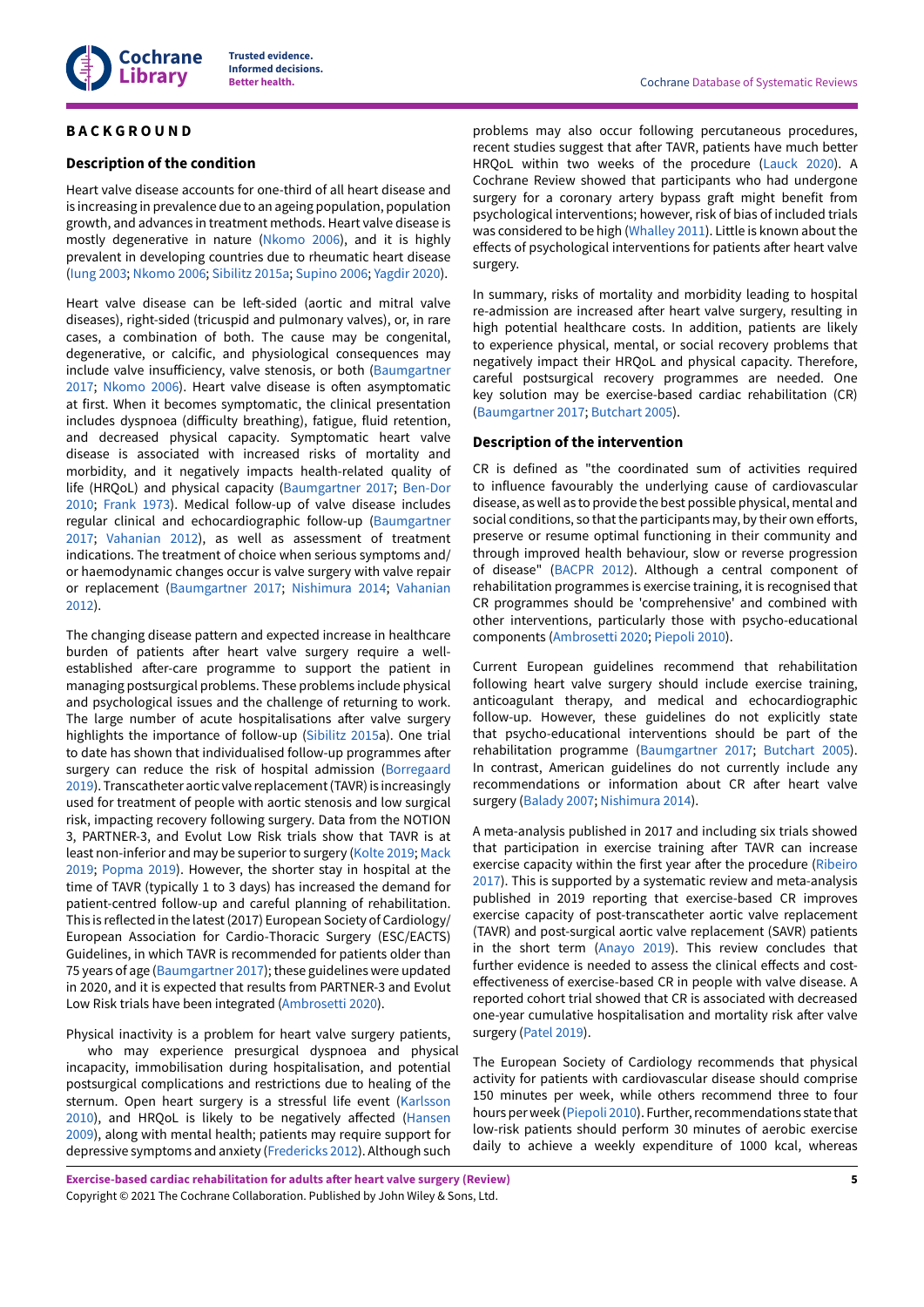

the amount of physical activity should be individually prescribed for high-risk patients ([Gianuzzi 2003\)](#page-22-7). Exercise training should be performed three times weekly for 12 weeks, through a local hospital or a community-based facility ([Piepoli 2010\)](#page-23-6). Exercise should consist of submaximal endurance training, the intensity of which is increased over time, and the programme should be expanded to include weight/resistance training. Psychological and educational interventions should offer individual and/or small group education and counselling on adjustment to heart disease, stress management, and health-related lifestyle changes ([Gianuzzi](#page-22-7) [2003](#page-22-7)).

#### **How the intervention might work**

CR interventions following heart valve surgery can positively affect physical recovery, reduce blood pressure, reduce disease severity, and improve left ventricular ejection fraction ([Gohlke-Bärwolf](#page-22-8) 1992; [Landry](#page-22-9) 1984; [Newell](#page-19-1) 1980; [Pardaens](#page-23-8) 2014; [Sibilitz 2016](#page-17-1); Sire [1987\)](#page-17-2). Exercise training may confer direct benefits for the heart and the coronary vasculature involving myocardial oxygen demand, endothelial function, autonomic tone, coagulation and clotting factors, inflammatory markers, and development of coronary collateral vessels ([Clausen 1976](#page-21-8); [Hambrecht](#page-22-10) 2000).

We might anticipate effects of exercise-based CR after heart valve surgery similar to those seen in other cardiac populations that typically receive CR (i.e. post myocardial infarction and revascularisation and heart failure). Two Cochrane Reviews have shown that exercise-based CR has several positive effects in these latter populations ([Anderson](#page-21-9) 2016; [Long](#page-23-9) 2019), including reductions in hospitalisation and improvements in HRQoL. Furthermore, heart function changes due to valve dysfunction such as reduced cardiac output, stroke volume, and left ventricular ejection fraction may positively respond to exercise training. Exercise-based CR following heart valve surgery might also be expected to reduce the symptom burden, improve symptom and disease management, and decrease rates of anxiety and depression, as has been shown for patients with atrial fibrillation [\(Smart 2018\)](#page-23-10).

Possible harmful effects of exercise-based CR after heart valve surgery include increased risk of surgery-related adverse events (e.g. arrhythmias, arterial embolism, death), as well as adverse events associated with valve disease (e.g. any arrhythmias, heart failure, death). A prospective study of patients post cardiac surgery reported a rate of adverse events (defined as chest pain with typical electrocardiographic modifications, severe ventricular arrhythmias, syncope, cardiopulmonary arrest, or a clinical condition necessitating cardiopulmonary resuscitation, immediate transfer to a coronary care unit or cardiac surgery, and/or use of intravenous drugs) of only 1 per 49,565 patient-hours of exercise training (Pavy [2006\)](#page-23-11).

## **Why it is important to do this review**

This systematic review is an update of a previous review that was undertaken to assess the benefits and harms of exercise-based CR in adults who have undergone heart valve surgery or repair ([Sibilitz](#page-23-12) [2016 SR](#page-23-12)). Since the time of first publication of this review, two non-Cochrane systematic reviews and meta-analyses on this topic have been published [\(Anayo](#page-21-7) 2019; [Ribeiro](#page-23-7) 2017).

### <span id="page-7-0"></span>**O B J E C T I V E S**

To assess the benefits and harms of exercise-based CR compared with no exercise training in adults following heart valve surgery or repair, including both percutaneous and surgical procedures. We considered CR programmes consisting of exercise training with or without another intervention (such as an intervention with a psycho-educational component).

#### <span id="page-7-1"></span>**M E T H O D S**

#### **Criteria for considering studies for this review**

#### **Types of studies**

Randomised controlled trials (RCTs) (including individual participant/cluster allocation or cross-over design) irrespective of language of publication, publication year, publication type, and publication status were eligible for inclusion in the review.

#### **Types of participants**

We included adults aged 18 years or older of both sexes and of any ethnicity who had undergone heart valve surgery for any cause of heart valve disease (i.e. aortic valve disease, mitral valve disease, tricuspid or pulmonary valve disease, or a combination) and had received heart valve replacement or heart valve repair (surgery to the valve and related anatomical areas without valve replacement, e.g. mitraclips, mitral ring, chordae rupture treatment). We included both percutaneous and surgical procedures.

#### **Types of interventions**

Exercise-based CR interventions with or without a psychoeducational intervention. Exercise-based CR interventions include supervised and unsupervised programmes conducted in an inpatient, outpatient, community, or home-based setting, including any kind of exercise training. The intervention must have included an exercise training component focused on increasing exercise capacity, and it may have included a psycho-educational intervention that focused on improving mental health and the patient's self-management skills. Patients could engage in an exercise intervention before or after discharge from the hospital for heart valve surgery ([Kiel 2011](#page-22-11)). However, for inclusion in this review, the intervention must have included a postsurgical element. We applied no restriction in length, intensity, or content of the exercise training intervention.

#### *Control interventions*

We sought any of the following control interventions as long as they did not include a physical exercise element.

- Treatment as usual (e.g. standard medical care, such as drug and anticoagulant therapy; medical follow-up with echocardiography).
- No intervention.
- Any other type of CR programme.

#### *Co-interventions*

We included trials with co-interventions to CR, as long as these were delivered equally to participants in the intervention and control groups. Co-interventions could include drug, surgical (percutaneous versus transthoracic surgery), or dietary interventions.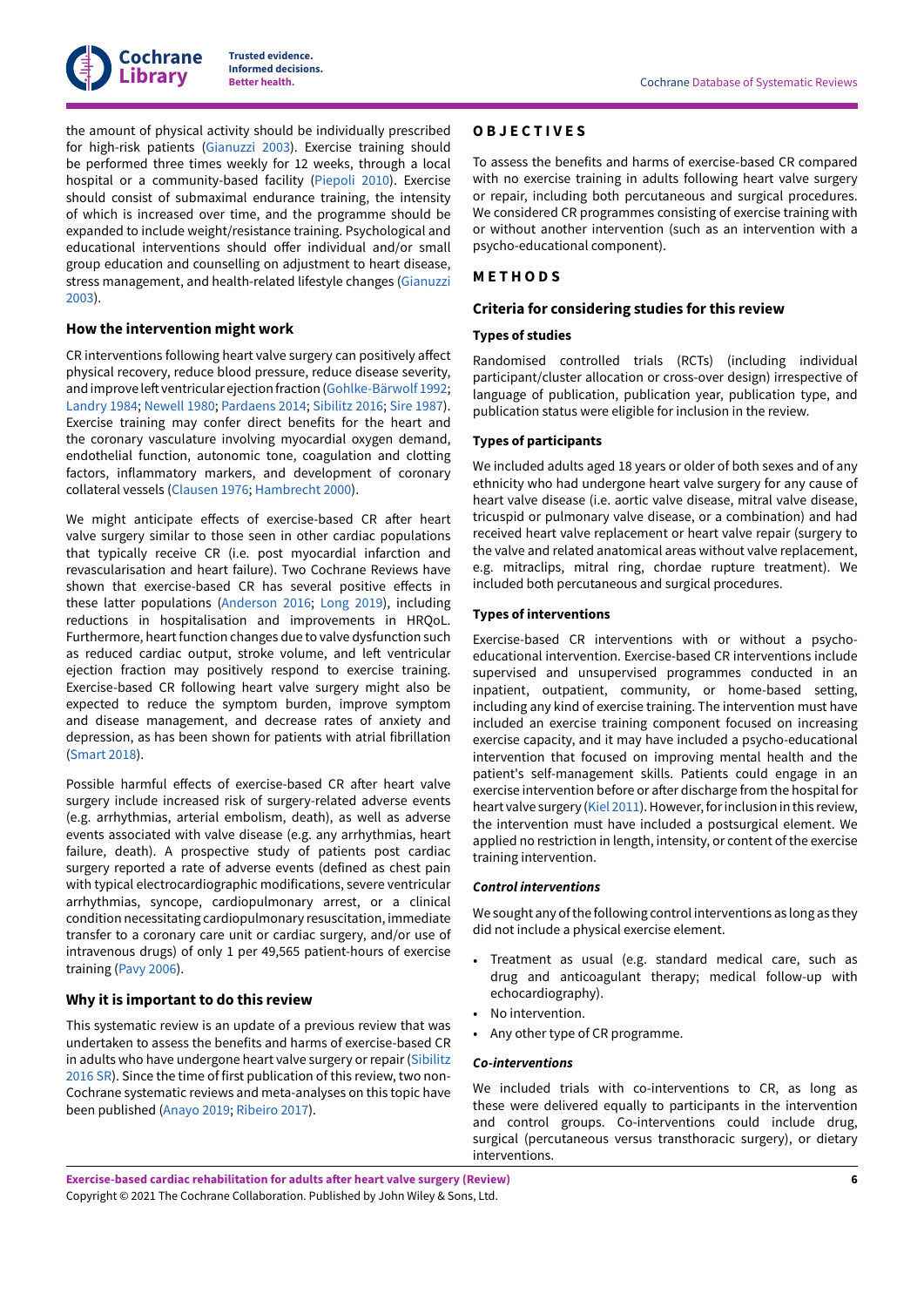

## **Types of outcome measures**

Reporting one or more of the outcomes listed here for the trial is not an inclusion criterion for this review. When a published report did not appear to report one of these outcomes, we accessed the trial protocol and contacted the trial authors to ascertain whether outcomes were measured but not reported. Relevant trials that measured these outcomes but did not report the data at all, or did not provide data in a usable format, were included in the review as part of the narrative. We did not use hierarchy to choose between multiple measures of the same outcome but instead sought to report all outcome results.

Outcomes are assessed at two time points: (1) at completion of the intervention (as defined by trialists); and (2) at longest available follow-up. There was no minimum length of follow-up fortrials that were eligible for inclusion in the review.

## *Primary outcomes*

We sought the following primary outcomes.

- All-cause mortality.
- Cardiovascular mortality.
- All-cause hospitalisation.
- Health-related quality of life assessed by generic or diseasespecific validated instruments (e.g. Short Form-36, EuroQoL Group Quality of Life Questionnaire based on 5 dimensions (EQ-5D) - generic measures, HeartQoL - heart disease-specific measure).

## *Secondary outcomes*

We sought the following secondary outcomes.

- Exercise capacity: any measure of exercise capacity including direct measurement of oxygen uptake (VO<sub>2</sub> peak/VO<sub>2</sub> max) or indirect measures such as exercise time, walking distance (e.g. 6-minute walk text), etc.
- Serious adverse events: defined as any untoward medical occurrences that are life-threatening, result in death, or are persistent or lead to significant disability; or any medical events that have jeopardised the patient or required intervention to prevent them, or any hospitalisation or prolongation of existing hospitalisation (ICH-GCP 1997).
- Return to work.
- Costs and cost-effectiveness.

## **Search methods for identification of studies**

### **Electronic searches**

We searched the following electronic databases from their inception to 10 January 2020 (unless otherwise stated).

- Cochrane Central Register of Controlled Trials (CENTRAL; 2020, Issue 1 of 12), in the Cochrane Library.
- Database of Abstracts of Reviews of Effectiveness (DARE; 2015, Issue 1 of 4), in the Cochrane Library (last issue available, so not updated for this latest version).
- MEDLINE and Epub Ahead of Print, In-Process & Other Non-Indexed Citations and Daily (Ovid) (1946 to 9 January 2020).
- Embase Classic and Embase (Ovid) (1947 to 9 January 2020).
- Cumulative Index to Nursing and Allied Health Literature (CINAHL) plus Full Text (EBSCO) (1937 to 10 January 2020).
- PsycINFO (Ovid) (1806 to January week 1 2020).
- Latin American Caribbean Health Sciences Literature (LILACS; Bireme), in English (1982 to 10 January 2020).
- Conference Proceedings Citation Index-S (CPCI-S) on Web of Science (Clarivate Analytics) (1990 to 10 January 2020).

Searches for the previous review were run on 23 March 2015, and were updated and re-run on 10 January 2020. Some additional search terms were added for each database in the latest search (Appendix 1). The RCT filter used for MEDLINE was the Cochrane sensitivity-maximising RCT filter, and for Embase, terms as recommended in the *Cochrane Handbook for Systematic Reviews of Interventions* were applied ([Lefebvre](#page-23-13) 2011). RCT filters used for the other databases, except CENTRAL, were adaptations of the Cochrane RCT filter.

We applied no language restrictions. Trials written in languages that the review authors did not understand were translated professionally.

We checked the status of studies identified as ongoing (7 February 2021) to determine their current publication status. None of the 10 ongoing studies were found to have been published.

## **Searching other resources**

We also searched the following clinical trials registers for ongoing trials on 15 May 2020.

- ClinicalTrial.gov [\(www.clinicaltrials.gov\)](http://www.clinicaltrials.gov).
- International Standard Randomized Controlled Trials Number (ISRCTN) Registry [\(www.Controlled-trials.com](http://www.Controlled-trials.com)).
- World Health Organization (WHO) International Clinical Trials Registry Platform (ICTRP) [\(http://apps.who.int/trialsearch/\)](http://apps.who.int/trialsearch/).

We searched these other sources using the search terms 'heart valve surgery', 'heart valve replacement', 'exercise', and 'cardiac rehabilitation'. Several of the co-authors are experts in the field with knowledge of current unpublished trials. We searched the reference lists of previous systematic reviews and trials included in this review .

#### **Data collection and analysis**

#### **Selection of studies**

Two review authors (LA and KLS) independently assessed all titles and abstracts for inclusion, excluding trials that did not meet the inclusion criteria. We retrieved full publications of all potentially relevant trials, stored them electronically, and translated them when required. We resolved disagreements by discussion between the two review authors (LA and KLS), or, when necessary, by consultation with a third review author(RST). We detailed excluded trials and reasons for their exclusion in the [Characteristics](#page-36-0) of [excluded](#page-36-0) studies table.

#### **Data extraction and management**

Two review authors (LA and KLS) independently extracted data from the included trials using a standardised data extraction form. This form was used in the previous version of this review and has been adapted from previous Cochrane cardiac rehabilitation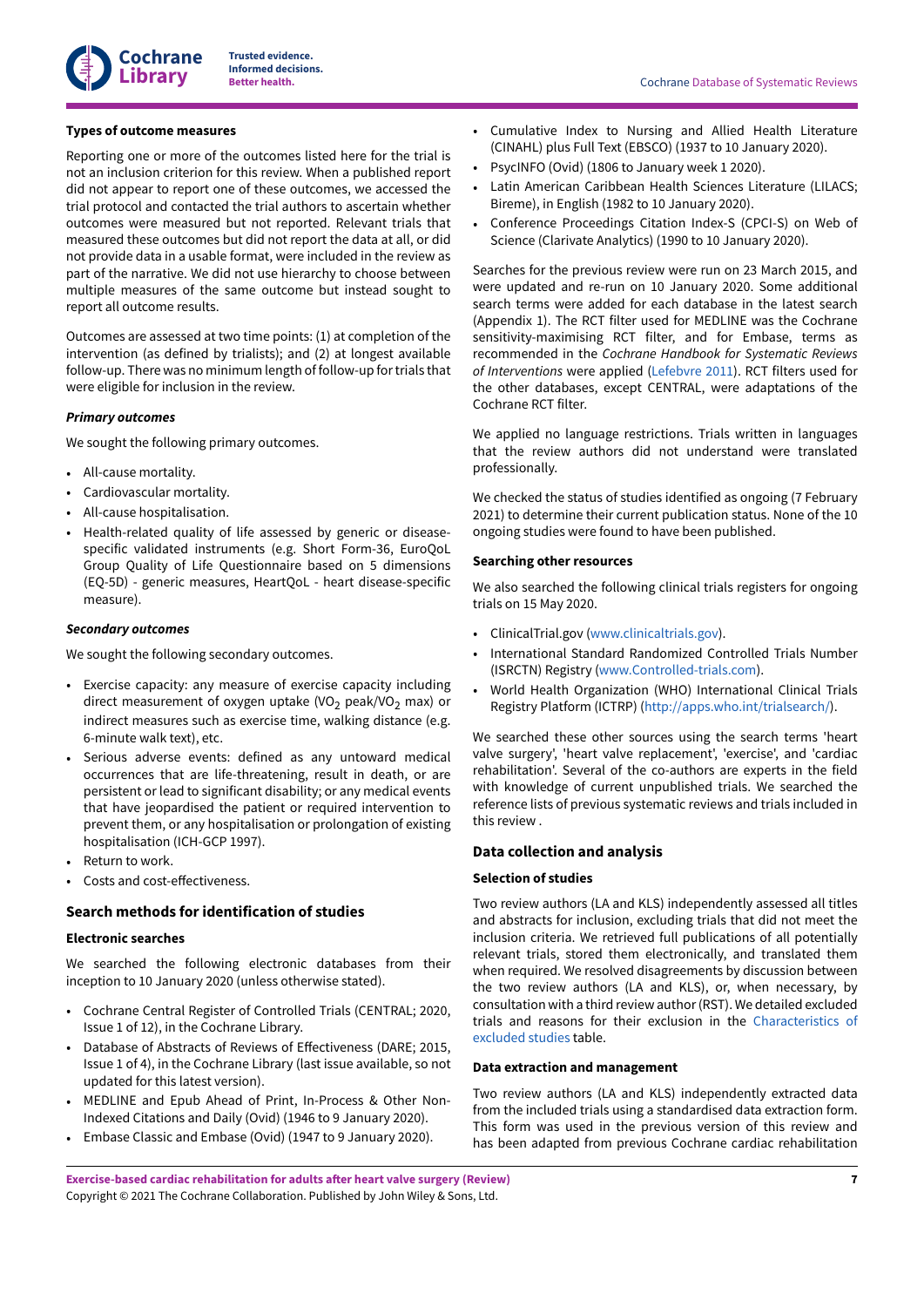reviews (e.g. [Anderson](#page-21-9) 2016). When not reported in the text or tables, we extracted outcome data from graphs. A third review author (RST) checked all numerical calculations and data extractions. We resolved any discrepancies by consensus. One of the included trials was available only in Chinese. Data extraction for this paper was undertaken by one of the review authors (KLS) in the presence of a translator (native Chinese speaker). Data for the Chinese article were double-checked against the English abstract (LA and KLS).

We extracted the following data.

- General information: publication status, title, authors' names, source, country, contact address, language of publication, year of publication, duplicate publication, financial conditions.
- Trial characteristics: design, duration.
- Intervention: type of exercise training, type of rehabilitation programme (comprehensive CR or only exercise training), setting (e.g. in-patient, out-patient, community, home setting, a combination), time after hospitalisation, nature of the control group.
- Participants: sampling method (e.g. convenience, random), inclusion and exclusion criteria, numbers of participants in intervention and control groups, participant demographics such as sex and age, baseline characteristics including type of valve affected and classification of heart valve disease, number of participants lost to follow-up.
- Outcomes: data sought for primary and secondary outcomes as defined earlier.
- Risk of bias: see [Assessment](#page-9-0) of risk of bias in included studies below.

One review author (LA) transferred data into Review Manager 5.4 [\(RevMan](#page-23-14) 2020), and another review author (KLS) double-checked that data were entered correctly by checking trial characteristics for accuracy.

## <span id="page-9-0"></span>**Assessment of risk of bias in included studies**

For this review, the effect of interest is the effect of assignment to the intervention. Two review authors (LA and KS) independently assessed risk of bias using the Cochrane 'Risk of bias in randomised trials' tool (RoB2) for all primary outcomes (when data were provided) (i.e. at latest follow-up for all-cause mortality and allcause hospitalisation, at the end of the intervention, and at latest follow-up for both exercise capacity and HRQoL outcomes) [\(Higgins](#page-22-12) [2019a;](#page-22-12) [Sterne](#page-24-5) 2019). Secondary outcomes were not assessed for risk of bias. As all review authors but one (LA) were involved with one of the included trials [\(Sibilitz 2016\)](#page-17-1), an independent RoB2 experienced review author Michele Hilton Boon (MHB) independently assessed all of the primary outcomes for this trial. Differences between RoB2 assessments were discussed between MHB and LA (for details, see [https://www.gla.ac.uk/media/](https://www.gla.ac.uk/media/Media_775195_smxx.xlsm) [Media\\_775195\\_smxx.xlsm](https://www.gla.ac.uk/media/Media_775195_smxx.xlsm)).

We resolved all disagreements through discussion or by consultation with a third review author (RST).

We assessed risk of bias using the following Cochrane RoB2 criteria [\(Higgins 2019a;](#page-22-12) [Sterne](#page-24-5) 2019).

- Bias arising from the randomisation process.
- Bias due to deviations from intended interventions.

**Exercise-based cardiac rehabilitation for adults after heart valve surgery (Review)** Copyright © 2021 The Cochrane Collaboration. Published by John Wiley & Sons, Ltd.

- **Better health.** Cochrane Database of Systematic Reviews
- Bias due to missing outcome data.
- Bias in measurement of the outcome.
- Bias in selection of the reported result.

For each domain, a series of signalling questions (with the answers yes, probably yes, no information, probably no, and no) will determine the risk of bias (low risk, some concerns, or high risk). We included text alongside the judgements to provide supporting information for our decisions (see 'Risk of bias in included trials'). We decided the risk of bias for an outcome (e.g. HRQoL) by noting its performance in each domain; if one domain was judged as 'some concerns' or 'high risk', this judgement was taken for the whole outcome. To manage the assessment of bias and to implement RoB2, we used the RoB2 Excel tool (available on the [riskofbiasinfo.org](https://www.riskofbias.info/welcome/rob-2-0-tool/current-version-of-rob-2) website). The RoB2 tool was accessed from 18 to 20 May 2020.

#### **Measures of treatment effect**

We processed data in accordance with the *Cochrane Handbook for Systematic Reviews of Interventions* ([Higgins 2019c\)](#page-22-13). We expressed dichotomous data as risk ratios (RRs) with 95% confidence intervals (CIs). For continuous variables, we compared net changes (i.e. exercise-based CR minus control) to detect differences. For each trial, we sought the mean change (and the standard deviation (SD)) in outcomes between baseline and follow-up for both exercise and control groups. When not available, we used the absolute mean (and SD) outcome at follow-up for both groups. We expressed results as mean differences (MDs), except when trials used different scales or measurements, in which case we used standardised mean differences (SMDs) [\(Thompson 2002\)](#page-24-6). We interpreted SMD as 0.2, 0.5, and 0.8, representing 'small', 'medium', and 'large' effect sizes, respectively [\(Higgins 2019b](#page-22-14)).

#### **Unit of analysis issues**

If any cluster-randomised controlled trials had been included, we planned to contact the trial authors to obtain an estimate of the intra-cluster correlation when appropriate adjustments for the correlation between participants within clusters had not been made, or otherwise to impute it using estimates from the other included trials, or from similar external trials. Similarly, if we had included data from cross-over trials, we would have included both periods of any cross-over trials identified, assuming that (1) there had been a washout period considered long enough to reduce carry-over, (2) no irreversible events such as mortality had occurred, and (3) appropriate statistical approaches had been used.

#### <span id="page-9-1"></span>**Dealing with missing data**

As we did not obtain missing data by contacting triallists, we sought to undertake sensitivity analysis to explore the effect of this missingness. For dichotomous outcomes, we performed analyses using the intention-to-treat method ([Higgins 2019c\)](#page-22-13), which includes all participants according to their original random group allocation, irrespective of compliance or follow-up. For primary analyses, we assumed that participants lost to followup were alive and had no serious adverse events. For continuous outcomes, we performed available participant analysis and included data only on those for whom results are known ([Higgins](#page-22-13) [2019c\)](#page-22-13). It was possible to obtain SDs directly from the articles or by calculation ([Furukawa](#page-22-15) 2006). When trials reported outcomes with medians and interquartile ranges, we calculated the means and the standard deviations by using the quantile method for estimating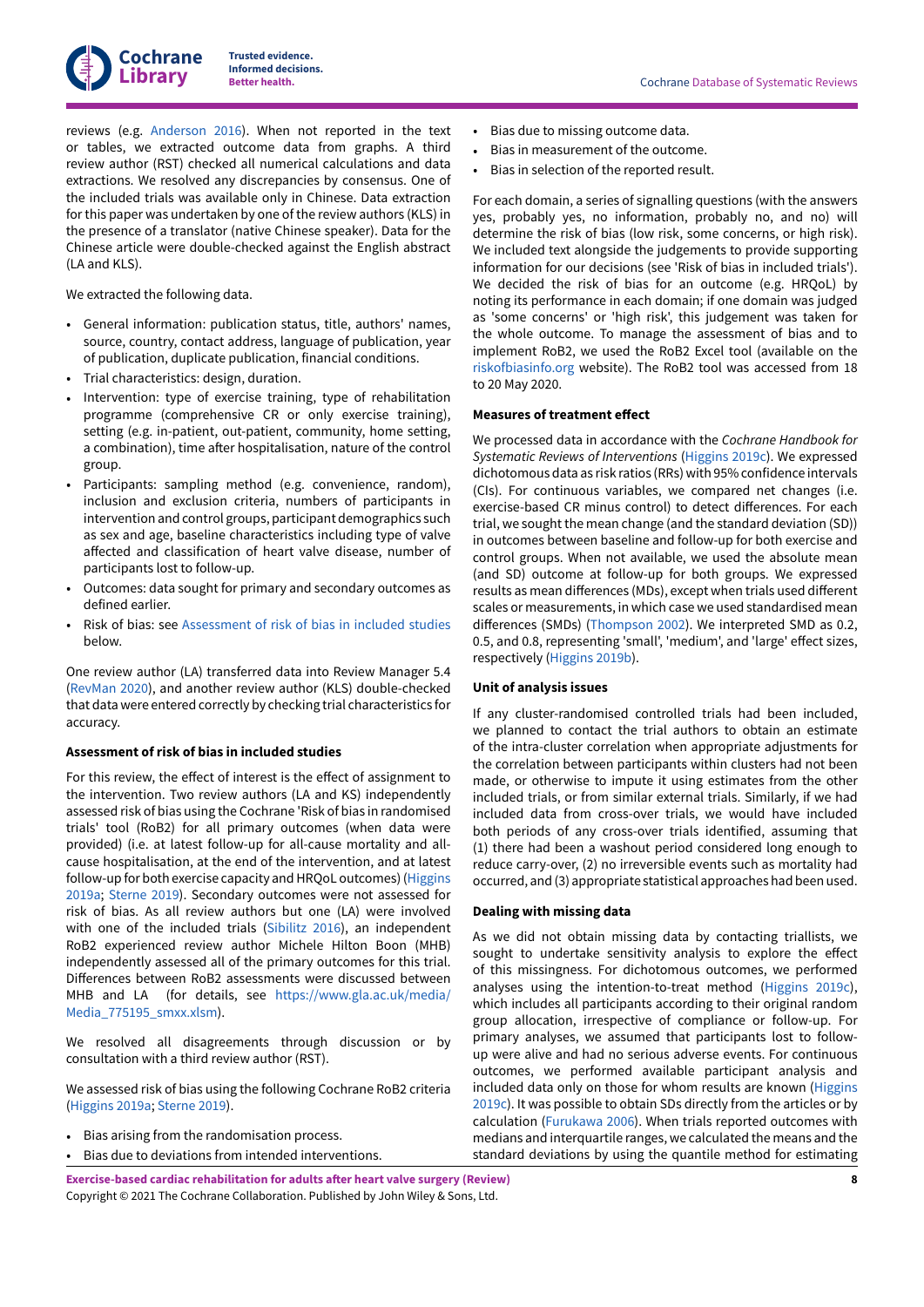

means and standard deviations. To calculate means and standard deviations, we divided the sum of the median, the first quartile range, and the third quartile range by three, and we subtracted the first quartile from the third quartile, then divided by 1.35, respectively ([Higgins 2019c](#page-22-13)a; Chapter 6.5.2.5). When trials reported maximal oxygen consumption (VO<sub>2</sub> max) in metabolic equivalent of tasks (METS), we converted this to mL/kg/min by multiplying by 3.5. We sought to undertake two sensitivity analyses for binary primary outcomes to examine the impact of losses to follow-up.

## **Assessment of heterogeneity**

We explored clinical heterogeneity by comparing population, intervention, and control groups across included trials. We observed statistical heterogeneity in the trials by visually inspecting forest plots, by using a standard Chi 2 value with a significance cut-off level of  $P = 0.10$ , and by using the  $12$  statistic. We interpreted an I<sup>2</sup> estimate greater than or equal to 50% with a significant value for Chi 2 as evidence of 'substantial' statistical heterogeneity [\(Higgins 2019c](#page-22-13)).

## *Small-trial (publication) bias*

We planned to construct funnel plots and to undertake Egger tests for each outcome when we identified 10 or more trials, to establish the potential influence of small-trial effects and potential publication bias ([Sterne](#page-23-15) 2011; [Wood 2008\)](#page-24-7). However, due to the limited number of included trials (six), this was not possible.

## **Assessment of reporting biases**

See [Assessment](#page-9-0) of risk of bias in included studies and small-trial (publication) bias. There was no language bias, as relevant trials published in other languages were sought and translated.

## **Data synthesis**

We performed data synthesis according to recommendations provided in the *Cochrane Handbook for Systematic Reviews of Interventions* [\(Higgins 2019c\)](#page-22-13), using Review Manager 5.4 ([RevMan](#page-23-14) [2020](#page-23-14)). We implemented RoB2 in RevMan Web, available at [revman.cochrane.org.](http://revman.cochrane.org/) The primary analysis will include all eligible studies, irrespective of their risk of bias status.

We pooled data from each trial using a fixed-effect model, except when we identified substantial statistical heterogeneity ( $I<sup>2</sup>$  statistic  $>$  50%), in which case we applied a random-effects model, which provided a more conservative statistical comparison of differences between intervention and control, because a confidence interval around a random-effects estimate is wider than a confidence interval around a fixed-effect estimate.

## **Subgroup analysis and investigation of heterogeneity**

We planned to analyse primary outcomes using stratified metaanalysis, according to the following subgroups.

• Trials at overall low risk of bias compared to trials at overall high risk of bias based on RoB2; for trials categorised as being at overall low risk of bias, we would perform subgroup analysis on trials at overall lower risk of bias compared to trials at overall higher risk of bias.

- Trials including women only versus trials including men only.
- Trials including younger participants (< 60 years old) only versus trials including older participants ( $\geq 60$  years old) only.
- Trials with an exercise intervention only compared to trials with an exercise intervention plus any other co-intervention, such as a psycho-educational intervention.

However, due to the small number of included trials and a limited quantity of data, it was not possible to perform these subgroup analyses.

## **Sensitivity analysis**

For primary outcomes, we planned to perform the following sensitivity analyses.

#### *Binary outcomes*

*Best/worst-case scenario:* for this analysis, we would assume that all participants lost to follow-up in the intervention group have survived, and have had no serious adverse events; and that all those with missing outcomes in the control group have not survived, and have had serious adverse events.

*Worst/best-case scenario*: for this analysis, we would assume that all participants lost to follow-up in the intervention group have not survived, and have had serious adverse events; and that all those with missing outcomes in the control group have survived, and have had no serious adverse events.

#### *Continuous data*

*Assumptions for lost data:* when assumptions had been made for lost data (Dealing with [missing](#page-9-1) data), we compared the findings from our assumptions with data only from those participants who completed the trials.

## **Summary of findings and assessment of the certainty of the evidence**

One review author (LA) independently employed the Grading of Recommendations Assessment, Development and Evaluation (GRADE) approach to interpret study results [\(Schünemann 2013\)](#page-23-16). We used the five GRADE considerations (overall risk of bias, consistency of effect, imprecision, indirectness, and publication bias) to assess the quality of a body of evidence as it relates to trials that contributed data to meta-analyses and narrative summaries for pre-specified outcomes. We (LA, KLS, RST) resolved any discrepancies in judgement through discussion. One review author (LA) used GRADEpro GDT software to import data from Review Manager to create a 'Summary of findings' table that included the following pre-specified outcomes: all-cause mortality; cardiovascular mortality; all-cause hospital hospitalisations; and health-related quality of life [\(GradePro](#page-22-16) Software; [Schünemann](#page-23-16) [2013\)](#page-23-16). .

## <span id="page-10-0"></span>**R E S U L T S**

## **Description of studies**

The updated search results can be seen in  $Table 1$  $Table 1$ ; the trial selection process is shown in the PRISMA flow chart in [Figure](#page-11-0) 1.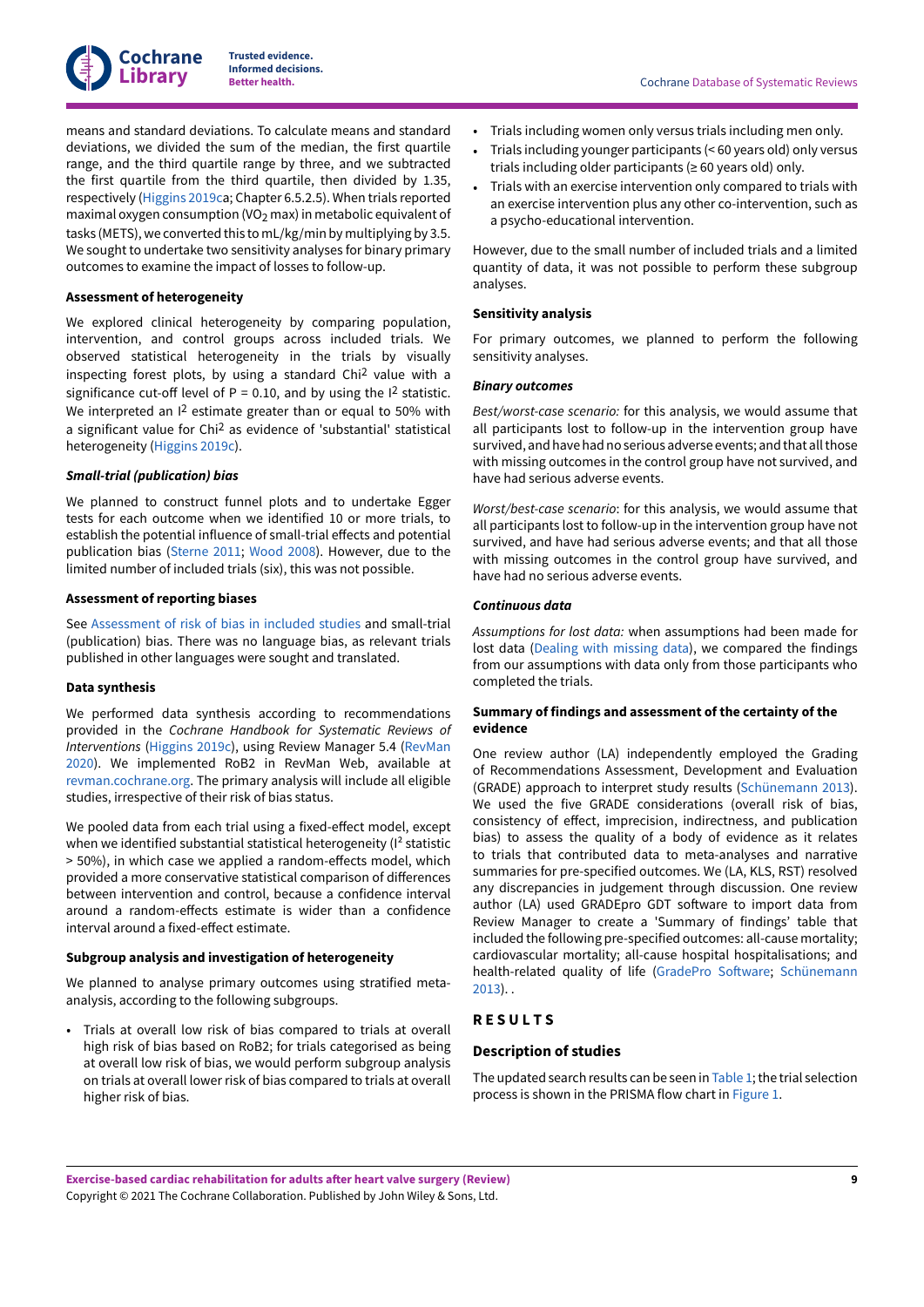

## <span id="page-11-0"></span>**Figure 1. Updated study flow diagram.**

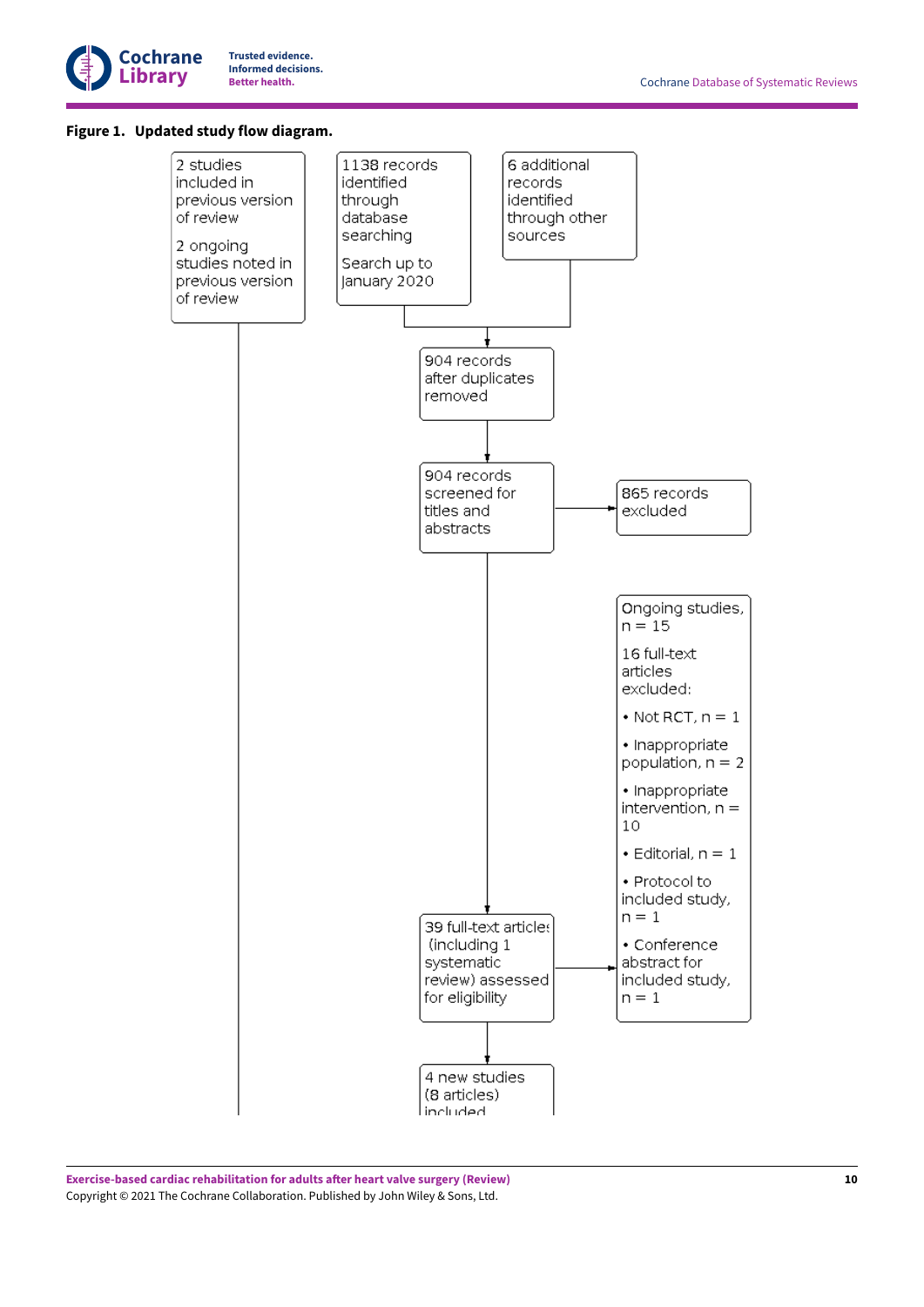

## **Figure 1. (Continued)**



## **Results of the search**

Through updated searches, we retrieved a total of 904 titles after de-duplication, of which 865 did not fulfil the inclusion criteria and were excluded. At full paper review stage, we excluded 16 records. One was not randomised, one was an editorial, one was a protocol for an included trial, one was a conference abstract for an included trial, two had an inappropriate population, and 10 had an inappropriate intervention.

Five records are awaiting classification, as we contacted the triallists about details of their trials but received no response, and the detail we had was insufficient to warrant inclusion in this review (Characteristics of studies awaiting classification).

We identified 10 ongoing trials from results of the electronic searches, as well as from our search of other resources. Details of these ongoing trials can be found in the section on [Characteristics](#page-38-0) of [ongoing](#page-38-0) studies [\(ACTIVE](#page-20-0) AFTER TAVR 2017; Exercise [Training](#page-20-1) After [TAVI;](#page-20-1) [Feng](#page-20-2) 2019; [HBCR-TAVR](#page-20-3) 2019; Post Cardiac [Valvular](#page-20-4) Surgery [Rehabilitation](#page-20-4) (PORT); [PREPARE](#page-20-5) TAVR Pilot Study; [REHAB-TAVR](#page-21-10) [2017](#page-21-10); The [PACO](#page-21-11) Trial; [Valve-ex](#page-21-12) 2009; [Wang](#page-21-13) 2019). They will be assessed during future updates of this review.

Four new trials (six publications: two from a recent systematic review - [Anayo](#page-21-7) 2019) met the inclusion criteria and were therefore included in this review update. In total, this review included six trials - two from the previous version of this review.

#### **Included studies**

See [Characteristics](#page-24-8) of included studies and [Characteristics](#page-36-0) of [excluded](#page-36-0) studies.

#### **Population**

The six included trials randomised a total of 364 participants who had undergone heart valve replacement or repair. Four trials included participants after aortic valve replacement only ([Nilsson](#page-17-3) [2019](#page-17-3); [Pressler](#page-17-4) 2016; [Rogers](#page-17-5) 2018; Sire [1987\)](#page-17-2), one trial involved mitral valve replacement only ([Lin 2004](#page-17-6)), and one trial included

**Exercise-based cardiac rehabilitation for adults after heart valve surgery (Review)** Copyright © 2021 The Cochrane Collaboration. Published by John Wiley & Sons, Ltd.

all heart valves [\(Sibilitz 2016](#page-17-1)). Some trials included participants undergoing several valve procedures at a time (e.g. two valve procedures) ([Lin 2004](#page-17-6); Sire [1987\)](#page-17-2), but all trials excluded participants with other heart co-morbidities, or with other co-morbidities complicating physical activity. All trials had published abstracts in English, and all but the [Lin 2004](#page-17-6) trial (Chinese) were published in full in English. Five trials were single-centre studies. [Pressler](#page-17-4) [2016](#page-17-4) was conducted at three different centres. None of the trials were reported to be industry-sponsored.

Trial participants were predominantly male in four trials (57% - [Lin](#page-17-6) [2004,](#page-17-6) 75% - [Nilsson 2019](#page-17-3), 76% - [Sibilitz 2016,](#page-17-1) and 72% - Sire [1987\)](#page-17-2); in the other two trials, the proportion of males was equal to the proportion of females (50% - [Pressler](#page-17-4) 2016, or slightly lower (44%) - [Rogers](#page-17-5) 2018). Mean participant age across trials varied from 31 years in [Lin 2004](#page-17-6) to 82 years in [Rogers](#page-17-5) 2018. Although ethnicity of participants was not reported, five trials took place in Europe, and one in China. The longest reported trial follow-up time ranged from 3 months in [Lin 2004](#page-17-6) to 24 months in [Pressler](#page-17-4) 2016.

### **Interventions**

Included exercise-based interventions consisted of combined aerobic and resistance training that began one day to three months post surgery ([Lin 2004](#page-17-6); [Pressler](#page-17-4) 2016). [Lin 2004](#page-17-6)  also included a psychological intervention and an exercise training element, both of which were undertaken before surgery. In three trials, the intervention was provided in a combined hospital- and homebased setting ([Lin 2004;](#page-17-6) [Sibilitz 2016;](#page-17-1) Sire [1987](#page-17-2)), and in the other three trials, the intervention was given entirely in a hospital setting [\(Nilsson 2019](#page-17-3); [Pressler](#page-17-4) 2016; [Rogers](#page-17-5) 2018). The dose and intensity of prescribed exercise training varied from 20 to 60 minutes per session across two to three sessions per week, except for one trial that recommended up to four hours daily (Sire [1987](#page-17-2)). The total duration of exercise programmes varied between trials from approximately one month in Sire [1987](#page-17-2) to over three months in [Lin](#page-17-6) [2004,](#page-17-6) [Nilsson 2019](#page-17-3), and [Sibilitz 2016.](#page-17-1) In [Rogers](#page-17-5) 2018, the dose, frequency, length, and intensity of exercise were individualised based on information gained from participants' functional capacity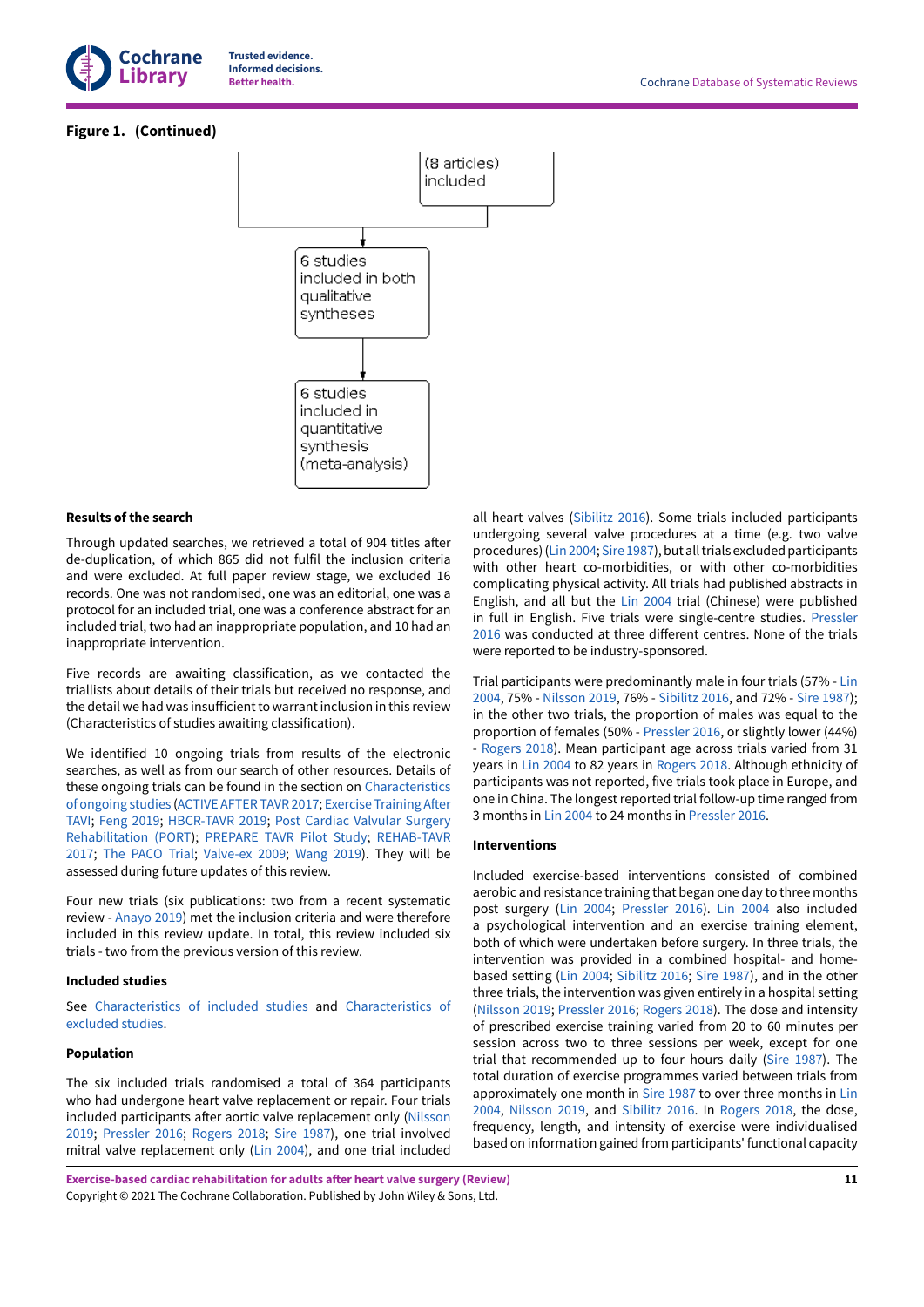

tests and discussion around their specific goals. Further details of the trials included in this review are shown under [Characteristics](#page-24-8) of [included](#page-24-8) studies.

#### **Comparison**

All trials compared interventions to no exercise and usual care.

#### **Excluded studies**

We excluded 16 trials and have presented reasons for their exclusion in the section [Characteristics](#page-36-0) of excluded studies. The most common reason for trial exclusion was the type of intervention used, as it was not appropriate for this review.

#### **Risk of bias in included studies**

We performed risk of bias assessment using the RoB2 tool for all primary outcomes (when data were provided) and summarised results of this assessment in the results-level RoB2 tables [\(Higgins 2019c\)](#page-22-13). Although some trials failed to give sufficient detail to enable a clear assessment of the potential risk of bias for outcomes measured ([Lin 2004](#page-17-6); Sire [1987](#page-17-2)), most trials provided sufficient information to allow for potential risk of bias assessment (for details, see [https://www.gla.ac.uk/media/](https://www.gla.ac.uk/media/Media_775195_smxx.xlsm) [Media\\_775195\\_smxx.xlsm](https://www.gla.ac.uk/media/Media_775195_smxx.xlsm)).

For all-cause mortality outcomes, we assumed an overall risk of bias with some concern, as one of the two trials was at overall high risk of bias and the other was at low risk of bias. However, no trials intended to measure mortality as a primary or secondary outcome. Only [Sibilitz 2016](#page-17-1) reported all-cause hospitalisations and was judged at high risk of bias, with short-term follow-up and few patients/events. We judged HRQoL physical and mental component outcomes to be at high risk of bias due to the small numbers of patients and the high level of missing outcome data at follow-up.

Given the nature of exercise-based CR interventions and controls, it is not possible to blind participants or people delivering the intervention. Nevertheless, blinding of outcome assessors can reduce risk of bias in measurement of outcomes that involve clinician assessment (exercise capacity) or participant selfreported outcomes (HRQoL, return to work). Three trials did not report any information on assessment of outcomes ([Lin 2004](#page-17-6); [Nilsson 2019;](#page-17-3) Sire [1987](#page-17-2)).

#### **Effects of interventions**

See: **[Summary](#page-4-1) of findings 1** Exercise compared to no exercise for adults after heart valve [surgery](#page-4-1)

## **Primary outcomes**

#### *All-cause mortality*

Nine deaths were reported by two trials [\(Lin 2004](#page-17-6); [Pressler](#page-17-4) [2016](#page-17-4)). We found lack of evidence of a difference between exercise-CR and control (risk ratio (RR) 0.83, 95% confidence interval (CI) 0.26 to 2.68; 2 trials, 131 participants;  $1^2$  = 49%; GRADE quality of evidence very low; Analysis 1.1). In [Lin 2004,](#page-17-6) two participants in the exercise-based CR group died (2/55; 3.6%) (1 sudden death, 1 brain stem death) versus none in the control group (0/49; 0%). [Pressler](#page-17-4) [2016](#page-17-4) reported seven deaths: two in the exercise-based CR arm (2/13; 15.4%) (1 intracranial bleeding, 1 unknown cause) versus five in the control arm (5/14; 35.7%) (3 pneumonia, 2 unknown

cause). Sensitivity analyses (best/worst-case scenario:RR0.44, 95% CI 0.15 to 1.32; worst/best-case scenario: RR 2.15, 95% CI 0.16 to 28.78) confirmed the lack of evidence of differences in all-cause mortality between exercise-based CR and control.

For all-cause mortality, the overall risk of bias for [Pressler](#page-17-4) 2016 was 'low' and that for [Lin 2004](#page-17-6) was 'high' (see Analysis 1.1). [Lin 2004](#page-17-6) had some concerns with the randomisation process and deviations from intended interventions and was at high risk of bias for missing outcome data. [Pressler](#page-17-4) 2016 led to a low risk of bias judgement for this outcome. Therefore caution should be applied when all-cause mortality results are interpreted.

#### *Cardiovascular mortality*

Cardiovascular mortality was not reported.

#### *All-cause hospitalisations*

Only one trial reported all-cause hospitalisations at six months' follow-up ([Sibilitz 2016](#page-17-1)). This trial reported a cardiac-related hospitalisation in the exercise-CR group as one of the serious adverse events. No hospitalisations were reported in the control group (RR 2.72, 95% CI 0.11 to 65.56; fixed-effect model; 1 trial, 122 participants;  $I^2$  = NA; GRADE quality of evidence very low; Analysis 1.4). We judged the trial as having overall high risk of bias, with both missing outcome data and measurement of outcomes judged at high risk of bias (see Analysis 1.4). Caution should therefore be applied when these results are interpreted.

#### *Health-related quality of life*

[Pressler](#page-17-4) 2016 and [Sibilitz 2016](#page-17-1) reported HRQoL in a total of 139 participants using the 12-Item and 36-Item Short-Form Health Survey questionnaires (SF-12 and SF-36), respectively. These questionnaires were subdivided into mental component and physical component sub-scores, assessed at baseline, at completion of the intervention, and at longest follow-up. At completion of the intervention (ranging from two to three months), there was no difference between exercise-based CR and control groups in these sub-scores (mental component: mean difference (MD) 1.28, 95% CI -1.60 to 4.16; fixed-effect model; 2 trials, 150 participants;  $12 = 0\%$ ; GRADE quality of evidence very low; Analysis 1.5; physical component: MD 2.99, 95% CI -5.24 to 11.21; randomeffects model; 2 trials, 150 participants;  $1^2$  = 79%; GRADE quality of evidence very low; Analysis 1.6). At longest follow-up (six months in [Sibilitz 2016](#page-17-1) and 24 months in [Pressler](#page-23-17) 2018), there was also no difference in sub-scores (mental component: MD-1.45, 95% CI-4.70 to 1.80; fixed-effect model; 2 trials, 139 participants;  $1^2 = 0\%$ ; GRADE quality of evidence very low; Analysis 1.7; physical component: MD -0.87, 95% CI -3.57 to 1.83; fixed-effect model; 2 trials, 139 participants;  $12 = 0\%$ ; GRADE quality of evidence very low; Analysis 1.8).

The overall risk of bias for both mental component and physical component sub-scores at completion of the intervention and at maximum follow-up was 'high' for both [Sibilitz 2016](#page-17-1) and [Pressler](#page-17-4) [2016.](#page-17-4) Both trials also had some concerns for missing outcome data. Caution should therefore be applied when this outcome is interpreted; GRADE quality of evidence was very low.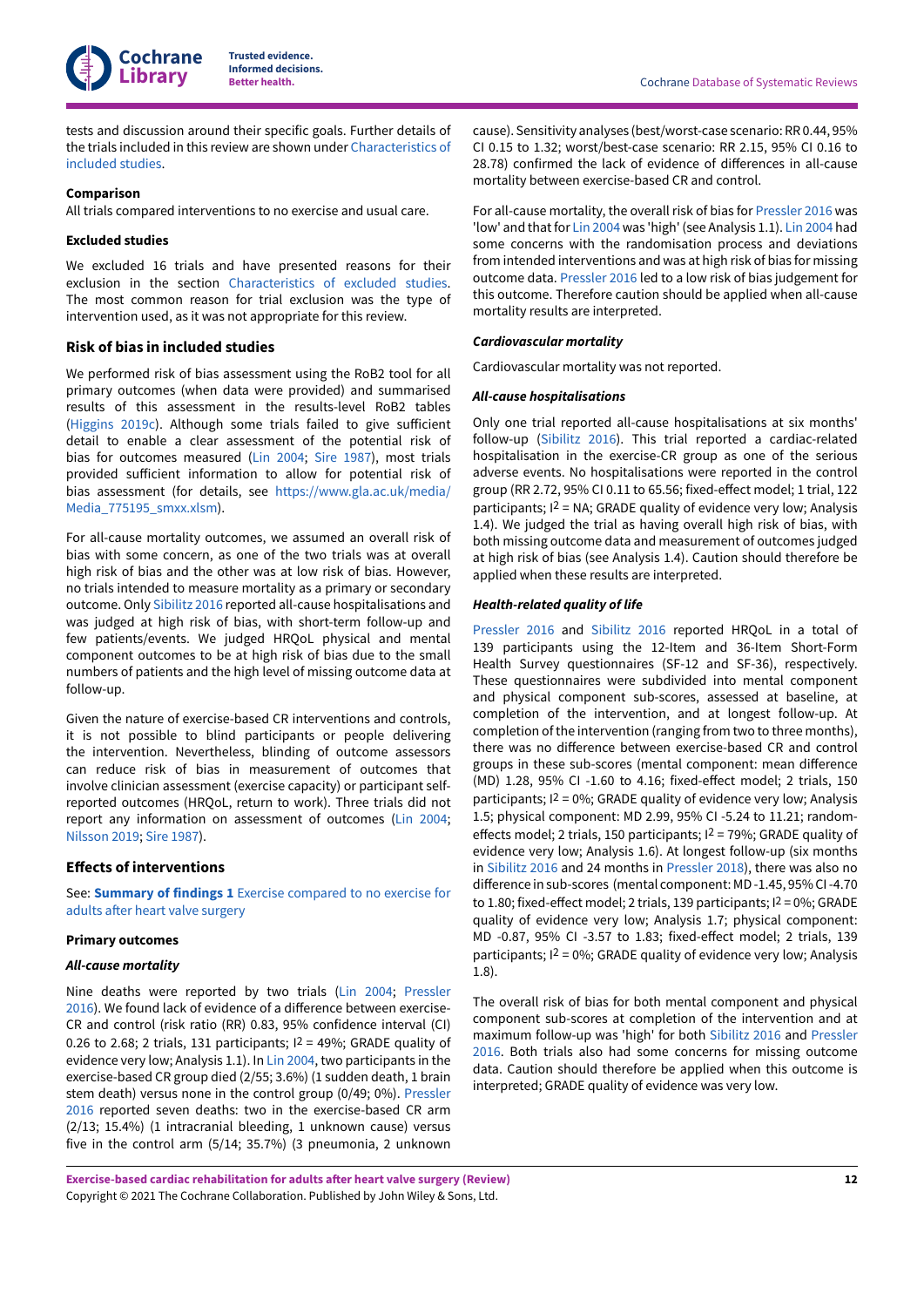

## **Secondary outcomes**

#### *Exercise capacity*

All six trials reported exercise capacity in 321 participants assessed as VO<sub>2</sub> peak/max ([Lin 2004;](#page-17-6) [Nilsson 2019;](#page-17-3) Sire [1987\)](#page-17-2), as six-minute walk test (6MWT) ([Rogers](#page-17-5) 2018), or as both ([Pressler](#page-17-4) 2016; [Sibilitz](#page-17-1) [2016](#page-17-1)). All trials reporting VO<sub>2</sub> max were converted to mL/kg/min, except Sire [1987](#page-17-2), which could not be recalculated from reported kilojoules. Due to these differences in reporting, exercise capacity is presented in three ways: (1) direct measures of VO<sub>2</sub> max data in mL/kg/min across four trials, (2) maximal measures (contained all peak exercise capacity data as standardised mean difference (SMD) across five trials), and (3) submaximal data based on 6MWT from three trials.

At completion of the intervention, and compared to control, exercise-based CR resulted in a moderate increase in exercise capacity for maximal measures (SMD 0.38, 95% CI 0.15 to 0.61; fixedeffect model; 5 trials, 194 participants;  $1^2 = 0\%$ ; Analysis 1.11) and direct measures of VO<sub>2</sub> max (MD 2.38 mL/kg/min, 95% CI 0.36 to 4.40; 4 trials, 250 participants;  $I^2 = 0\%$ ; fixed-effect model; Analysis 1.9) but not for submaximal 6MWT (MD -3.89 metres, 95% CI  $-58.72$  to 50.95; 3 trials, 167 participants;  $1^2 = 85\%$ ; random-effects model; Analysis 1.13).

At longest follow-up, moderate benefit in favour of exercise was still seen for maximal measures (SMD 0.37, 95% CI 0.13 to 0.61; 5 trials, 284 participants;  $I^2 = 0\%$ ; fixed-effect model; Analysis 1.12) but not for direct measures of VO<sub>2</sub> max (MD 1.53 mL/kg/min, 95% CI-0.44 to 3.50; 4 trials, 240 participants; I<sup>2</sup> = 0%; fixed-effect model; Analysis 1.10) nor of 6MWT (MD -25.48 meters, 95% CI -103.04 to 52.08; 3 trials, 158 participants;  $1^2 = 84\%$ ; random-effects model; Analysis 1.14).

#### *Serious adverse events*

A total of 23 serious adverse events (exercise-based CR 12/164 (7.3%) versus control 11/162 (6.8%)) were reported across four trials ([Lin 2004;](#page-17-6) [Pressler](#page-17-4) 2016; [Sibilitz 2016;](#page-17-1) Sire [1987](#page-17-2)), with no differences between groups (RR 1.07, 95% CI 0.50 to 2.27; 4 trials, 326 participants; I<sup>2</sup> = 0%; fixed-effect model; Analysis 1.15; [Table](#page-50-2) 2).

#### *Return to work*

Only one trial reported return to work in a total of 44 participants (Sire [1987\)](#page-17-2). At 12 months' follow-up, there was no difference in the proportion of participants who had returned to work in the exercise-basedCRgroup (4/21; 19%) compared to the control group (8/23; 35%) (RR 1.24, 95% CI 0.86 to 1.79; Analysis 1.16).

#### *Costs and cost-e\$ectiveness*

Only [Sibilitz 2016](#page-17-1) reported economic data, with cost data collected in the trial from the time of surgery to six months' follow-up and assessed from a societal perspective ([Hansen 2017\)](#page-22-17). Although there was no difference between exercise-CR and control in HRQoL or costs (see [Table](#page-51-3) 3) driven by a trend towards cost savings with CR, trial authors reported a probability  $\geq$  75% that CR was cost-effective ([Hansen 2017](#page-22-17)).

#### *Subgroup analyses*

Due to the small number of included trials and a limited quantity of data, it was not possible to perform any of the planned subgroup analyses.

## <span id="page-14-0"></span>**D I S C U S S I O N**

## **Summary of main results**

We identified six randomised trials including a total of 364 people following open or percutaneous valve surgery who received exercise-based cardiac rehabilitation (CR) or the no exercise control. Two trials reported a total of nine deaths, one trial reported one hospitalisation, and evidence ofthe impact on healthrelated quality of life (HRQoL) was of very low certainty. Exercisebased CR programmes in these trials were consistently based on aerobic exercise and were in accord with the European Society of Cardiology recommendation for physical activity for secondary prevention [\(Ambrosetti](#page-21-3) 2020; [Corra](#page-21-14) 2010). In summary, although potentially beneficial in terms of short-term exercise capacity, data remain inadequate for definitive assessment of the impact of exercise-based CR on the key patient-related primary outcomes of mortality, hospitalisations, and HRQoL.

## **Overall completeness and applicability of evidence**

Several issues need to be addressed when implications of the findings of this review are interpreted for daily clinical practice. First and foremost, the generalisability of the findings of this review is limited by the small quantity of data identified. Furthermore, almost all included trials recruited highly selected trial populations consisting of younger participants with low to moderate risk and few women, except for [Sibilitz 2016](#page-17-1) , which included a broad representation of participants. Throughout the last decade, novel valve repair techniques have evolved, including less invasive techniques such as percutaneous valve procedures, with resultant changes in the treatment and participant pathway following valve repair or replacement; without sternotomy, exercise-based CR programmes can start earlier and patients are older with more co-morbidities. Included trials provide few data on postsurgical complications, such as hospitalisation, atrial fibrillation, pericardial exudate, and impact on overall HRQoL. These considerations are important when postsurgery management is planned, especially after open heart surgery, and when suitable patients are selected for a rehabilitation programme after valve surgery. In summary, the applicability of the evidence in this review to current practice is limited, and the generalisability of results should be interpreted with caution.

## **Quality of the evidence**

We judged all primary outcomes to have 'very low' quality of evidence based on GRADE analysis. The quality of evidence for total mortality was 'very low' and was downgraded for inconsistency and small sample size/numbers of events. The quality of evidence for hospitalisation admission was 'very low' and was downgraded for risk of bias, inconsistency, and small sample size/numbers of events. The quality of evidence for HRQoL was judged to be 'very low', with downgrading due to small sample size/numbers of events, inconsistency, and lack of patient blinding (with the HRQoL physical component score at completion of the intervention also having high statistical heterogeneity).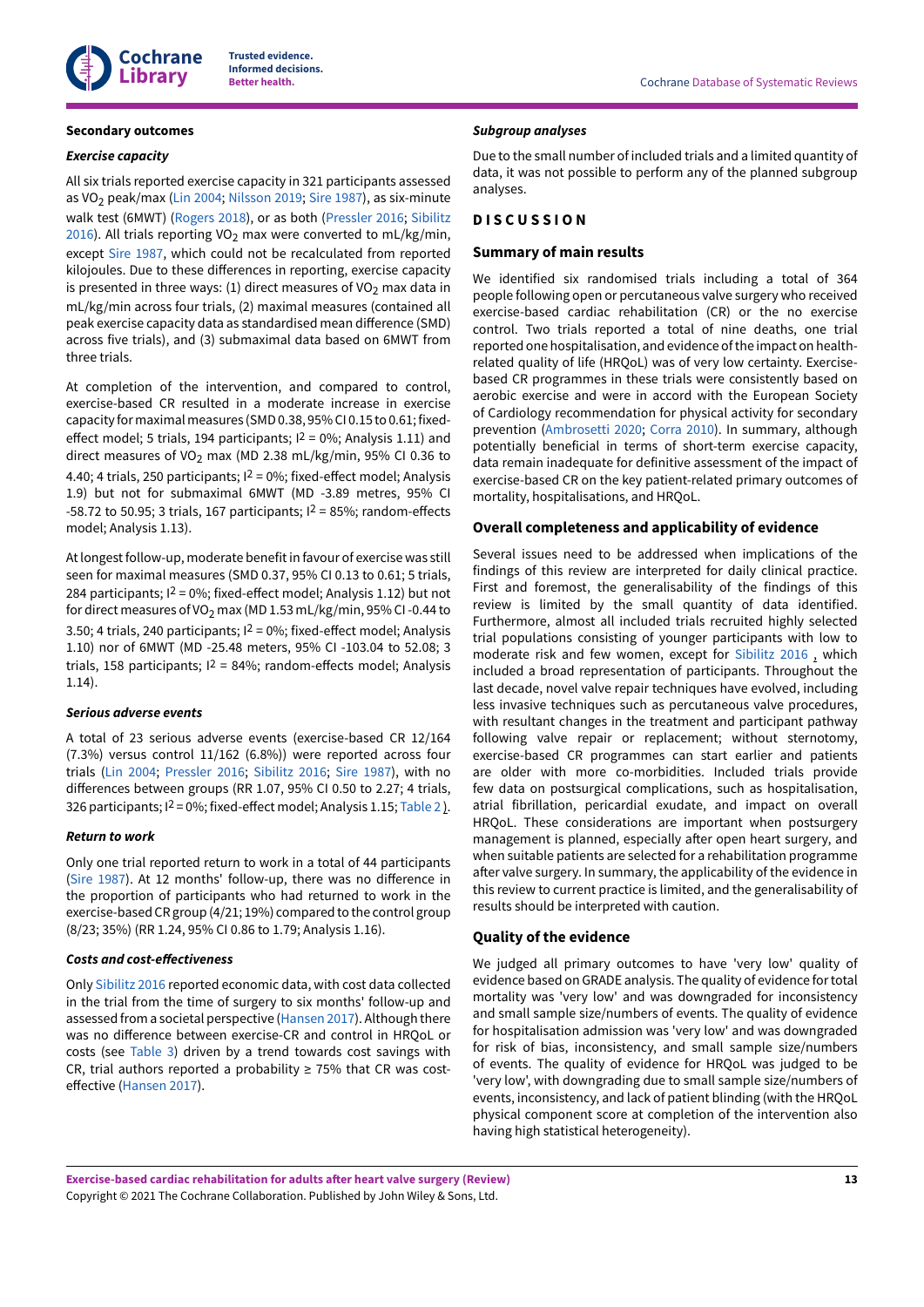## **Potential biases in the review process**

We conducted this updated review according to recommendations provided in the *Cochrane Handbook for Systematic Reviews of Interventions* ([Higgins 2019c\)](#page-22-13). We followed our peer-reviewed published protocol ([Sibilitz 2013b\)](#page-24-9), with its predefined participants, interventions, comparisons, and outcomes, to avoid biases during review preparation. We performed a comprehensive literature search to identify published and unpublished trials, abided by our prespecified inclusion and exclusion criteria, and conducted the meta-analysis using available data or based it on intention-totreat when possible. However, the bias of omission of full copies of papers that may have included important data due to no response from study authors is difficult to assess.

The included trials were relatively small and had short-term follow-up and small numbers of reported events (mortality, hospitalisations, and serious adverse events). With the exception of [Sibilitz 2016](#page-17-1), none of the included trials sought to formally collect mortality or serious adverse events as outcomes, and we were able to capture these outcomes from studies based only on their reporting of losses to follow-up and dropouts. Translation of [Lin 2004,](#page-17-6) which was published in Chinese, may have resulted in reporting bias.

## **Agreements and disagreements with other studies or reviews**

Since the time this Cochrane Review was first published, two other non-Cochrane systematic reviews and meta-analyses have been published ([Anayo](#page-21-7) 2019; [Ribeiro](#page-23-7) 2017). The review by Ribeiro and colleagues (5 uncontrolled before-and-after studies, 862 patients) showed that the six-minute walk distance test (6MWT) significantly improved with exercise-based CR compared to control (standardised mean difference (SMD) 0.69, 95% confidence interval (CI) 0.47 to 0.91). Similarly, the Anayo et al review (3 randomised controlled trials (RCTs) and 3 non-RCTs, 255 participants) showed improvement in 6MWT favouring exercise-based CR (mean difference (MD) 22.90 metres, 95% CI −31.64 to 77.43). Although the present review found no clear evidence of improvement in 6MWT with exercise-based CR, our finding of improvement in short-term exercise capacity with CR is consistent with the findings of both of these previous reviews. In accord with this review, Anayo et al found no difference between exercise-based CR and control in 12-Item/36-Item Short-Form Health Survey questionnaire (SF-12/36) HRQoL scores (mental component: MD −0.44, 95% CI −3.43 to 2.56; physical component: MD 2.81, 95% CI −5.82 to 11.44).

## <span id="page-15-0"></span>**A U T H O R S ' C O N C L U S I O N S**

## **Implications for practice**

Current European Society of Cardiology guidelines recommend exercise-based CR following heart valve surgery. However, this updated systematic review ofrandomised controlled trial evidence shows that a more cautious recommendation is needed. In particular, the impact of exercise-based CR after heart valve surgery on mortality, serious adverse events, HRQoL, return to work, and costs remains unclear. Additionally, its impact on postsurgical adverse events needs to be further investigated, and this information used to inform targeting of exercise-based CR to the most relevant heart valve patients. Nevertheless, our review

supports the potential use of exercise-based CR to improve shortterm exercise capacity following heart valve surgery.

The trials included in this review have investigated CR interventions based on exercise training. It is widely accepted that contemporary CR should be 'comprehensive' and should incorporate risk factor education/counselling and psychosocial interventions ([Anderson](#page-21-15) [2014;](#page-21-15) [Corra](#page-21-14) 2010). For use post valve surgery, CR interventions may also need to include breathing and coughing exercises and vocational evaluation advice. Moreover, due to the risk of complications and of hospitalisations, a CR programme for heart valve surgery patients also needs to address medical issues and medical stabilisation, along with anticoagulation treatment, and needs to provide thorough information about endocarditis prophylaxis. An important question for future updates on CR is whether patients could benefit from alternative modalities to centre-based CR, including home-based programmes.

## **Implications for research**

To date, research evidence for CR has focused mainly on trials showing the benefits of CR in ischaemic heart disease (post myocardial infarction and revascularisation) and heart failure. This updated systematic review shows that further randomised controlled trial evidence at low risk of bias is needed to definitively assess the impact of exercise-based CR on patients following valve surgery. Information is especially needed on the outcomes that matter most to patients, clinicians, and policymakers (i.e. mortality, hospitalisations, HRQoL, return to work, and costs and cost-effectiveness).

We identified 10 ongoing (information from clinicaltrials.gov and World Health Organization (WHO) International Clinical Trials Registry Platform (ICTRP)) randomised controlled trials, most of which are still recruiting. These trials seek to include a total of 2435 participants (with sample sizes ranging from 30 to 800 participants/ trial) and report that they are collecting a range of outcomes that include mortality, exercise capacity, HRQoL, hospitalisations, and adverse events.

Critique of this new evidence should include the following considerations.

- Trial quality including consideration of sample size calculation based on participant-relevant outcomes that may include composite events (such as mortality and hospitalisation) and health-related quality of life and conduct/reporting in accordance with the Consolidated Standards of Reporting Trials (CONSORT) guidelines for non-pharmacological interventions ([Boutron](#page-21-16) 2008).
- CR interventions that address the specific needs and preferences of heart valve patients with focus on maximising uptake, such as home-based programmes (especially given the global impact of the COVID-19 pandemic on healthcare systems).
- Routine reporting of fidelity to CR prescription delivery and patient adherence.
- Generalisability of trial populations to practice (i.e. inclusion of women, patients with baseline phenotypes including different types of valve lesions, open versus percutaneous and replacement versus repair valve surgery, inclusion of older participants).

**Exercise-based cardiac rehabilitation for adults after heart valve surgery (Review)** Copyright © 2021 The Cochrane Collaboration. Published by John Wiley & Sons, Ltd.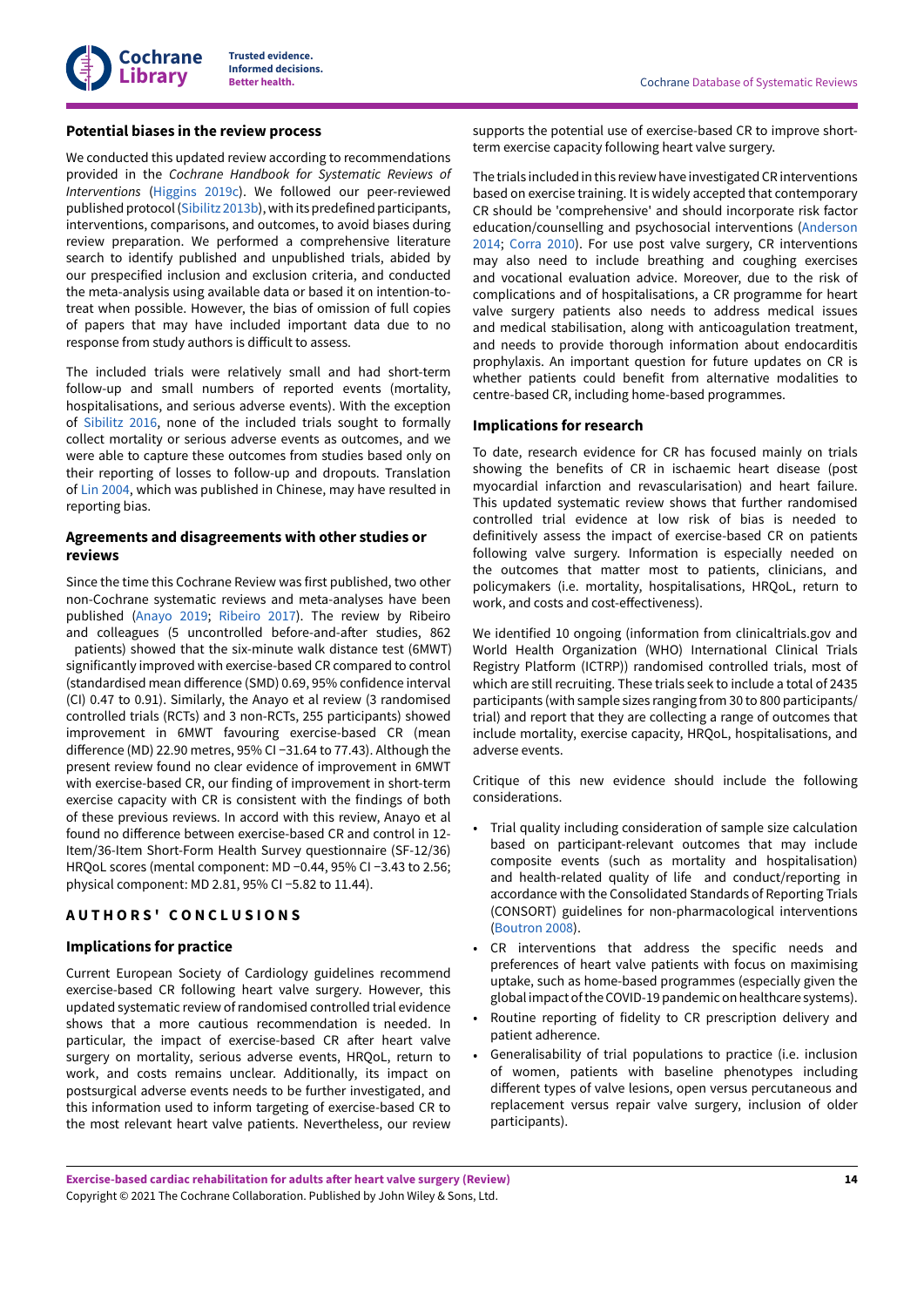• Long-term follow-up (≥ 12 months) to fully assess the clinical and cost-effectiveness implications of CR.

## <span id="page-16-0"></span>**A C K N O W L E D G E M E N T S**

We thank all the authors who provided important contributions to drafting of this review. We are indebted to Swenyu Hu, Danish Institute for Trial Abroad, Copenhagen, Denmark, and Henry Lishi Li, London School of Hygiene and Tropical Medicine, London, UK, for their excellent translation services. Further, we thank Dr. Lindsey

Anderson for alignment of this review with the other Cochrane Reviews in the cardiac rehabilitation portfolio.

We thank Christian Gluud, Lars Kober, and Christian Hassager, who were also co-authors of the previous version of this review; Michele Hilton Boon, who provided an independent RoB2 assessment for primary outcomes of the [Sibilitz 2016](#page-17-1) trial; and Dr. Wilby Williamson from the University of Oxford, who peer-reviewed the manuscript.

The Background and Methods sections of this review are based on a standard template provided by the Cochrane Heart Group.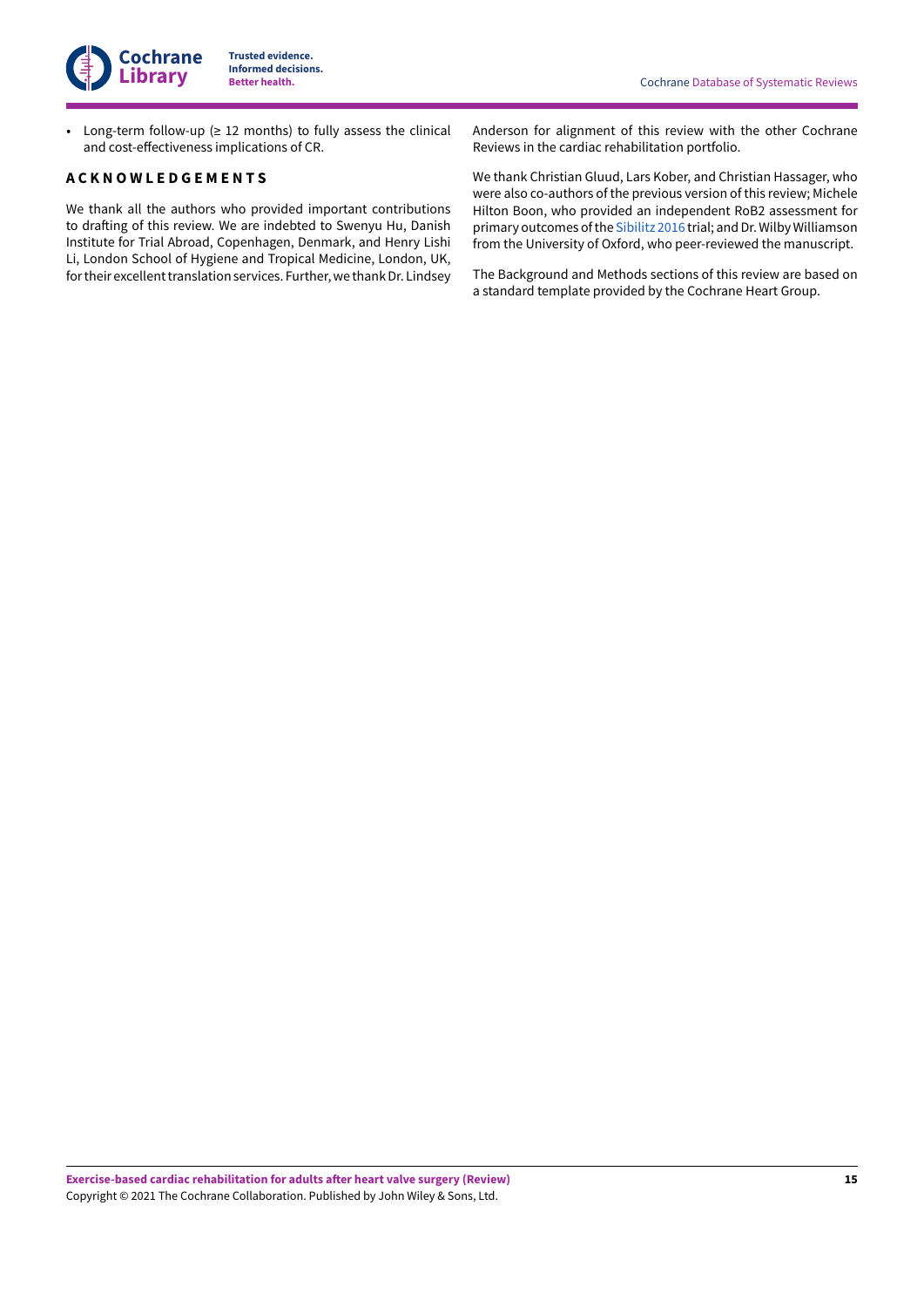## **REFERENCES**

## <span id="page-17-0"></span>**References to studies included in this review**

#### <span id="page-17-6"></span>**Lin 2004** *{published data only}*

Lin CY, He Z, Chen J, Yang B, Gu JX. Efficacy analysis of rehabilitation therapy on patients with heart valve replacement. *Chinese Journal of Clinical Rehabilitation* 2004;**8**:426-7.

#### <span id="page-17-3"></span>**Nilsson 2019** *{published data only}*

[\\*](#page-24-10)  Nilsson H, Nylander E, Borg S, Tamas E, Hedman K. Cardiopulmonary exercise testing for evaluation of a randomized exercise training intervention following aortic valve replacement. *Clinical Physiology and Functional Imaging* 2019;**39**(1):103–10.

#### <span id="page-17-4"></span>**Pressler 2016** *{published data only}*

NCT01935297. Exercise training after transcatheter aortic valve implantation (SPORT:TAVI). clinicaltrials.gov/ct2/show/ NCT01935297 (first posted 5 September 2013).

Pressler A, Forschner L, Hummel J, Haller B, Christle JW, Halle M. Long-term effect of exercise training in patients after transcatheter aortic valve implantation: follow-up of the SPORT:TAVI randomised pilot study. *European Journal of Preventative Cardiology* 2018;**25**(8):794-801.

[\\*](#page-24-10)  Pressler A, Christle JW, Lechner B, Grabs V, Haller B, Hettich I, et al. Exercise training improves exercise capacity and quality of life after transcatheter aortic valve implantation: a randomized pilot trial. *American Heart Journal* 2016;**182**:44-53.

## <span id="page-17-5"></span>**Rogers 2018** *{published data only}*

Rogers P, Al-Aidrous S, Banya W, Haley SR, Mittal T, Kabir T, et al. Cardiac rehabilitation to improve health-related quality of life following trans-catheter aortic valve implantation: a randomised controlled feasibility study RECOVER–TAVI Pilot, ORCA 4, for the Optimal Restoration of Cardiac Activity Group. *Pilot and Feasibility Studies* 2018;**13**(4):185.

## <span id="page-17-1"></span>**Sibilitz 2016** *{published data only}*

Hansen TB, Zwisler AD, Berg SK, Sibilitz KL, Thygesen LC, Kjellberg J, et al. Cost-utility analysis of cardiac rehabilitation after conventional heart valve surgery versus usual care. *European Journal of Preventive Cardiology* 2017;**24**:698-707. [DOI: [10.1177/2047487317689908](https://doi.org/10.1177%2F2047487317689908)]

NCT01558765. CopenHeartVR - integrated rehabilitation of patients after heart valve surgery (CopenHeartVR). clinicaltrials.gov/ct2/show/NCT01558765 (first posted 20 March 2012).

Sibilitz KL, Berg SK, Rasmussen TB, Risom SS, Thygesen LC, Tang L, et al. Cardiac rehabilitation increases physical capacity but not mental health after heart valve surgery: a randomised clinical trial. *Heart* 2016;**102**:1995–2003.

#### <span id="page-17-2"></span>**Sire 1987** *{published data only}*

Sire S. Physical training and occupational rehabilitation after aortic valve replacement. *European Heart Journal* 1987;**8**:1215-20.

## **References to studies excluded from this review**

#### <span id="page-17-7"></span>**Amat Santos 2012** *{unpublished data only}*

Amat Santos IJ, Duro IC, Hernandez Luis C, Alvarado M, De La Fuente L, Amado MG, et al. Benefits of cardiac rehabilitation programmes in high-risk patients with symptomatic chronic heart failure and low left ventricular ejection fraction. In: European Heart Journal. Vol. 33. 2012:1056.

#### <span id="page-17-8"></span>**Bakhshayesh 2018** *{published data only}*

IRCT20180730040643N1. The effect of IT interventions in cardiac rehabilitation patients [Home based cardiac rehabilitation after coronary angioplasty and heart surgery using booklet and mobile application: assessing the impact of interventions on health related quality of life]. en.irct.ir/ trial/33791 (first received 3 November 2018).

#### <span id="page-17-9"></span>**Batra 2012** *{published and unpublished data}*

Batra AS, McElhinney DB, Wang W, Zakheim R, Garofano RP, Daniels C, et al. Cardiopulmonary exercise function among patients undergoing transcatheter pulmonary valve implantation in the US Melody valve investigational trial. *American Heart Journal* 2012;**163**:280-7.

#### <span id="page-17-10"></span>**Brosseau 1995** *{published and unpublished data}*

Brosseau R, Juneau M, Sirard A, Savard A, Marchand C, Boudreau MH, et al. Safety and feasibility of a self monitored, home-based phase II exercise program for high risk patients after cardiac surgery [La securite d'un entrainement a domicile en phase II apres une chirurgie cardiaque pour les patients a haut risque]. *Canadian Journal of Cardiology* 1995;**11**:675-85.

#### <span id="page-17-11"></span>**Cargnin 2019** *{published data only}***[https://dx.doi.org/10.1097/](https://doi.org/https%3A%2F%2Fdx.doi.org%2F10.1097%2FHCR.0000000000000409) [HCR.0000000000000409](https://doi.org/https%3A%2F%2Fdx.doi.org%2F10.1097%2FHCR.0000000000000409)**

Cargnin C, Karsten M, Guaragna JCVDC, Dal Lago P. Inspiratory muscle training after heart valve replacement surgery improves inspiratory muscle strength, lung function, and functional capacity: a randomized controlled trial. *Journal of Cardiopulmonary Rehabilitation and Prevention* 2019;**39**(5):E1- E7.

#### <span id="page-17-12"></span>**Chambers 2005** *{published and unpublished data}*

Chambers J, Rimington H, Rajani R, Hodson F, Blauth C. Reply [2]. Journal of Heart Valve Disease 2005.

#### <span id="page-17-13"></span>**Chan 2012** *{published and unpublished data}*

Chan CL, Wang CW, Ho RT, Ho AH, Ziea ET, Taam Wong VC, et al. A systematic review of the effectiveness of qigong exercise in cardiac rehabilitation. *American Journal of Chinese Medicine* 2012;**40**:255-67.

#### <span id="page-17-14"></span>**CTRI 2017** *{published data only}*

CTRI/2017/09/009707. Effect of physiotherapy in open heart surgery patients [Maximum inspiratory pressure, functional status and quality of life of the patients after open heart surgery following physiotherapy]. www.who.int/trialsearch/Trial2.aspx? TrialID=CTRI/2017/09/009707 (first received 2017).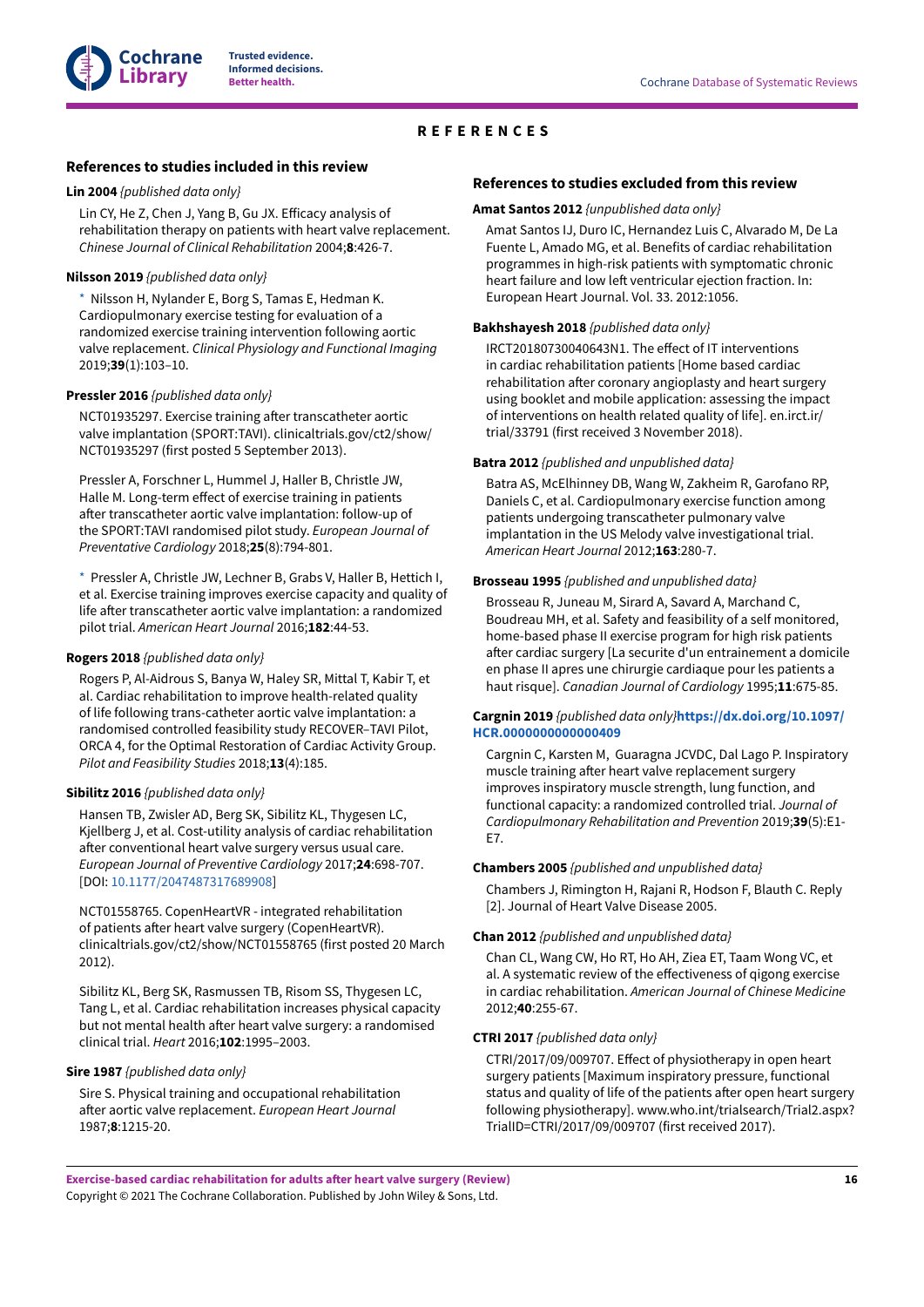

## <span id="page-18-0"></span>**de Charmoy 2000** *{published and unpublished data}*

de Charmoy SB, Eales CJ. The role of prophylactic chest physiotherapy after cardiac valvular surgery: is there one? South *African Journal of Physiotherapy* 2000;**56**:24-8.

#### <span id="page-18-1"></span>**Deepa 2018** *{published data only}*

 $CTRI/2018/02/011705$ . To compare the utility and efficacy of the routine exercise program and bicycle ergometer program among heart valve surgery patients [Role of bicycle ergometer training in phase one among heart valve surgery patients]. www.who.int/trialsearch/Trial2.aspx? TrialID=CTRI/2018/02/011705 (first received 2018).

#### <span id="page-18-2"></span>**Dull 1983** *{published and unpublished data}*

Dull JL, William JL. Are maximal inspiratory breathing exercises or incentive spirometry better than early mobilization after cardiopulmonary bypass? *Physical Therapy* 1983;**63**:655-9.

## <span id="page-18-3"></span>**Editorial 2018** *{published data only}*

Francesco G, Carlo V. Editorial to 'Comparison of phase 2 cardiac rehabilitation outcomes between patients after transcatheter versus surgical aortic valve replacement'. *European Journal of Preventive Cardiology* 2018;**25**(15):1575-6.

#### <span id="page-18-4"></span>**Fang 2002** *{published and unpublished data}*

Fang W, Chen YT, Liang JJ. Effects of early rehabilitative guidance on quality of life after cardiac valve replacement. *Chinese Journal of Clinical Rehabilitation* 2002;**6**:1106-7.

## <span id="page-18-5"></span>**Ferreira 2009** *{published and unpublished data}*

Ferreira PE, Rodrigues AJ, Evora PR. Effects of an inspiratory muscle rehabilitation program in the postoperative period of cardiac surgery. *Arquivos Brasileiros de Cardiologia* 2009;**92**:275-82.

## <span id="page-18-6"></span>**Fontes Cerqueira 2018** *{published data only}***[http://](https://doi.org/http%3A%2F%2Fdx.doi.org%2F10.1097%2FMD.0000000000013012) [dx.doi.org/10.1097/MD.0000000000013012](https://doi.org/http%3A%2F%2Fdx.doi.org%2F10.1097%2FMD.0000000000013012)**

Fontes Cerqueira TC, De Cerqueira Neto ML, De Assis Pereira Cacau L, Oliveira GU, Da Silva WM, Carvalho VO, et al. Ambulation capacity and functional outcome in patients undergoing neuromuscular electrical stimulation after cardiac valve surgery: a randomised clinical trial. *Medicine (United States)* 2018;**97**(46):e13012.

## <span id="page-18-7"></span>**Gaita 1999** *{published and unpublished data}*

Gaita D, Branea I, Dragulescu S, Gaita A, Socoteanu I, Gaspar M, et al. Benefit of Exercise Training in Patients With Valve Prostheses and Chronic Heart Failure. Bologna: Medimond S R L, 1999.

#### <span id="page-18-8"></span>**Ghalamghash 2008** *{published and unpublished data}*

Ghalamghash R, Goosheh B, Emrani A, Keyhani MR, Effect of cardiac rehabilitation program on functional capacity following valvular heart surgery. *Journal of Medical Council of Islamic Republic of Iran* 2008;**26**:292-3.

#### <span id="page-18-9"></span>**Gortner 1988** *{published and unpublished data}*

Gortner SR, Gilliss CL, Shinn JA, Sparacino PA, Rankin S, Leavitt M, et al. Improving recovery following cardiac surgery: a randomized clinical trial. *Journal of Advanced Nursing* 1988;**13**:649-61.

#### <span id="page-18-10"></span>**Green 2013** *{published and unpublished data}*

Green P, Kirtane A, Genereux P, McAndrew T, Hueter I, Alu M, et al. The impact of six-minute walk test performance on outcomes after transcatheter aortic valve replacement: insights from the PARTNER trial. *Journal of the American College of Cardiology* 2013;**62**:E1971.

## <span id="page-18-11"></span>**Grunewald 1971** *{published and unpublished data}*

Grunewald B. Prevention and rehabilitation of rheumatic heart valve diseases. Zeitschrift fur Allgemeinmedizin 1971;47:705-9.

#### <span id="page-18-12"></span>**Ha 2011** *{published and unpublished data}*

Ha YK, Jung YY. Development and application of an early exercise program for open heart surgery patients. *Journal of Korean Critical Care Nursing* 2011;**4**:1.

## <span id="page-18-13"></span>**Hokanson 2011** *{published and unpublished data}*

Hokanson JS, Ralphe JC. Exercise restrictions after balloon aortic valvuloplasty (Letter to the Editor). *Journal of the American College of Cardiology (JACC)* 2011;**57**:2034.

#### <span id="page-18-14"></span>**Hui 2006** *{published and unpublished data}*

Hui PN, Wan M, Chan WK, Yung PM. An evaluation of two behavioral rehabilitation programs, qigong versus progressive relaxation, in improving the quality of life in cardiac patients. *Journal of Alternative & Complementary Medicine* 2006;**12**:373-8.

## <span id="page-18-15"></span>**Jairath 1995** *{published and unpublished data}*

Jairath N, Salerno T, Chapman J, Dornan J, Weisel R. The effect of moderate exercise training on oxygen uptake post-aortic/ mitral valve surgery. *Journal of Cardiopulmonary Rehabilitation* 1995;**15**:424-30.

#### <span id="page-18-16"></span>**Johnson 1996** *{published and unpublished data}*

Johnson D, Kelm C, Thomson D, Burbridge B, Mayers I. The effect of physical therapy on respiratory complications following cardiac valve surgery. *Chest* 1996;**109**:638-44.

#### <span id="page-18-17"></span>**Kardis 2007** *{published and unpublished data}*

Kardis P, Sherman M, Barnett SD. Association of age and quality of life following phase II cardiac rehabilitation. *Journal of Nursing Care Quality* 2007;**22**:255-9.

#### <span id="page-18-18"></span>**Kassirskii 1983** *{published and unpublished data}*

Kassirskii GI, Semenovskii ML, Petrunina LV, Fomina NG. Evaluation of patient rehabilitation effectiveness after aortic valve prosthesis based on spiroergometric study data. *Kardiologiia* 1983;**23**:82-6.

#### <span id="page-18-19"></span>**Kassirskii 1991** *{published and unpublished data}*

Kassirskii GI, Grosheva TV. Physical rehabilitation using bicycle ergometry training of patients after aortic valve replacement. *Terapevticheskii Arkhiv* 1991;**63**:59-62.

## <span id="page-18-20"></span>**Kodric 2013** *{published and unpublished data}*

Kodric M, Trevisan R, Torregiani C, Cifaldi R, Longo C, Cantarutti F, et al. Inspiratory muscle training for diaphragm dysfunction after cardiac surgery. Journal of Thoracic & *Cardiovascular Surgery* 2013;**145**:819-23.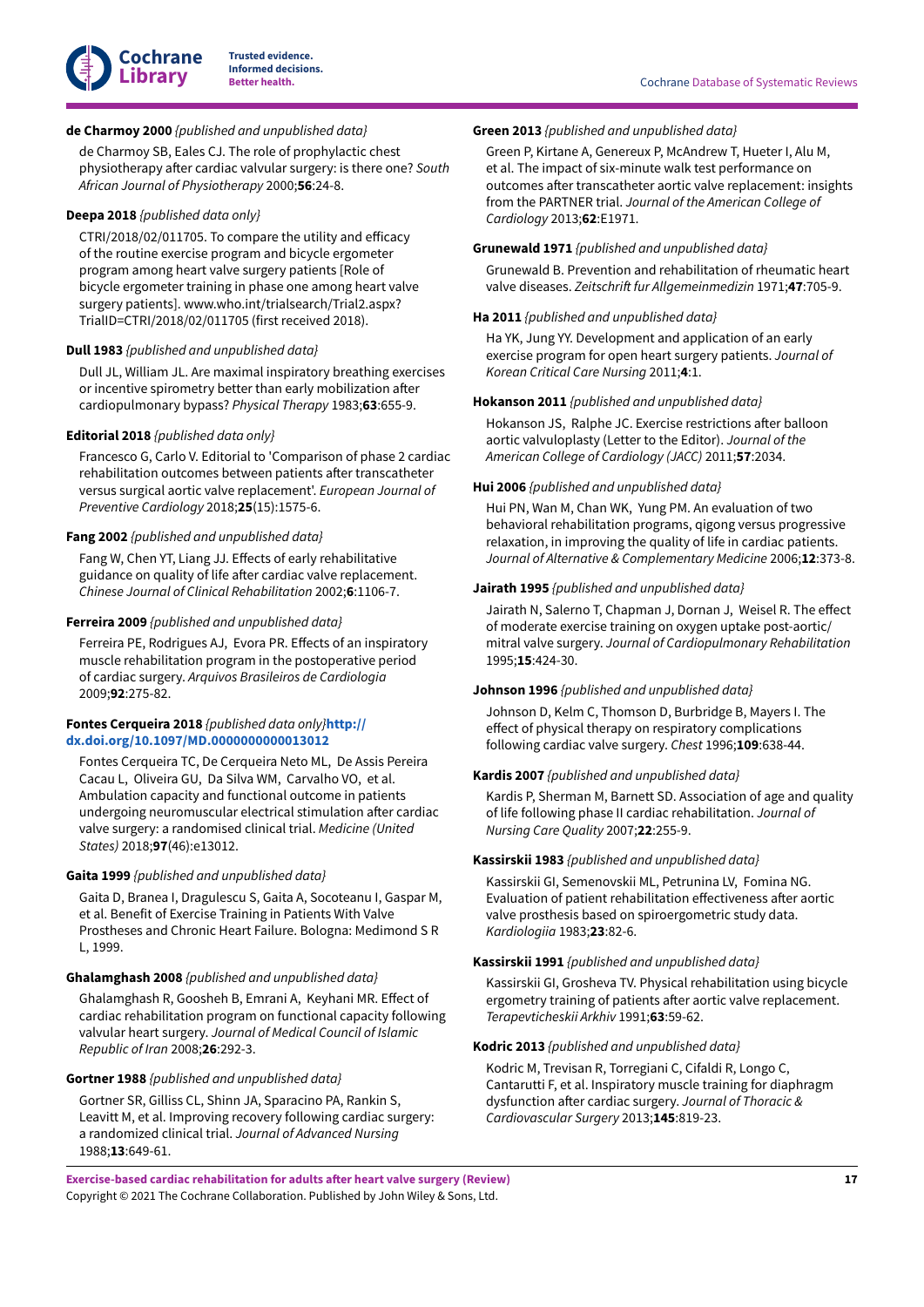

<span id="page-19-2"></span>**Kübler 1984** *{published data only (unpublished sought but not used)}*

Kübler W, Opherk D. Angina pectoris with normal coronary arteries. *Acta Medica Scandinavica. Supplementum* 1984;**694**:55-7.

## <span id="page-19-3"></span>**Liao 2004** *{published and unpublished data}*

Liao B, Liu H, Chen L, Guo SM, Liu AM, et al. Effect of psychological and behavioral interventions on the negative emotion of patients with heart valve replacements during perioperative period. *Chinese Journal of Clinical Rehabilitation* 2004;**8**:7360-1.

#### <span id="page-19-4"></span>**Lim 1998** *{published and unpublished data}*

Lim HY, Lee CW, Park SW, Kim JJ, Song JK, Hong MK, et al. Effects of percutaneous balloon mitral valvuloplasty and exercise training on the kinetics of recovery oxygen consumption after exercise in patients with mitral stenosis. *European Heart Journal* 1998;**19**:1865-71.

#### <span id="page-19-5"></span>**Martsinkiavichus 1980** *{published and unpublished data}*

Martsinkiavichus A, Paliushchinskaia N, Iozaitis M, Zhukauskene I, Norvilene A, et al. Physical activity and the work capacity of patients with artificial heart valves before and after rehabilitation. *Kardiologiia* 1980;**20**:28-31.

## <span id="page-19-6"></span>**McDermott 2019** *{published data*

*only}***[10.1177/2047487319860046](https://doi.org/10.1177%2F2047487319860046)**

McDermott C, McCormack CM, McDermott L, O'Shea O, Kelly SM, McCarren A, et al. Comparison of selected health indices in Irish and Belgian participants commencing a homebased, technology enabled cardiac rehabilitation program. *European Journal of Preventive Cardiology* 2019;**26**:S40-S41.

### <span id="page-19-7"></span>**Nagashio 2003** *{published and unpublished data}*

Nagashio M, Suzuki Y, Onishi Y, Tomatsu A, Shimada Y, Okamura S, et al. Post-operative cardiac rehabilitation programs for early returning to daily life activities: selfmeasurement of heart rate and blood pressure during staying at home trial. *Journal of Cardiology* 2003;**41**:91-5.

## <span id="page-19-8"></span>**Nehyba 2009** *{published data only}*

Nehyba S, Chaloupka V, Soucek R, Chaloupkova S, Vysoky R, Stetka F, et al. The programme of managed ambulatory rehabilitation for patients after heart valve defect surgery. *Vnitrni Lekarstvi* 2009;**55**:1118-25.

#### <span id="page-19-1"></span>**Newell 1980** *{published and unpublished data}*

Newell JP, Kappagoda CT, Stoker JB, Deverall PB, Watson DA, Linden RJ. Physical training after heart valve replacement. *British Heart Journal* 1980;**44**:638-49.

## <span id="page-19-0"></span>**Patel 2019** *{published data only}***[https://dx.doi.org/10.1001/](https://doi.org/https%3A%2F%2Fdx.doi.org%2F10.1001%2Fjamacardio.2019.4032) [jamacardio.2019.4032](https://doi.org/https%3A%2F%2Fdx.doi.org%2F10.1001%2Fjamacardio.2019.4032)**

Patel D, Duncan M, Shah A, Lindman B, Greevy R, Savage P, et al. Association of cardiac rehabilitation with decreased hospitalization and mortality risk after cardiac valve surgery. *JAMA Cardiology* 2019;**4**(12):1250-9.

### <span id="page-19-9"></span>**Peng 2018** *{published data only}***[http://dx.doi.org/10.1097/](https://doi.org/http%3A%2F%2Fdx.doi.org%2F10.1097%2FMD.0000000000012069) [MD.0000000000012069](https://doi.org/http%3A%2F%2Fdx.doi.org%2F10.1097%2FMD.0000000000012069)**

Peng X, Su Y, Hu Z, Sun X, Li X, Dolansky MA, et al. Home-based telehealth exercise training program in Chinese patients with heart failure: a randomized controlled trial. *Medicine (United States)* 2018;**97**(35):e12069.

#### <span id="page-19-10"></span>**Petrunina 1980** *{published and unpublished data}*

Petrunina LV. Patient physical rehabilitation after mitral or aortic valve prosthesis. *Kardiologiia* 1980;**20**:50-3.

#### <span id="page-19-11"></span>**Prasciene 2019** *{published data only}***[10.1177/2047487319860046](https://doi.org/10.1177%2F2047487319860046)**

Prasciene E, Icking N, Kisieliute E, Kubilius R, Bjarnason-Wehrens B, et al. Feasibility and short-term effectiveness of an additional resistance and balance training in cardiac rehabilitation for older patients after valve surgery: results of a pilot study. *European Journal of Preventive Cardiology* 2019;**26**:S39.

#### <span id="page-19-12"></span>**Pressler 2015** *{published data only}***[10.1177/2047487315586736](https://doi.org/10.1177%2F2047487315586736)**

Pressler A, Lechner B, Christle J, Bleiziffer S, Mehilli J, Jochheim D, et al. Safety, applicability and outcome of regular exercise training after transcatheter aortic valve implantation: a randomized pilot trial. *European Journal of Preventive Cardiology* 2015;**22 Suppl 1**:S78.

## <span id="page-19-13"></span>**RBR-8swgc3 2017** *{published data only}*

RBR-8swgc3. Inspiratory muscle training in patients after cardiac surgery [Inspiratory muscle training in patients undergoing cardiac surgery]. http://www.who.int/trialsearch/ Trial2.aspx?TrialID=RBR-8swgc3 (first received 2019).

#### <span id="page-19-14"></span>**Rizwan 2012** *{published and unpublished data}*

Rizwan A, Jalwan J, Mukherjee S. To compare the immediate effect of deep breathing exercise and incentive spirometry on ABG after mitral valve replacement surgery. *Indian Journal of Physiotherapy & Occupational Therapy* 2012;**6**:12-7.

#### <span id="page-19-15"></span>**Rogers2018** *{published data only}*

Rogers P, Banya W, Kabir T, Panoulas V, Probert H, Prendergast C, et al. Does cardiac rehabilitation improve functional, independence, frailty and emotional outcomes following trans catheter aortic valve replacement? *European Heart Journal* 2018;**39 Suppl 1**:1121.

#### <span id="page-19-16"></span>**Roseler 1997** *{published and unpublished data}*

Roseler S, Schwartz FW, Karoff M. Evaluation of the effectiveness of an ambulatory after-care rehabilitation program. *Gesundheitswesen* 1997;**59**:236-41.

## <span id="page-19-17"></span>**Rosenfeldt 2011** *{published and unpublished data}*

Rosenfeldt F, Braun L, Spitzer O, Bradley S, Shepherd J, Bailey M, et al. Physical conditioning and mental stress reduction - a randomised trial in patients undergoing cardiac surgery. *BMC Complementary & Alternative Medicine* 2011;**11**:20.

#### <span id="page-19-18"></span>**Royse 2015** *{published data only}*

ACTRN12615000968572. Sternal management accelerated recovery trial (S.M.A.R.T.): the efficacy of modified sternal precautions on improving physical function in patients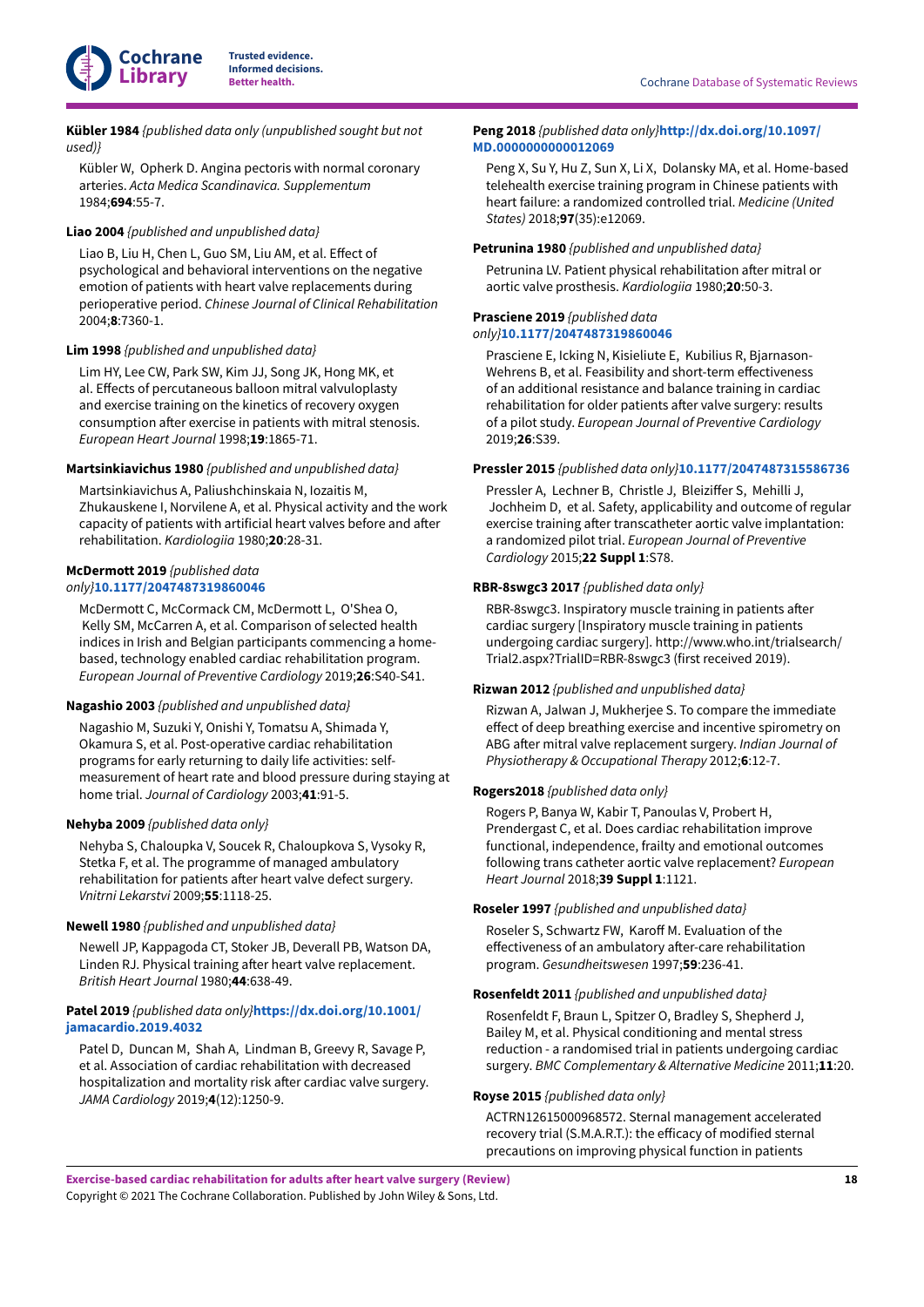

following cardiac surgery via a midline sternal incision [A randomized controlled trial of the efficacy of modified sternal precautions versus standard care on improving physical function following cardiac surgery via a median sternotomy]. www.who.int/trialsearch/Trial2.aspx? TrialID=ACTRN12615000968572 (first received 2019).

## <span id="page-20-6"></span>**Song 2019** *{published data only}***[https://dx.doi.org/10.31083/](https://doi.org/https%3A%2F%2Fdx.doi.org%2F10.31083%2Fj.rcm.2019.01.3183) [j.rcm.2019.01.3183](https://doi.org/https%3A%2F%2Fdx.doi.org%2F10.31083%2Fj.rcm.2019.01.3183)**

Song F, Zhan H, Liang Y, He X, Guo L, et al. Cardiac rehabilitation improved oxygen uptake measured by cardiopulmonary exercise test in patients after aortic valve surgery. *Reviews in Cardiovascular Medicine* 2019;**20**(1):47-52.

## <span id="page-20-7"></span>**Stoickov 2018** *{published data only}***[10.1093/eurheartj/](https://doi.org/10.1093%2Feurheartj%2Fehy564.P640) [ehy564.P640](https://doi.org/10.1093%2Feurheartj%2Fehy564.P640)**

Stoickov V, Deljanin Ilic M, Stoickov M, Marinkovic D, Simonovic D, Golubovic M, et al. Impact of short-term exercise training on QT dispersion and double product in patients after surgical aortic valve replacement. *European Heart Journal* 2018;**39**:85-6.

## <span id="page-20-8"></span>**Sumide 2009** *{published and unpublished data}*

Sumide T, Shimada K, Ohmura H, Onishi T, Kawakami K, Masaki Y, et al. Relationship between exercise tolerance and muscle strength following cardiac rehabilitation: comparison of patients after cardiac surgery and patients with myocardial infarction. *Journal of Cardiology* 2009;**54**:273-81.

## <span id="page-20-9"></span>**Tang 2019** *{published data only}***[https://dx.doi.org/10.1097/](https://doi.org/https%3A%2F%2Fdx.doi.org%2F10.1097%2FHCR.0000000000000416) [HCR.0000000000000416](https://doi.org/https%3A%2F%2Fdx.doi.org%2F10.1097%2FHCR.0000000000000416)**

Tang LH, Zwisler AD, Doherty P, Oldridge N, Berg SK, Christensen J. Changes in physical performance and their association with health-related quality of life in a mixed nonischemic cardiac population that participates in rehabilitation. *Journal of Cardiopulmonary Rehabilitation and Prevention* 2020;**40**(2):102-7.

## <span id="page-20-10"></span>**Therrien 2003** *{published and unpublished data}*

Therrien J, Fredriksen PM, Walker M, Granton J, Reid GJ, Webb G. A pilot study of exercise training in adult patients with repaired tetralogy of Fallot. *Canadian Journal of Cardiology* 2003;**19**:685-9.

## <span id="page-20-11"></span>**Ueshima 2004** *{published data only (unpublished sought but not used)}*

Ueshima K, Kamata J, Kobayashi N, Saito M, Sato S, Kawazoe K, et al. Effects of exercise training after open heart surgery on quality of life and exercise tolerance in patients with mitral regurgitation or aortic regurgitation. *Japanese Heart Journal* 2004;**45**(5):789-97.

## <span id="page-20-12"></span>**Viana 2018** *{published data only}*

RBR-8ysb3n. Evaluation of the physiotherapy with cycle ergometer in the funcional recovery after cardiac surgery [Cycle ergometer and conventional physiotherapy in patients submitted the cardiac surgery]. www.who.int/trialsearch/ Trial2.aspx?TrialID=RBR-8ysb3n (first received 2019).

## <span id="page-20-13"></span>**Weber 2019** *{published data only}*

DRKS00017239. Use of pre- and intensified post-procedural physiotherapy in patients with symptomatic aortic stenosis undergoing transcatheter aortic valve replacement - the 4P TAVR study. www.who.int/trialsearch/Trial2.aspx? TrialID=DRKS00017239 (first received 2019).

## <span id="page-20-14"></span>**Widimsky 2009** *{published and unpublished data}*

Widimsky P, Suryapranata H. "PRAGUE" randomized clinical trials: pride of Czech cardiology. *Cor et Vasa* 2009;**51**(10):679-83.

## <span id="page-20-15"></span>**Yan 2016** *{published data only}*

Yan XY. Early rehabilitation mode in transcatheter domestic aortic valve implantation of perioperative implementation and effects on patient life ability. *Journal of the Hong Kong College of Cardiology* 2016;**24**:A25.

## <span id="page-20-16"></span>**Yau 2018** *{published data only}*

ChiCTR1800016098. PREQUEL (PREhabilitation for improving QUality of recovery after ELective cardiac surgery) study: a randomised controlled trial. www.who.int/trialsearch/ Trial2.aspx?TrialID=ChiCTR1800016098 (first received 2019).

## **References to ongoing studies**

## <span id="page-20-0"></span>**ACTIVE AFTER TAVR 2017** *{published data only}*

NCT03270124. A pragmatiC sTrategy to Promote actIVity and Enhance Quality of Life AFTER Transcatheter Aortic Valve Replacement (ACTIVE AFTER TAVR): a pilot study. https:// clinicaltrials.gov/ct2/show/NCT03270124 (first received 1 September 2017).

## <span id="page-20-1"></span>**Exercise Training After TAVI** *{unpublished data only}*

NCT03966417. Exercise training after transcatheter aortic valve implantation (FitTAVI). clinicaltrials.gov/show/NCT03966417 (first received 29 May 2019).

## <span id="page-20-2"></span>**Feng 2019** *{published data only}*

ChiCTR-IPR-17011445. The effects of I stage cardiac rehabilitation on cardiopulmonary function in patients undergoing open heart surgery: a randomized controlled study. www.who.int/trialsearch/Trial2.aspx?TrialID=ChiCTR-IPR-17011445 (first received 2019).

## <span id="page-20-3"></span>**HBCR-TAVR 2019** *{published data only}*

NCT04166682. Impact of home-based cardiac rehabilitation on outcomes after TAVR (HBCR-TAVR). https://clinicaltrials.gov/ct2/ show/NCT04166682 (first received 18 November 2019).

## <span id="page-20-4"></span>**Post Cardiac Valvular Surgery Rehabilitation (PORT** *{published data only}*

NCT03709511. Post cardiac valvular surgery rehabilitation (PORT). https://clinicaltrials.gov/ct2/show/NCT03709511 (first received 17 October 2018).

#### <span id="page-20-5"></span>**PREPARE TAVR Pilot Study** *{unpublished data only}*

NCT01504737. Rehabilitation in the form of exercise training in aortic stenosis patients (RASP). http://clinicaltrials.gov/show/ NCT01504737 (first received 5 January 2012).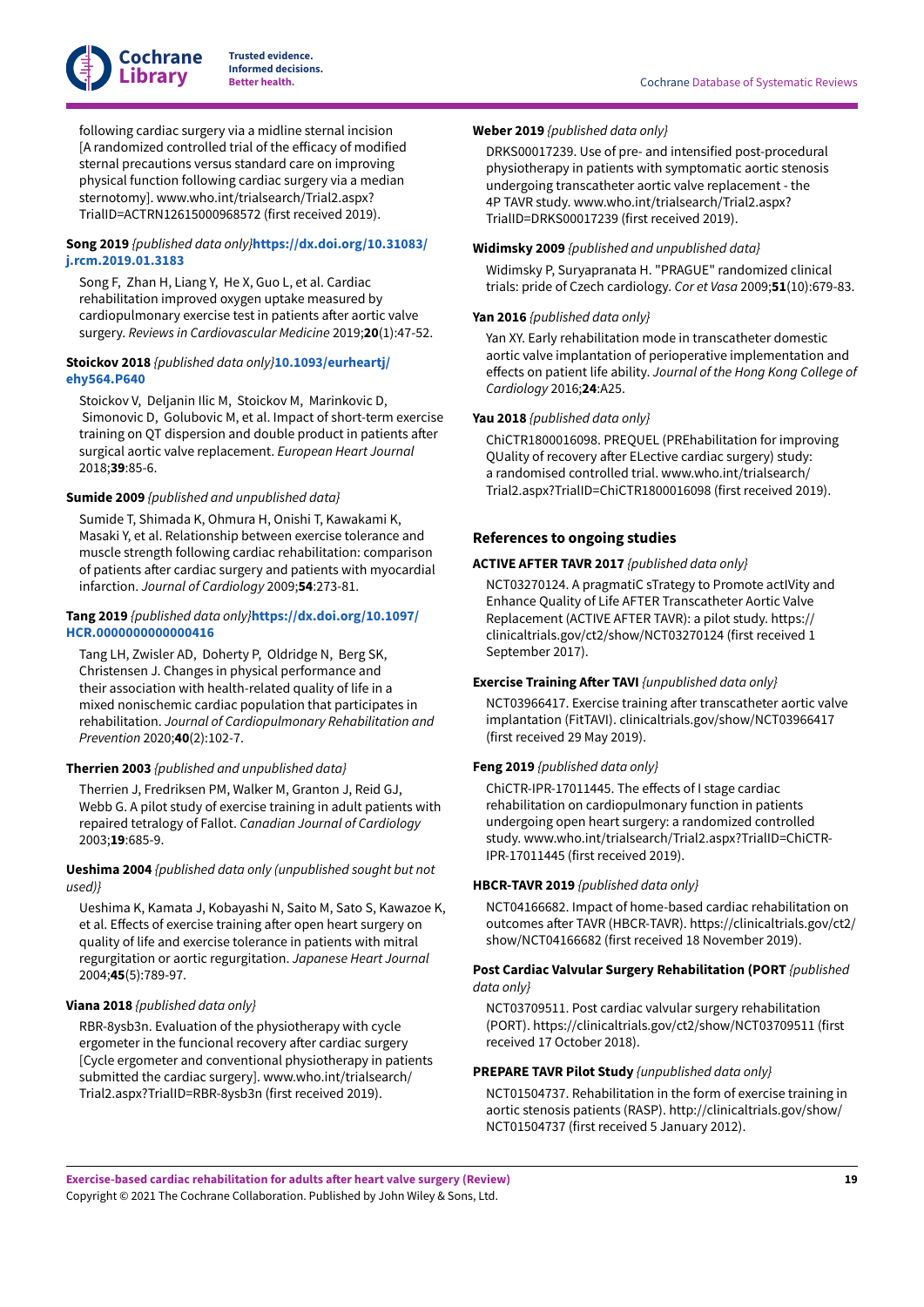

## <span id="page-21-10"></span>**REHAB-TAVR 2017** *{published data only}*

NCT02805309. Home-based exercise program for recovery after transcatheter aortic valve replacement: a pilot study. https:// clinicaltrials.gov/ct2/show/NCT02805309 (first received 20 June 2016).

## <span id="page-21-11"></span>**The PACO Trial** *{published data only}*

Vasankari V, Jari Husu PY, Henri Tokola K, Jaana Sievanen H, Vesa Airaksinen J, Tommi Hartikainen J. Personalised eHealth intervention to increase physical activity and reduce sedentary behaviour in rehabilitation after cardiac operations: study protocol for the PACO randomised controlled trial. *BMJ Open Sport & Exercise Medicine* 2019;**5**(1):e000539.

#### <span id="page-21-12"></span>**Valve-ex 2009** *{published data only}*

NCT00860678. Physical activity in patients after aortic valve replacement (Valve-ex). clinicaltrials.gov/ct2/show/ NCT00860678 (first received 12 March 2009).

## <span id="page-21-13"></span>**Wang 2019** *{published data only}*

NCT04166682. Impact of home-based cardiac rehabilitation on outcomes after TAVR (HBCR-TAVR) [A study of the impact of home-based cardiac rehabilitation on outcomes after transcatheter aortic valve replacement (TAVR)]. clinicaltrials.gov/ct2/show/NCT04166682 (first received 18 November 2019).

## **Additional references**

#### <span id="page-21-3"></span>**Ambrosetti 2020**

Ambrosetti M, Abreu A, Corra U, Davos CH, Hansen D, Frederix I, et al. Secondary prevention through comprehensive cardiovascular rehabilitation: from knowledge to implementation. 2020 update. A position paper from the Secondary Prevention and Rehabilitation Section of the European Association of Preventive Cardiology. *European Journal of Preventive Cardiology* 2020;**0**(0):1-42 [Epub ahead of print]. [DOI: [10.1177/2047487320913379\]](https://doi.org/10.1177%2F2047487320913379) [PMID: PMID: 32223332]

#### <span id="page-21-7"></span>**Anayo 2019**

Anayo L, Rogers P, Long L, Dalby M, Taylor R. Exercise-based cardiac rehabilitation for patients following open surgical aortic valve replacement and transcatheter aortic valve implant: a systematic review and meta-analysis. *Open Heart* 2019;**6**(1):e000922. [DOI: [10.1136/openhrt-2018-000922\]](https://doi.org/10.1136%2Fopenhrt-2018-000922) [PMID: PMCID: PMC6519423 PMID: 31168371]

### <span id="page-21-15"></span>**Anderson 2014**

Anderson LJ, Taylor RS. Cardiac rehabilitation for people with heart disease: an overview of Cochrane systematic reviews. *International Journal of Cardiology* 2014;**177**(2):348-61. [DOI: [http://dx.doi.org/10.1016/j.ijcard.2014.10.011](https://doi.org/http%3A%2F%2Fdx.doi.org%2F10.1016%2Fj.ijcard.2014.10.011)]

#### <span id="page-21-9"></span>**Anderson 2016**

Anderson L, Thompson DR, Oldridge N, Zwisler AD, Rees K, Martin N, et al. Exercise-based cardiac rehabilitation for coronary heart disease. *Cochrane Database of Systematic Reviews* 2016, Issue 1. Art. No: CD001800. [DOI: [10.1002/14651858.CD001800.pub3](https://doi.org/10.1002%2F14651858.CD001800.pub3)]

## <span id="page-21-5"></span>**BACPR 2012**

The British Association for Cardiovascular Prevention and Rehabilitation. The BACPR Standards and Core Components for Cardiovascular Disease Prevention and Rehabilitation 2012 (2nd edition). The British Cardiovascular Society 2012.

## <span id="page-21-6"></span>**Balady 2007**

Balady GJ, Williams MA, Ades PA, Bittner V, Comoss P, Foody JM, et al. Core components of cardiac rehabilitation/secondary prevention programs: 2007 update. A scientific statement from the American Heart Association Exercise, Cardiac Rehabilitation, and Prevention Committee, the Council on Clinical Cardiology; the Councils on Cardiovascular Nursing, Epidemiology and Prevention, and Nutrition, Physical Activity, and Metabolism; and the American Association of Cardiovascular and Pulmonary Rehabilitation. *Circulation* 2007;**115**:2675-82.

### <span id="page-21-0"></span>**Baumgartner 2017**

Baumgartner H, Falk V, Bax JJ, De Bonis M, Hamm C, Holm PJ, et al. 2017 ESC/EACTS guidelines for the management of valvular heart disease. *European Heart Journal* 2017;**38**(36):2739-91.

## <span id="page-21-1"></span>**Ben-Dor 2010**

Ben-Dor I, Pichard AD, Gonzalez MA, Weissman G, Li Y, Goldstein SA, et al. Correlates and causes of death in patients with severe symptomatic aortic stenosis who are not eligible to participate in a clinical trial of transcatheter aortic valve implantation. *Circulation* 2010;**122**(11):37-42. [DOI: [10.1161/](https://doi.org/10.1161%2FCIRCULATIONAHA.109.926873) [CIRCULATIONAHA.109.926873\]](https://doi.org/10.1161%2FCIRCULATIONAHA.109.926873)

## <span id="page-21-2"></span>**Borregaard 2019**

Borregaard B, Dahl JS, Riber LPS, Ekholm O, Sibilitz KL, Weiss M, et al. Effect of early, individualised and intensified follow-up after open heart valve surgery on unplanned cardiac hospital readmissions and all-cause mortality. *International Journal of Cardiology* 2019;**15**(289):30-6 [Epub 2019 Apr 11]. [DOI: [10.1016/j.ijcard.2019.02.056\]](https://doi.org/10.1016%2Fj.ijcard.2019.02.056)

#### <span id="page-21-16"></span>**Boutron 2008**

Boutron I, Moher D, Altman DG, Schultz KF, Ravaud P, CONSORT Group. Extending the CONSORT statement to randomized trials of nonpharmacologic treatment: explanation and elaboration. *Annals of Internal Medicine* 2008;**148**(4):295-309.

#### <span id="page-21-4"></span>**Butchart 2005**

Butchart EG, Gohlke-Bärwolf C, Antunes MJ, Tornos P, Caterina RD, Cormier B, et al. Recommendations for the management of patients after heart valve surgery. *European Heart Journal* 2005;**26**:2463–71.

## <span id="page-21-8"></span>**Clausen 1976**

Clausen JP, Trap-Jensen J. Heart rate and arterial blood pressure during exercise in patients with angina pectoris: effects of exercise training and of nitroglycerin. *Circulation* 1976;**53**:436-42.

## <span id="page-21-14"></span>**Corra 2010**

European Association of Cardiovascular Prevention and Rehabilitation Committee for Science Guidelines, EACPR, Corrà U, Piepoli MF, Carré F, Heuschmann P, Hoffmann U, et al.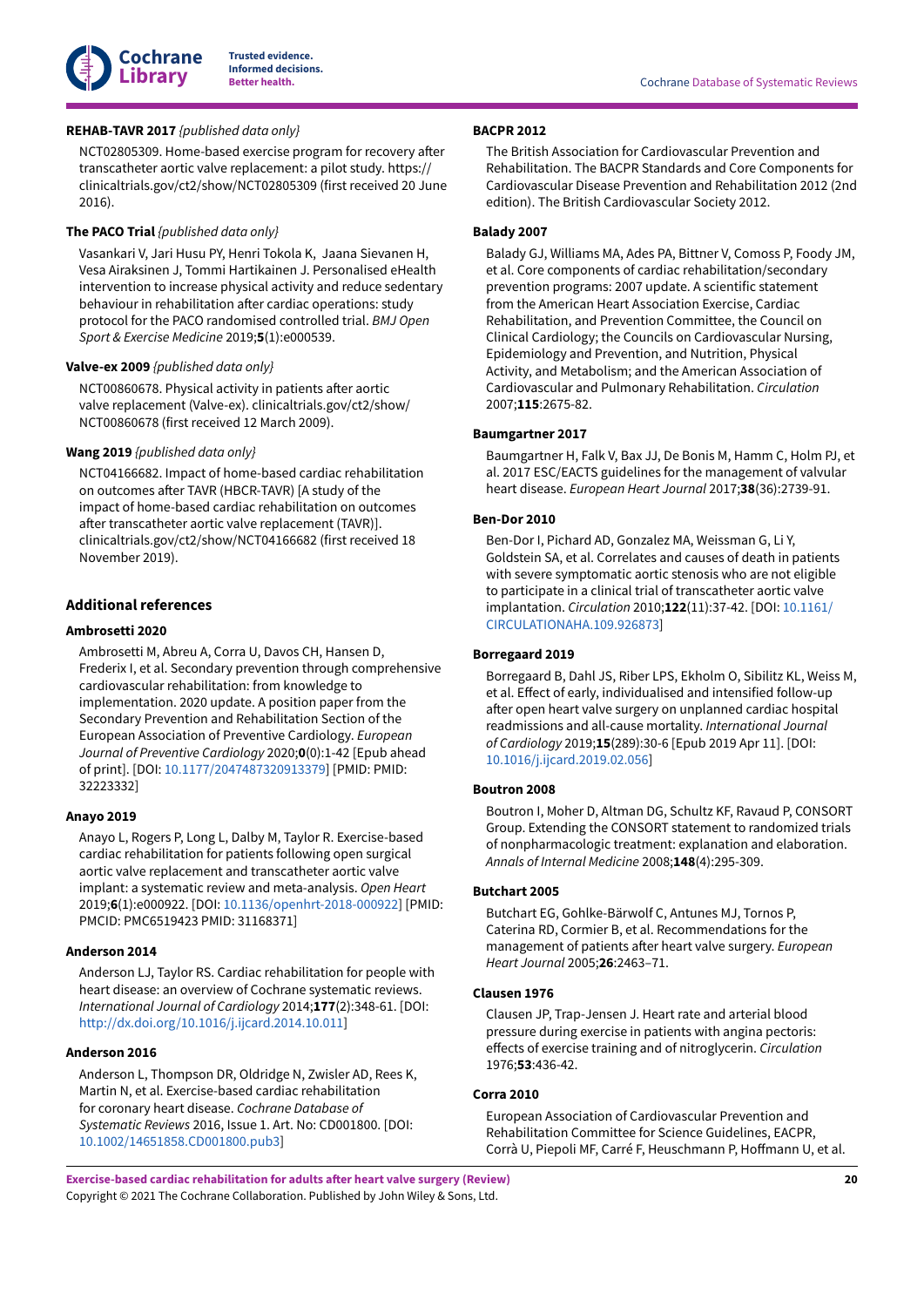

Secondary prevention through cardiac rehabilitation: physical activity counselling and exercise training: key components of the position paper from the Cardiac Rehabilitation Section of the European Association of Cardiovascular Prevention and Rehabilitation. *European Heart Journal* 2014;**31**(16):1967-74. [PMID: 20643803]

## <span id="page-22-1"></span>**Frank 1973**

Frank S, Johnson A, Ross J. Natural history of valvular aortic stenosis. *British Heart Journal* 1973;**35**:41-6.

#### <span id="page-22-5"></span>**Fredericks 2012**

Fredericks S, Lapum J, Lo J. Anxiety, depression, and selfmanagement: a systematic review. *Clinical Nursing Research* 2012;**21**(4):411-30. [DOI: [10.1177/1054773812436681](https://doi.org/10.1177%2F1054773812436681)]

#### <span id="page-22-15"></span>**Furukawa 2006**

Furukawa TA, Barbuib C, Ciprianib A, Brambillac P, Watanabe N. Imputing missing standard deviations in meta-analyses can provide accurate results. *Journal of Clinical Epidemiology* 2006;**59**:7–10. [DOI: [10.1016/j.jclinepi.2005.06.006\]](https://doi.org/10.1016%2Fj.jclinepi.2005.06.006)

#### <span id="page-22-7"></span>**Gianuzzi 2003**

Giannuzzi P, Mezzani A, Saner H, Björnstad H, Fioretti P, Mendes M, et al. Physical activity for primary and secondary prevention. Position paper of the Working Group on Cardiac Rehabilitation and Exercise Physiology of the European Society of Cardiology. *European Journal of Cardiovascular Prevention & Rehabilitation* 2003;**10**:319–27. [DOI: [10.1097/01.hjr.0000086303.28200.50\]](https://doi.org/10.1097%2F01.hjr.0000086303.28200.50)

## <span id="page-22-8"></span>**Gohlke-Bärwolf 1992**

Gohlke-Bärwolf C, Gohlke H, Samek L, Peters K, Betz P, Eschenbruch E, et al. Exercise tolerance and working capacity a)er valve replacement. *Journal of Heart Valve Disease* 1992;**1**(2):189-95. [PMID: 1341626]

### <span id="page-22-16"></span> $GradePro$  **Software** [Computer program]

GRADEpro GDT: GRADEpro Guideline Development Tool [Software]. GRADEpro, 2015 (developed by Evidence Prime, Inc.).

### <span id="page-22-10"></span>**Hambrecht 2000**

Hambrecht R, Gielen S, Linke A, Fiehn E, Yu J, Walther C, et al. Effects of exercise training on left ventricular function and peripheral resistance in patients with chronic heart failure: a randomised trial. *JAMA* 2000;**283**(23):3095–101.

#### <span id="page-22-4"></span>**Hansen 2009**

Hansen L, Winkel S, Kuhr J, Bader R, Bleese N, Riess F-C. Factors influencing survival and postoperative quality of life after mitral valve reconstruction. *European Journal of Cardio-Thoracic Surgery* 2010;**37**:635-44. [DOI: [10.1016/j.ejcts.2009.07.044](https://doi.org/10.1016%2Fj.ejcts.2009.07.044)]

#### <span id="page-22-17"></span>**Hansen 2017**

Hansen TB, Zwisler AD, Berg SK, et al. Cost-utility analysis of cardiac rehabilitation after conventional heart valve surgery versus usual care. *European Journal of Preventive Cardiology* 2017;**24**:698–707. [DOI: [10.1177/2047487317689908\]](https://doi.org/10.1177%2F2047487317689908)

#### <span id="page-22-12"></span>**Higgins 2019a**

Higgins JP, Savović J, Page MJ, Elbers RG, Sterne JA. Chapter 8. Assessing risk of bias in a randomized trial. In: Higgins JP, Thomas J, Chandler J, Cumpston M, Li T, Page MJ, Welch VA (editors). Cochrane Handbook for Systematic Reviews of Interventions version 6.0 (updated July 2019). Cochrane 2019. Available from www.training.cochrane.org/handbook.

#### <span id="page-22-14"></span>**Higgins 2019b**

Higgins JP, Li T, Deeks JJ (editors). Chapter 6. Choosing effect measures and computing estimates of effect. In: Higgins JP, Thomas J, Chandler J, Cumpston M, Li T, Page MJ, Welch VA (editors). Cochrane Handbook for Systematic Reviews of Interventions version 6.0 (updated July 2019). Cochrane 2019. Available from www.training.cochrane.org/handbook.

## <span id="page-22-13"></span>**Higgins 2019c**

Higgins JP, Thomas J, Chandler J, Cumpston M, Li T, Page MJ, Welch VA (editors). Cochrane Handbook for Systematic Reviews of Interventions version 6.0 (updated July 2019). Cochrane 2019. Version 6. Available from www.training.cochrane.org/ handbook.

## <span id="page-22-0"></span>**Iung 2003**

Iung B, Baron G, Butchart EG, Delahaye F, Gohlke-Bärwolf C, Levang OW, et al. A prospective survey of patients with valvular heart disease in Europe: the Euro Heart Survey on Valvular Heart Disease. *European Heart Journal* 2003;**24**:1231-43. [DOI: [10.1016/S0195-668X\(03\)00201-X](https://doi.org/10.1016%2FS0195-668X%2803%2900201-X)]

### <span id="page-22-3"></span>**Karlsson 2010**

Karlsson AK, Mattson B, Johansson M, Lidell E. Well-being in patients and relatives after open-heart surgery from the perspective of health care professionals. *Journal of Clinical Nursing* 2010;**19**:840-6. [DOI: [10.1111/j.1365-2702.2009.03017.x](https://doi.org/10.1111%2Fj.1365-2702.2009.03017.x)]

## <span id="page-22-11"></span>**Kiel 2011**

Kiel MK. Cardiac rehabilitation after heart valve surgery. *Journal of Injury, Function and Rehabilitation* 2011;**3**(10):962-7. [DOI: [10.1016/j.pmrj.2011.06.007\]](https://doi.org/10.1016%2Fj.pmrj.2011.06.007)

## <span id="page-22-2"></span>**Kolte 2019**

Kolte D, Vlahakes GJ, Palacios IF, Sakhuja R, Passeri JJ, Inglessis I, et al. Transcatheter versus surgical aortic valve replacement in low-risk patients. *Journal of the American College of Cardiology* 2019;**74**:1532-40.

## <span id="page-22-9"></span>**Landry 1984**

Landry F, Habel C, Desaulniers D, Dagenais GR, Moisan A, Cote L. Vigorous physical training after aortic valve replacement: analysis of 10 patients. *American Journal of Cardiology* 1984;**53**(4):562-6. [PMID: 6695785]

#### <span id="page-22-6"></span>**Lauck 2020**

Lauck SB, Arnold SV, Borregaard B, Sathananthan J, Humphries KH, Baron SJ, et al, 3M TAVR Investigators. Very early changes in quality of life after transcatheter aortic valve replacement: results from the 3M TAVR trial. *Cardiovascular Revascularization Medicine* 2020;**S1553-8389**(20):30349-3. [DOI: [10.1016/j.carrev.2020.05.044\]](https://doi.org/10.1016%2Fj.carrev.2020.05.044)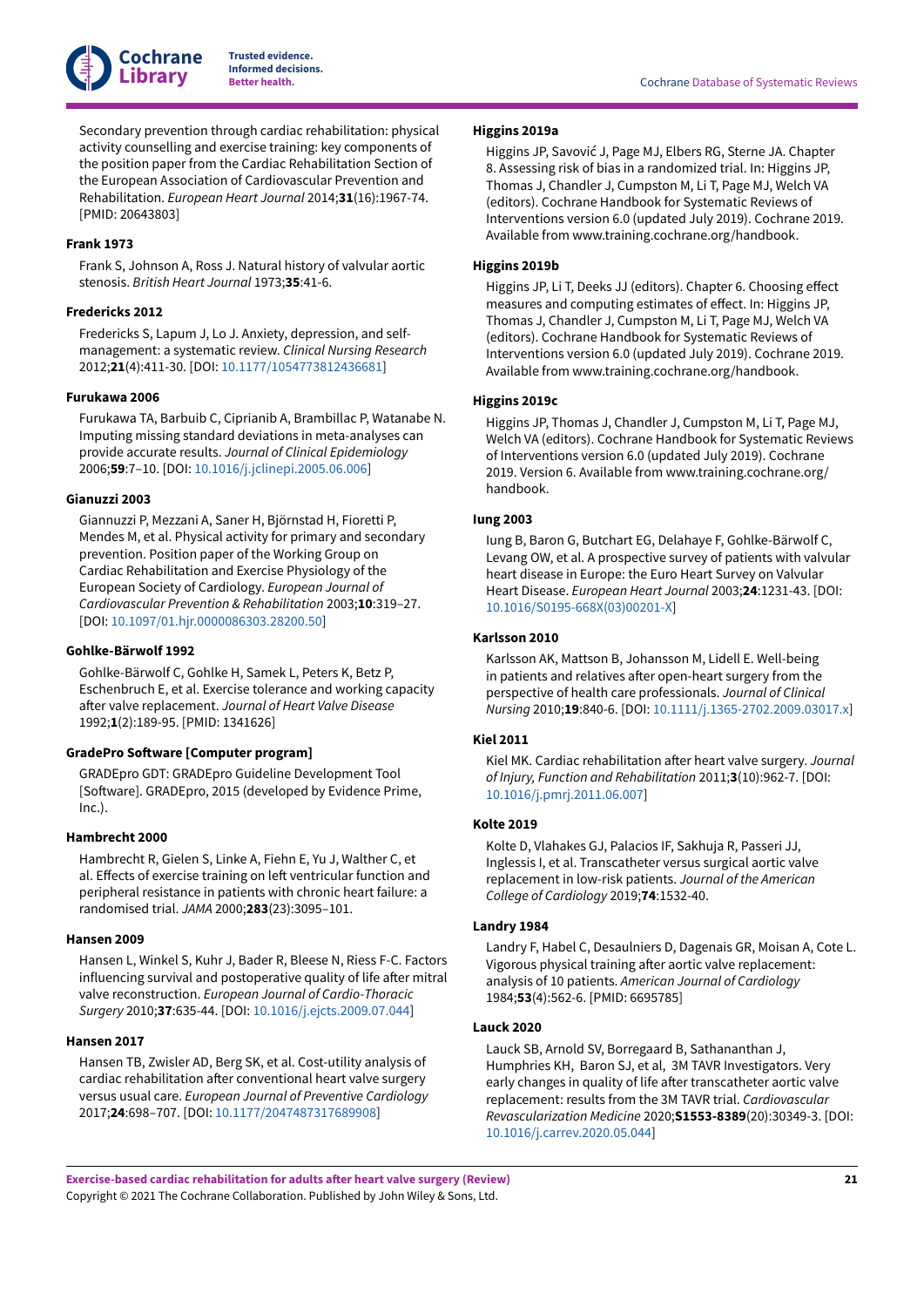

#### <span id="page-23-13"></span>**Lefebvre 2011**

Lefebvre C, Manheimer E, Glanville J. Chapter 6. Searching for studies. In: Higgins JPT, Green S (editors). Cochrane Handbook for Systematic Reviews of Interventions Version 5.1.0 (updated March 2011). The Cochrane Collaboration, 2011. Available from www.cochrane-handbook.org.

#### <span id="page-23-9"></span>**Long 2019**

Long L, Mordi IR, Bridges C, Sagar VA, Davies EJ, Coats AJS, et al. Exercise-based cardiac rehabilitation for adults with heart failure. *Cochrane Database of Systematic Reviews* 2019, Issue 1. Art. No: CD003331. [DOI: [10.1002/14651858.CD003331.pub5](https://doi.org/10.1002%2F14651858.CD003331.pub5)]

#### <span id="page-23-4"></span>**Mack 2019**

Mack MJ, Leon MB, Thourani VH, Makkar R, Kodali SK, Russo M, et al. Transcatheter aortic-valve replacement with a balloonexpandable valve in low-risk patients. *New England Journal of Medicine* 2019;**380**:1695-705.

#### <span id="page-23-2"></span>**Nishimura 2014**

Nishimura RA, Otto CM, Bonow RO, Carabello BA, Erwin III JP, Guyton RA, et al. 2014 AHA/ACC Guideline for the Management of Patients With Valvular Heart Disease: Executive Summary: a report of the American College of Cardiology/American Heart Association Task Force on Practice Guidelines. *Circulation* 2014;**129**:2440-92. [DOI: [10.1161/CIR.0000000000000029\]](https://doi.org/10.1161%2FCIR.0000000000000029)

#### <span id="page-23-0"></span>**Nkomo 2006**

Nkomo VT, Gardin JM, Skelton TN, Gottdiener JS, Scott CG, Enriquez-Sarano M. Burden of valvular heart diseases: a population-based study. *Lancet* 2006;**368(9540)**:1005-11.

#### <span id="page-23-8"></span>**Pardaens 2014**

Pardaens S, Moerman V, Willems AM, Calders P, Bartunek J, Vanderheyden M, et al. Impact of the preoperative risk and the type of surgery on exercise capacity and training after valvular surgery. *American Journal of Cardiology* 2014;**113**(8):1383-9. [DOI: [10.1016/j.amjcard.2014.01.413](https://doi.org/10.1016%2Fj.amjcard.2014.01.413)]

#### <span id="page-23-11"></span>**Pavy 2006**

Pavy B, Iliou MC, Meurin P, Tabet JY, Corone S. Safety of exercise training for cardiac patients: results of the French registry of complications during cardiac rehabilitation. *Archives of Internal Medicine* 2006;**166**(21):2329-34. [PMID: 17130385]

## <span id="page-23-6"></span>**Piepoli 2010**

Piepoli MF, Corra U, Benzer W, Bjarnason-Wehrens B, Dendale P, Gaita D, et al. Secondary prevention through cardiac rehabilitation: from knowledge to implementation. A position paper from the Cardiac Rehabilitation Section of the European Association of Cardiovascular Prevention and Rehabilitation. European Journal of Cardiovascular Prevention & Rehabilitation 2010;**17**(1):1-17. [DOI: [10.1097/HJR.0b013e3283313592\]](https://doi.org/10.1097%2FHJR.0b013e3283313592)

#### <span id="page-23-5"></span>**Popma 2019**

Popma JJ, Deeb GM, Yakubov SJ, Mumtaz M, Gada H, O'Hair D, et al. Transcatheter aortic-valve replacement with a selfexpanding valve in low-risk patients. *New England Journal of Medicine* 2019;**380**:1706-15.

#### <span id="page-23-17"></span>**Pressler 2018**

Pressler A, Forschner L, Hummel J, et al. Long-term effect of exercise training in patients after transcatheter aortic valve implantation: follow-up of the SPORT:TAVI randomised pilot study. *European Journal of Preventative Cardiology* 2018;**25**(8):794-801.

#### <span id="page-23-14"></span>**RevMan 2020 [Computer program]**

The Cochrane Collaboration Review Manager (RevMan). Version 5.4. The Cochrane Collaboration, May 2020.

#### <span id="page-23-7"></span>**Ribeiro 2017**

Ribeiro GS, Melo RD, Deresz LF, Dal Lago P, Pontes MR, Karsten M. Cardiac rehabilitation programme after transcatheter aortic valve implantation versus surgical aortic valve replacement: systematic review and meta-analysis. *European Journal of Preventive Cardiology* 2017;**24**:688-97.

## <span id="page-23-16"></span>**Schünemann 2013**

Schünemann H, Brożek J, Guyatt G, Oxman A, editors. GRADE handbook for grading quality of evidence and strength of recommendations. Updated October 2013. The GRADE Working Group, 2013. Available from guidelinedevelopment.org/ handbook.

## <span id="page-23-3"></span>**Sibilitz 2015**

Sibilitz K, Berg S, Hansen T, et al. Update to the trial protocol, including statistical analysis plan for a randomized clinical trial comparing comprehensive cardiac rehabilitation after heart valve surgery with control: the CopenHeart VR trial. *Trials* 2015;**16**:38.

## <span id="page-23-1"></span>**Sibilitz 2015a**

Sibilitz KL, Berg SK, Thygesen LC, Hansen TB, Køber L, Hassager C, et al. High readmission rate after heart valve surgery: a nationwide cohort study. *International Journal of Cardiology* 2015;**189**:96-104. [DOI: [10.1016/](https://doi.org/10.1016%2Fj.ijcard.2015.04.078) [j.ijcard.2015.04.078\]](https://doi.org/10.1016%2Fj.ijcard.2015.04.078)

### <span id="page-23-12"></span>**Sibilitz 2016 SR**

Sibilitz KL, Berg SK, Tang LH, Risom SS, Gluud C, Lindschou J, et al. Exercise-based cardiac rehabilitation for adults after heart valve surgery. Cochrane Database of *Systematic Reviews* 2016;**Issue 3**:Art. No.: CD010876. [DOI: [10.1002/14651858.CD010876.pub2\]](https://doi.org/10.1002%2F14651858.CD010876.pub2)

#### <span id="page-23-10"></span>**Smart 2018**

Smart NA, King N, Lambert JD, et al. Exercise based cardiac rehabilitation improves exercise capacity and healthrelated quality of life in participants with atrial fibrillation: a systematic review and meta-analysis of randomised and nonrandomised trials. *Open Heart* 2018;**5**:e000880. [DOI: [10.1136/](https://doi.org/10.1136%2Fopenhrt-2018-000880) [openhrt-2018-000880\]](https://doi.org/10.1136%2Fopenhrt-2018-000880)

#### <span id="page-23-15"></span>**Sterne 2011**

Sterne JAC, Egger M, Moher D. Chapter 10. Addressing reporting biases. In: Higgins JPT, Green S (editors). Cochrane Handbook for Systematic Reviews of Interventions Version 5.1.0 (updated March 2011). The Cochrane Collaboration, 2011. Available from www.cochrane-handbook.org.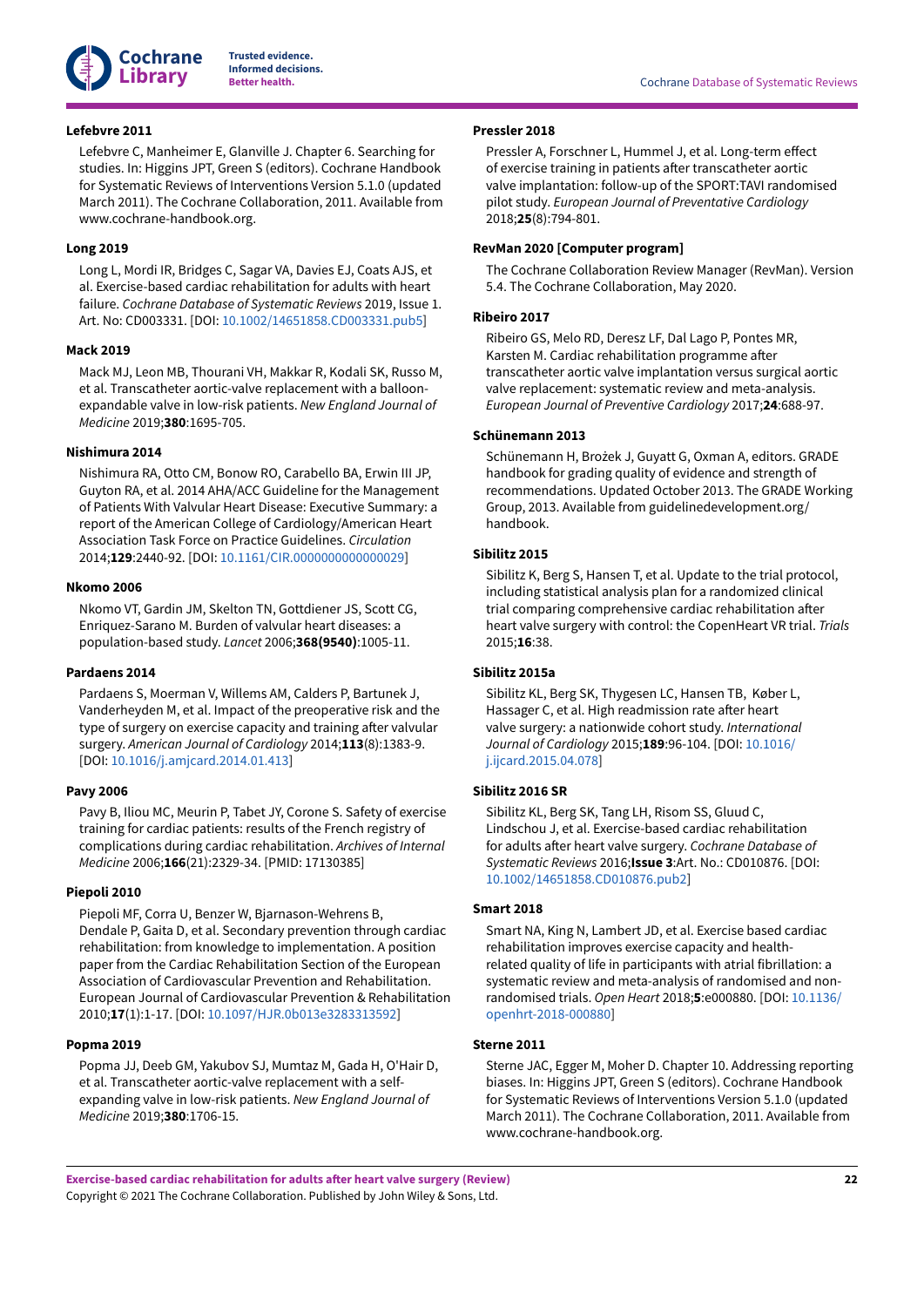

#### <span id="page-24-5"></span>**Sterne 2019**

Sterne JAC, Savović J, Page MJ, Elbers RG, Blencowe NS, Boutron I, et al. RoB 2: a revised tool for assessing risk of bias in randomised trials. *BMJ* 2019;**366**:l4898. [DOI: [https://](https://doi.org/https%3A%2F%2Fdoi.org%2F10.1136%2Fbmj.l4898) [doi.org/10.1136/bmj.l4898\]](https://doi.org/https%3A%2F%2Fdoi.org%2F10.1136%2Fbmj.l4898)

## <span id="page-24-1"></span>**Supino 2006**

Supino PG, Borer JS, Preibisz J, Bornstein A. The epidemiology of valvular heart disease: a growing public health problem. *Heart Failure Clinics* 2006;**2**(4):379-93.

#### <span id="page-24-6"></span>**Thompson 2002**

Thompson SG, Higgens JP. How should meta-regression analyses be undertaken and interpreted? *Statistics in Medicine* 2002;**21**(11):1559-73. [PMID: 12111920]

## <span id="page-24-3"></span>**Vahanian 2012**

Vahanian A, Alfieri O, Andreotti F, Antunes MJ, Baron-Esquivias G, Baumgartner H, et al. Guidelines on the management of valvular heart disease: the Task Force on the Management of Valvular Heart Disease of the European Society of Cardiology (ESC) and the Eurpoean Association for Cardio-Thoracic Surgery (EACTS). *European Heart Journal* 2012;**33**(19):2451-96. [DOI: [10.1093/eurheartj/ehs109](https://doi.org/10.1093%2Feurheartj%2Fehs109)]

#### <span id="page-24-4"></span>**Whalley 2011**

Whalley B, Rees K, Davies P, Bennett P, Ebrahim S, Liu Z, et al. Psychological interventions for coronary heart disease.

## <span id="page-24-0"></span>**C H A R A C T E R I S T I C S O F S T U D I E S**

<span id="page-24-8"></span>**Characteristics of included studies** *[ordered by study ID]*

*Cochrane Database of Systematic Reviews* 2011, Issue 8. Art. No: CD002902. [DOI: [10.1002/14651858.CD002902.pub3\]](https://doi.org/10.1002%2F14651858.CD002902.pub3)

#### <span id="page-24-7"></span>**Wood 2008**

Wood L, Egger M, Gluud LL, Schulz KF, Jüni P, Altman DG, et al. Empirical evidence of bias in treatment effect estimates in controlled trials with different interventions and outcomes: meta-epidemiological study. *BMJ* 2008;**336**(7644):601-5. [DOI: [18316340](https://doi.org/18316340)]

## <span id="page-24-2"></span>**Yagdir 2020**

Yadgir S, Johnson CO, Aboyans V, et al. Global, regional, and national burden of calcific aortic valve and degenerative mitral valve diseases, 1990-2017. *Circulation* 2020;**121**:1670–80. [DOI: [10.1161/CIRCULATIONAHA.119.043391](https://doi.org/10.1161%2FCIRCULATIONAHA.119.043391)] [PMID: PMID: 32223336]

## **References to other published versions of this review**

## <span id="page-24-9"></span>**Sibilitz 2013b**

Sibilitz KL, Berg SK, Tang LH, Risom SS, Gluud C, Lindschou J, et al. Exercise-based cardiac rehabilitation for adults after heart valve surgery. *Cochrane Database of Systematic Reviews* 2013, Issue 12. Art. No: CD010876. [DOI: [10.1002/14651858.CD010876](https://doi.org/10.1002%2F14651858.CD010876)]

<span id="page-24-10"></span>\* Indicates the major publication for the study

| <b>Lin 2004</b>              |                                                                                                                                                                                                                                                                                  |
|------------------------------|----------------------------------------------------------------------------------------------------------------------------------------------------------------------------------------------------------------------------------------------------------------------------------|
| <b>Study characteristics</b> |                                                                                                                                                                                                                                                                                  |
| Methods                      | <b>Study design:</b> parallel-group randomised controlled trial                                                                                                                                                                                                                  |
|                              | No of centres: 1<br><b>Country: China</b><br>Dates patients recruited: NR<br>When randomised: NR                                                                                                                                                                                 |
|                              | Maximum follow-up (from baseline): 3 months                                                                                                                                                                                                                                      |
| Participants                 | Inclusion criteria: 20 to 45 years of age who have undergone single or double heart valve replacement                                                                                                                                                                            |
|                              | <b>Exclusion criteria:</b> comorbidities including pathological changes associated with coronary arteries, re-<br>operations for valve replacement surgeries (patients who have undergone valve replacement before),<br>severe pathological changes associated with other organs |
|                              | N Randomised: total: 104; intervention: 55; comparator: 49                                                                                                                                                                                                                       |
|                              | Number of participants lost to follow-up: 7                                                                                                                                                                                                                                      |
|                              | Number of dropouts: 3 (2 due to irregular heart rhythm, 1 for delayed pericardial tamponade)                                                                                                                                                                                     |
|                              | Number with complications: 4 (rehabilitation group: 1 sudden death, 1 brain stem disease; control<br>group: 1 paravalvular leakage, 1 endocarditis)                                                                                                                              |
|                              |                                                                                                                                                                                                                                                                                  |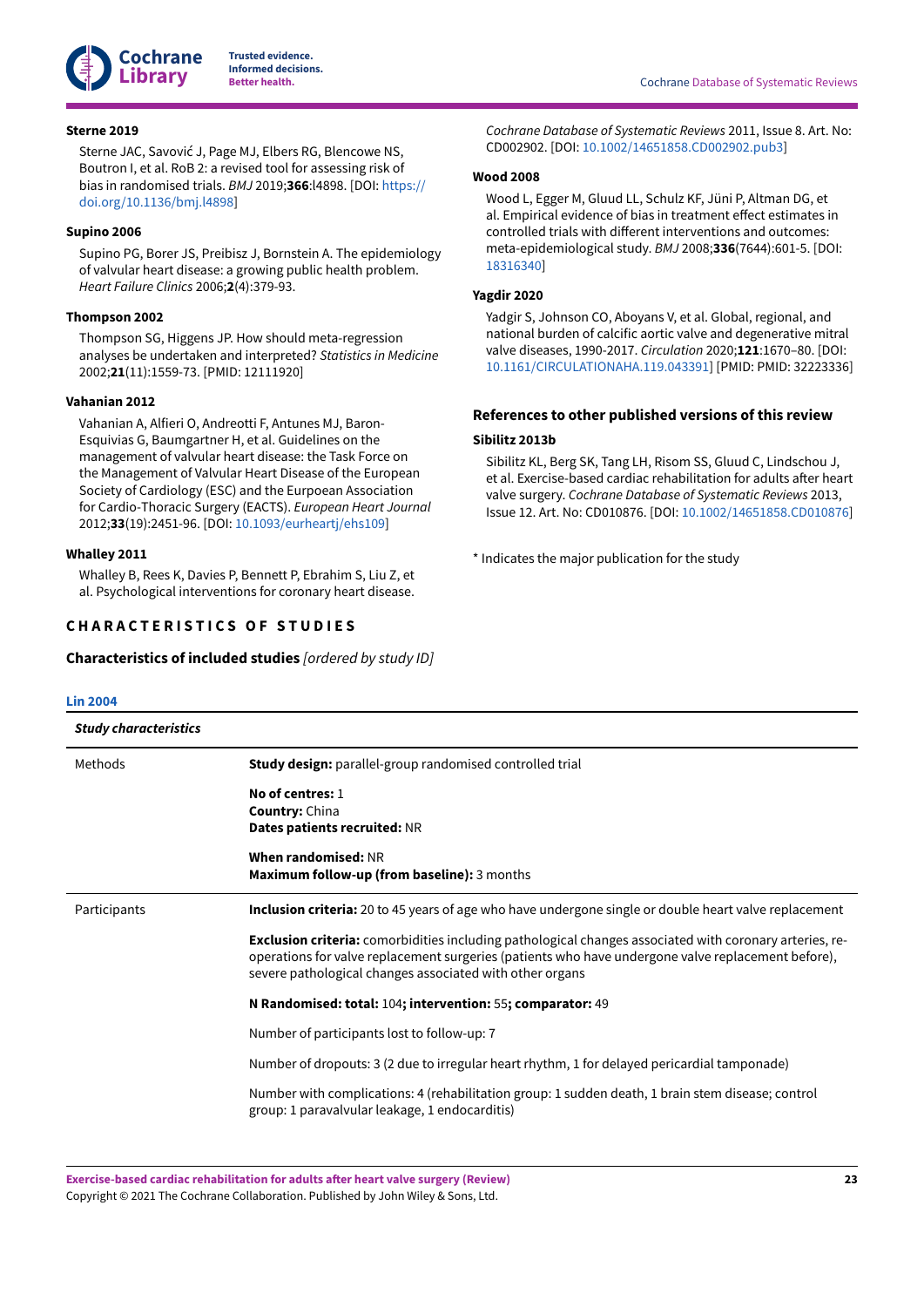| Lin 2004 (Continued) | Diagnosis (% of pts):                                                                                                                                                                                                                                                                                                                                         |
|----------------------|---------------------------------------------------------------------------------------------------------------------------------------------------------------------------------------------------------------------------------------------------------------------------------------------------------------------------------------------------------------|
|                      | e.g.                                                                                                                                                                                                                                                                                                                                                          |
|                      | Aetiology: the kind of valve disease is not specified; we assume that all kinds of valve diseases are includ-<br>еd                                                                                                                                                                                                                                           |
|                      | Kind of surgery: mechanical valve replacement of any kind                                                                                                                                                                                                                                                                                                     |
|                      | NYHA: NR                                                                                                                                                                                                                                                                                                                                                      |
|                      | LVEF: NR                                                                                                                                                                                                                                                                                                                                                      |
|                      | Case mix: NR                                                                                                                                                                                                                                                                                                                                                  |
|                      | Age (mean $\pm$ SD): total: NR; intervention: 32.8 $\pm$ 12.1; comparator: 29.8 $\pm$ 9.4                                                                                                                                                                                                                                                                     |
|                      | <b>Percentage male: total:</b> 56.73%; intervention: 56.36%; comparator: 57.14%                                                                                                                                                                                                                                                                               |
|                      | <b>Ethnicity: NR</b>                                                                                                                                                                                                                                                                                                                                          |
| Interventions        | Intervention (exercise-based CR)                                                                                                                                                                                                                                                                                                                              |
|                      | <b>Description</b>                                                                                                                                                                                                                                                                                                                                            |
|                      | Type of rehabilitation programme: combined physical exercise, breathing exercises, and psychological<br>intervention                                                                                                                                                                                                                                          |
|                      | Setting: hospital-based and home-based. At hospital and at home before and after surgery                                                                                                                                                                                                                                                                      |
|                      | Time after hospitalisation: the day after surgery, and continuing until 3 months after surgery                                                                                                                                                                                                                                                                |
|                      | Total duration: starting the week before surgery with breathing exercises and psychological interven-<br>tion, and the day after surgery with physical exercise                                                                                                                                                                                               |
|                      | • Psychological intervention                                                                                                                                                                                                                                                                                                                                  |
|                      | Conducted before surgery, to prevent anxiety and mental pressure before surgery. Introduction to the<br>surgery in detail, and information about safety of the surgery                                                                                                                                                                                        |
|                      | • Breathing and coughing exercises                                                                                                                                                                                                                                                                                                                            |
|                      | Conducted before and after surgery                                                                                                                                                                                                                                                                                                                            |
|                      | Frequency and duration: 2 times a day 1 week before surgery and after surgery                                                                                                                                                                                                                                                                                 |
|                      | <b>Before surgery</b>                                                                                                                                                                                                                                                                                                                                         |
|                      | Breathing exercises: lie down or sit up, pillow under knees, relax muscles in stomach, breathe in<br>through the nose so stomach puffs up, breathe out through the nose. 10 to 12 times per minute. Pa-<br>tients monitor themselves                                                                                                                          |
|                      | Coughing exercises: after deep breath, use chest and stomach power to cough as much as possible, 2<br>times daily, 20 times each session, the week before surgery. Breathing machine (Sherwood Voldyne)<br>controls frequency. The patient can look over the results during exercises. Exercises are to be per-<br>formed both sitting up and half lying down |
|                      | After surgery                                                                                                                                                                                                                                                                                                                                                 |
|                      | Day 1: stomach breathing exercise, coughing exercise to get rid of mucus, half lying down, relaxing<br>whole body                                                                                                                                                                                                                                             |
|                      | Day 2: both breathing and coughing exercises                                                                                                                                                                                                                                                                                                                  |
|                      | • Physical exercise                                                                                                                                                                                                                                                                                                                                           |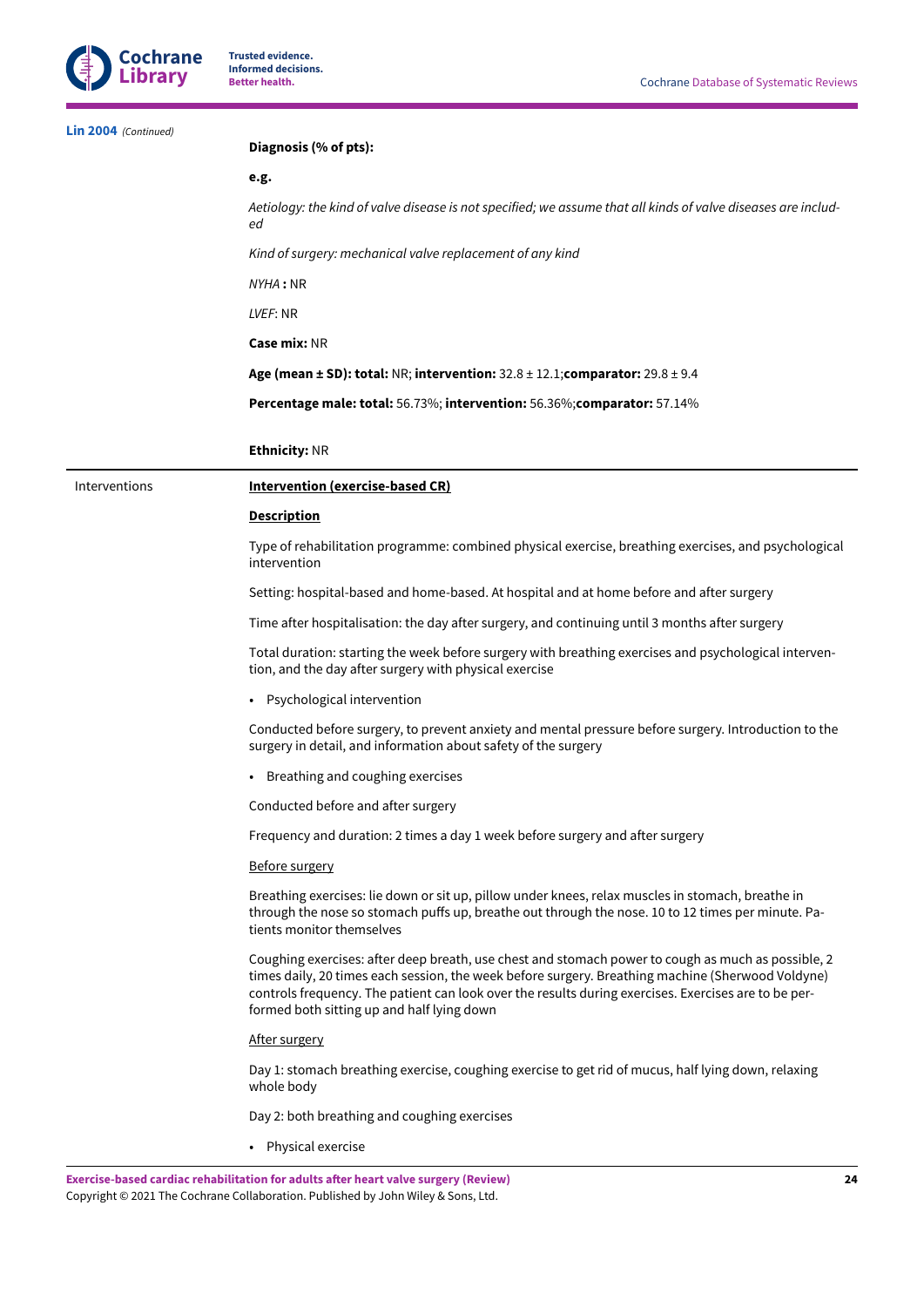

| Lin 2004 (Continued) | Conducted after surgery. Includes limb stretch/joint exercises and aerobic exercises                                                                                                                                                                                                                      |
|----------------------|-----------------------------------------------------------------------------------------------------------------------------------------------------------------------------------------------------------------------------------------------------------------------------------------------------------|
|                      | Frequency: limb stretch/joint exercises: patients were advised to do this whenever they felt like it at<br>home; aerobic exercise 2 to 3 times per week                                                                                                                                                   |
|                      | Duration: 3 to 5 minutes limb stretch/joint exercises and 20 to 30 minutes aerobic exercise/session                                                                                                                                                                                                       |
|                      | Purpose: the purpose of the training is to increase endurance and increase pulmonary and cardiac ca-<br>pacity                                                                                                                                                                                            |
|                      | At hospital (after surgery)                                                                                                                                                                                                                                                                               |
|                      | Day 2: joint exercises with passive arms and switch exercises                                                                                                                                                                                                                                             |
|                      | Day 3: joint exercises including both arm and leg exercises                                                                                                                                                                                                                                               |
|                      | Day 4: going out of the hospital, sitting, standing, getting out of bed, walking exercises. Aerobic exercis-<br>es                                                                                                                                                                                        |
|                      | At home (after discharge)                                                                                                                                                                                                                                                                                 |
|                      | Resistance training: stretch arms and legs 3 to 5 minutes equivalent to 5 to 7 metabolic equivalents<br>(METs) each session. Patients were encouraged to do the exercises whenever possible. The purpose of<br>the exercises was to increase joint mobility, warm up the body, and relieve chest pressure |
|                      | Aerobic exercise: consisted of walking slowly uphill, using treadmill or exercise bike at home. Goal of 5<br>to 7 METs per session                                                                                                                                                                        |
|                      | Intensity: not reported                                                                                                                                                                                                                                                                                   |
|                      | Modality: not relevant                                                                                                                                                                                                                                                                                    |
|                      | Both groups: follow regular principles and normal procedure for surgery. During surgery, the same<br>equipment is used for all patients. After surgery, all patients receive the same quantities of analgesics,<br>antibiotics, and anticoagulants                                                        |
|                      | <b>Comparator</b>                                                                                                                                                                                                                                                                                         |
|                      | <b>Description:</b> usual care by the hospital's heart doctor                                                                                                                                                                                                                                             |
|                      | <b>Co-interventions: NR</b>                                                                                                                                                                                                                                                                               |
| Outcomes             | <b>Outcomes (scale measured in)</b>                                                                                                                                                                                                                                                                       |
|                      | Postoperative incidence of pulmonary complications after surgery: measured once in all patients in %<br>of control group and rehabilitation group, respectively, during the 3-month period                                                                                                                |
|                      | Duration of hospitalisation for surgery: days of hospitalisation calculated once after all patients have<br>been discharged after surgery. The number of days between groups was compared                                                                                                                 |
|                      | Body activity energy level: measured at baseline and after 3 months in METs spent, using low strenuous<br>physical exercises to test pulmonary and cardiac capacity                                                                                                                                       |
|                      | Besides outcome measurement, the purpose of the test was to determine for which patients the exer-<br>cise could include potential risk and thus tailor the exercise plan in the most appropriate way                                                                                                     |
|                      | <b>Other outcomes measured</b>                                                                                                                                                                                                                                                                            |
| Notes                | Follow-up: 3 months from procedure                                                                                                                                                                                                                                                                        |
|                      | First author involved in patient selection, not in randomisation. Study authors emphasise that cardiac<br>rehabilitation including physical exercise should be tailored and concrete, based on different patients'<br>needs, and adjusted if necessary                                                    |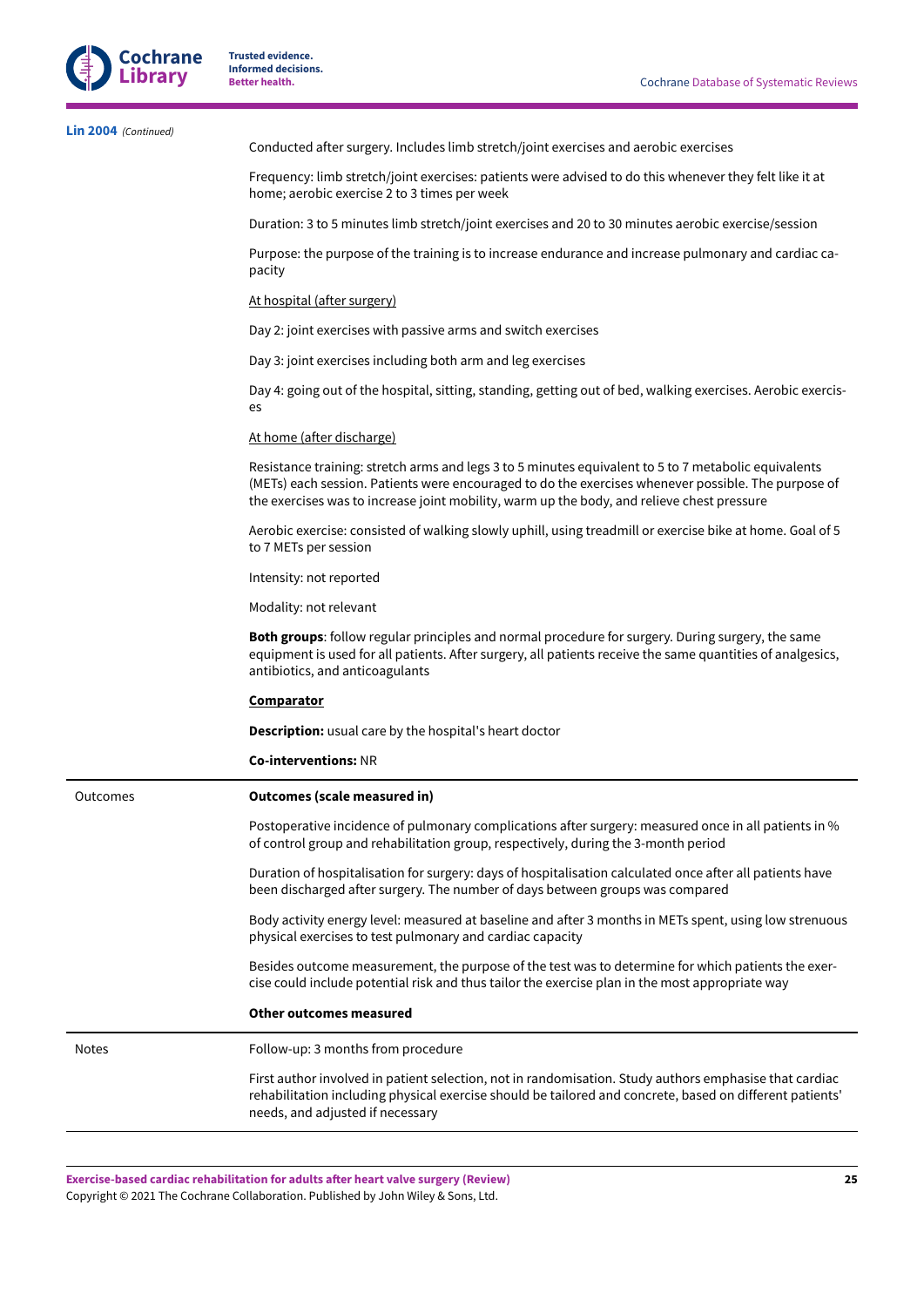

## **[Nilsson 2019](#page-17-3)**

| <b>Study characteristics</b> |                                                                                                                                                                                                                                                                                                                                                                                                                                                            |
|------------------------------|------------------------------------------------------------------------------------------------------------------------------------------------------------------------------------------------------------------------------------------------------------------------------------------------------------------------------------------------------------------------------------------------------------------------------------------------------------|
| Methods                      | <b>Study design: RCT</b>                                                                                                                                                                                                                                                                                                                                                                                                                                   |
|                              | No of centres: 1                                                                                                                                                                                                                                                                                                                                                                                                                                           |
|                              | <b>Country: Sweden</b><br>Dates patients recruited: August 2011 and December 2014                                                                                                                                                                                                                                                                                                                                                                          |
|                              | When randomised: after surgery                                                                                                                                                                                                                                                                                                                                                                                                                             |
|                              | Maximum follow-up (from baseline): 1 year                                                                                                                                                                                                                                                                                                                                                                                                                  |
| Participants                 | <b>Inclusion criteria:</b> all adult patients undergoing AVR due to AS                                                                                                                                                                                                                                                                                                                                                                                     |
|                              | <b>Exclusion criteria:</b> any other concomitant cardiac disease, symptomatic lung disease, or mental or<br>physical disability possibly limiting participation in the study                                                                                                                                                                                                                                                                               |
|                              | N Randomised: total: 12;intervention: 6;comparator: 6                                                                                                                                                                                                                                                                                                                                                                                                      |
|                              | Diagnosis (% of pts):                                                                                                                                                                                                                                                                                                                                                                                                                                      |
|                              | e.g.                                                                                                                                                                                                                                                                                                                                                                                                                                                       |
|                              | Aetiology: (total): HR at rest TG (50 to 93), UC (48 to 91); SBP at rest TG (110 to 145), UC (110 to 170); DBP<br>at rest (mmHg) TG (60 to 90), UC (70 to 95)                                                                                                                                                                                                                                                                                              |
|                              | NYHA: NR                                                                                                                                                                                                                                                                                                                                                                                                                                                   |
|                              | LVEF: NR                                                                                                                                                                                                                                                                                                                                                                                                                                                   |
|                              | <b>Case mix: NR</b>                                                                                                                                                                                                                                                                                                                                                                                                                                        |
|                              | Age (mean ± SD): total: 62.5 (39 to 75); intervention: 58.5 (39 to 75); comparator: 65.5 (60 to 71)                                                                                                                                                                                                                                                                                                                                                        |
|                              | <b>Percentage male: total: 75%; intervention: 83.33%; comparator: 66.67%</b>                                                                                                                                                                                                                                                                                                                                                                               |
|                              | <b>Ethnicity: NR</b>                                                                                                                                                                                                                                                                                                                                                                                                                                       |
| Interventions                | Intervention (exercise-based CR)                                                                                                                                                                                                                                                                                                                                                                                                                           |
|                              | <b>Description:</b> the exercise training protocol was designed according to the most recent European posi-<br>tion paper concerning exercise training in cardiac patients in addition to feasibility over a large span of<br>age and fitness. Heart rate, workload (Watts), and perceived exertion (Borg RPE scale) were recorded<br>every 5 minutes, and the workload was adjusted to preserve HR within the given interval according to<br>the protocol |
|                              | Time of start after event: 5 to 6 weeks postoperatively                                                                                                                                                                                                                                                                                                                                                                                                    |
|                              | <b>Components: aerobic exercise</b>                                                                                                                                                                                                                                                                                                                                                                                                                        |
|                              | Detail of exercise: patients allocated to EX performed heart rate-guided supervised exercise training<br>on a bicycle ergometer                                                                                                                                                                                                                                                                                                                            |
|                              | <b>Modality:</b> bicycle ergometer                                                                                                                                                                                                                                                                                                                                                                                                                         |
|                              | Dose of exercise (calculated as overall no. of weeks of training multiplied by mean number of ses-<br>sions per week multiplied by mean duration of sessions in minutes): 12 x 3 x 20 vigorous aerobic ac-<br>tivity $\pm$ 12 x 5 x 30 light to moderate physical activity                                                                                                                                                                                 |
|                              | Length of session: not clearly stated but about 45 to 60 minutes                                                                                                                                                                                                                                                                                                                                                                                           |

**Exercise-based cardiac rehabilitation for adults aer heart valve surgery (Review)** Copyright © 2021 The Cochrane Collaboration. Published by John Wiley & Sons, Ltd.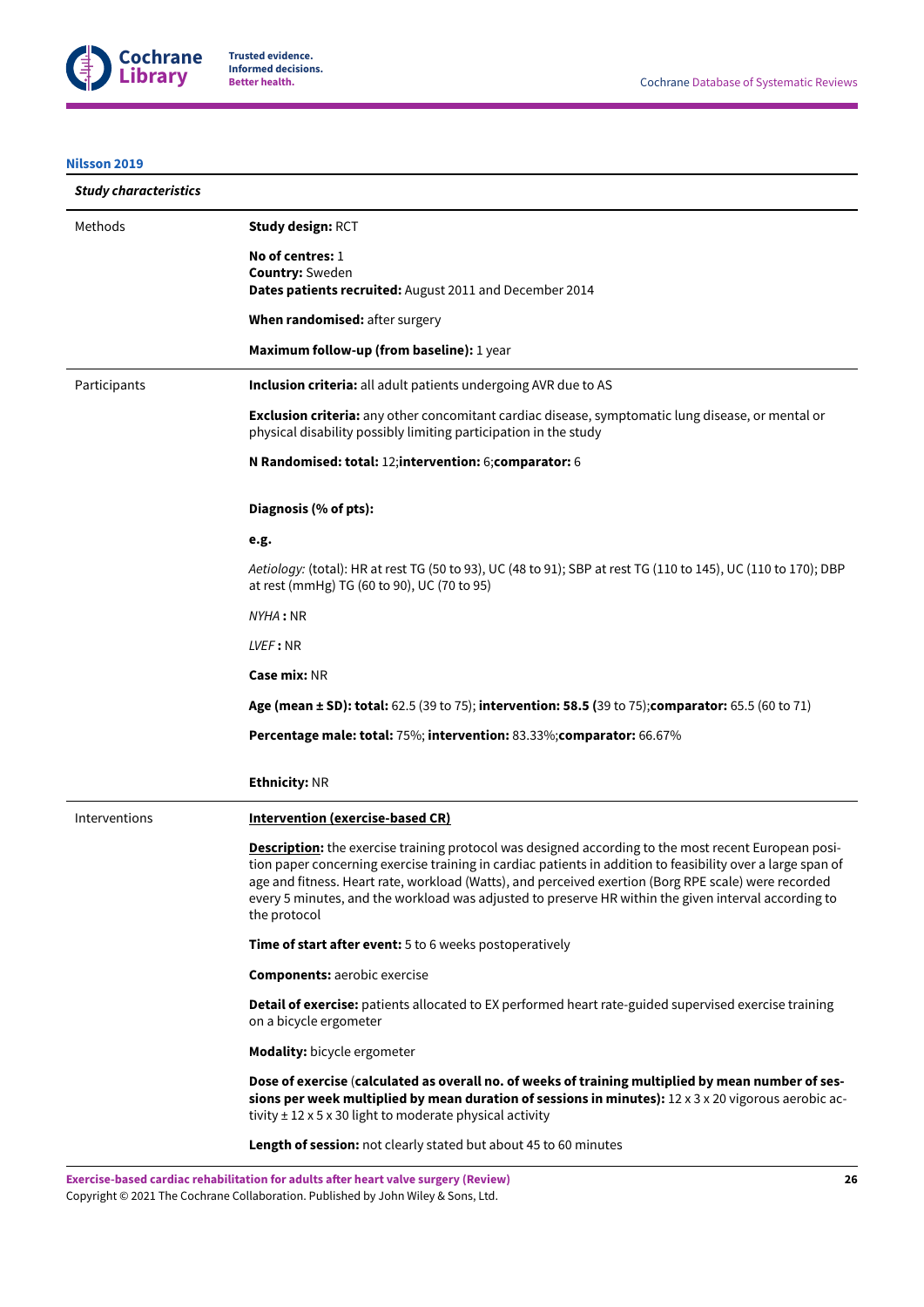

| <b>Nilsson 2019</b> (Continued) | Frequency/no. of sessions: 3 sessions per week                                                                                                                                                                                                                                                                                                 |
|---------------------------------|------------------------------------------------------------------------------------------------------------------------------------------------------------------------------------------------------------------------------------------------------------------------------------------------------------------------------------------------|
|                                 | Intensity: workload was adjusted to preserve HR within the given interval according to the protocol                                                                                                                                                                                                                                            |
|                                 | <b>Resistance training included? NR</b>                                                                                                                                                                                                                                                                                                        |
|                                 | Total duration: 12 weeks                                                                                                                                                                                                                                                                                                                       |
|                                 | <b>Setting: hospital</b>                                                                                                                                                                                                                                                                                                                       |
|                                 | <b>Supervision:</b> yes, heart rate-guided supervised                                                                                                                                                                                                                                                                                          |
|                                 | Intermittent nurse or exercise specialist support? NR                                                                                                                                                                                                                                                                                          |
|                                 | <b>Co-interventions: NR</b>                                                                                                                                                                                                                                                                                                                    |
|                                 | <b>Comparator</b>                                                                                                                                                                                                                                                                                                                              |
|                                 | <b>Description:</b> patients in CON received the same general physical activity recommendations as those<br>in EX at discharge and were contacted on 3 occasions during the 12 weeks to encourage them to follow<br>these recommendations and to give them the opportunity to ask any questions connected to recovery<br>and physical activity |
|                                 | <b>Co-interventions: NR</b>                                                                                                                                                                                                                                                                                                                    |
| Outcomes                        | <b>Outcomes (scale measured in):</b> peak $VO2$ measured during maximal exercise test on a cycle ergome-<br>ter using cardiopulmonary exercise testing with oxygen uptake                                                                                                                                                                      |
|                                 | <b>Other outcomes measured</b>                                                                                                                                                                                                                                                                                                                 |
|                                 | Effect on submaximal cardiopulmonary variables including oxygen uptake kinetics (tau), oxygen up-<br>take efficiency slope (OUES), and ventilatory efficiency (VE/VCO <sub>2</sub> slope)                                                                                                                                                      |
| <b>Notes</b>                    | Follow-up: baseline (i.e. 5 to 6 weeks postoperatively), at the end of the 12-week intervention (i.e. 3<br>months from baseline), and 1 year hereafter                                                                                                                                                                                         |
|                                 | Study was supported by the Medical Research Council of Southeast Sweden (FORSS) and ALF Grants,<br>Region Östergötland                                                                                                                                                                                                                         |
|                                 | Study authors have no conflicts of interest                                                                                                                                                                                                                                                                                                    |
|                                 |                                                                                                                                                                                                                                                                                                                                                |

## **[Pressler](#page-17-4) 2016**

| <b>Study characteristics</b> |                                                                                                                                                                                                                                                                                                                                                                                                                       |
|------------------------------|-----------------------------------------------------------------------------------------------------------------------------------------------------------------------------------------------------------------------------------------------------------------------------------------------------------------------------------------------------------------------------------------------------------------------|
| Methods                      | <b>Study design:</b> randomised controlled pilot trial                                                                                                                                                                                                                                                                                                                                                                |
|                              | No of centres: 3                                                                                                                                                                                                                                                                                                                                                                                                      |
|                              | <b>Country: Germany</b>                                                                                                                                                                                                                                                                                                                                                                                               |
|                              | Dates patients recruited: October 2012 to April 2014                                                                                                                                                                                                                                                                                                                                                                  |
|                              | <b>When randomised:</b> $83 \pm 34$ days (range 42 to 132) after intervention<br><b>Maximum follow-up (from baseline):</b> $24 \pm 6$ months                                                                                                                                                                                                                                                                          |
| Participants                 | <b>Inclusion criteria:</b> TAVI within previous 6 months, physically able and clinically stable to perform reg-<br>ular exercise as judged by study investigators, optimal medical treatment for cardiac and concomitant<br>diseases, written informed consent. Only patients living within a reasonable distance from the exercise<br>centre were contacted and were consecutively included in the screening process |
|                              | <b>Exclusion criteria:</b> patients' decision to undergo TAVI despite receiving a recommendation for SAVR by<br>the heart team (to avoid inclusion of atypical, low-risk TAVI patients), physical disabilities making regu-                                                                                                                                                                                           |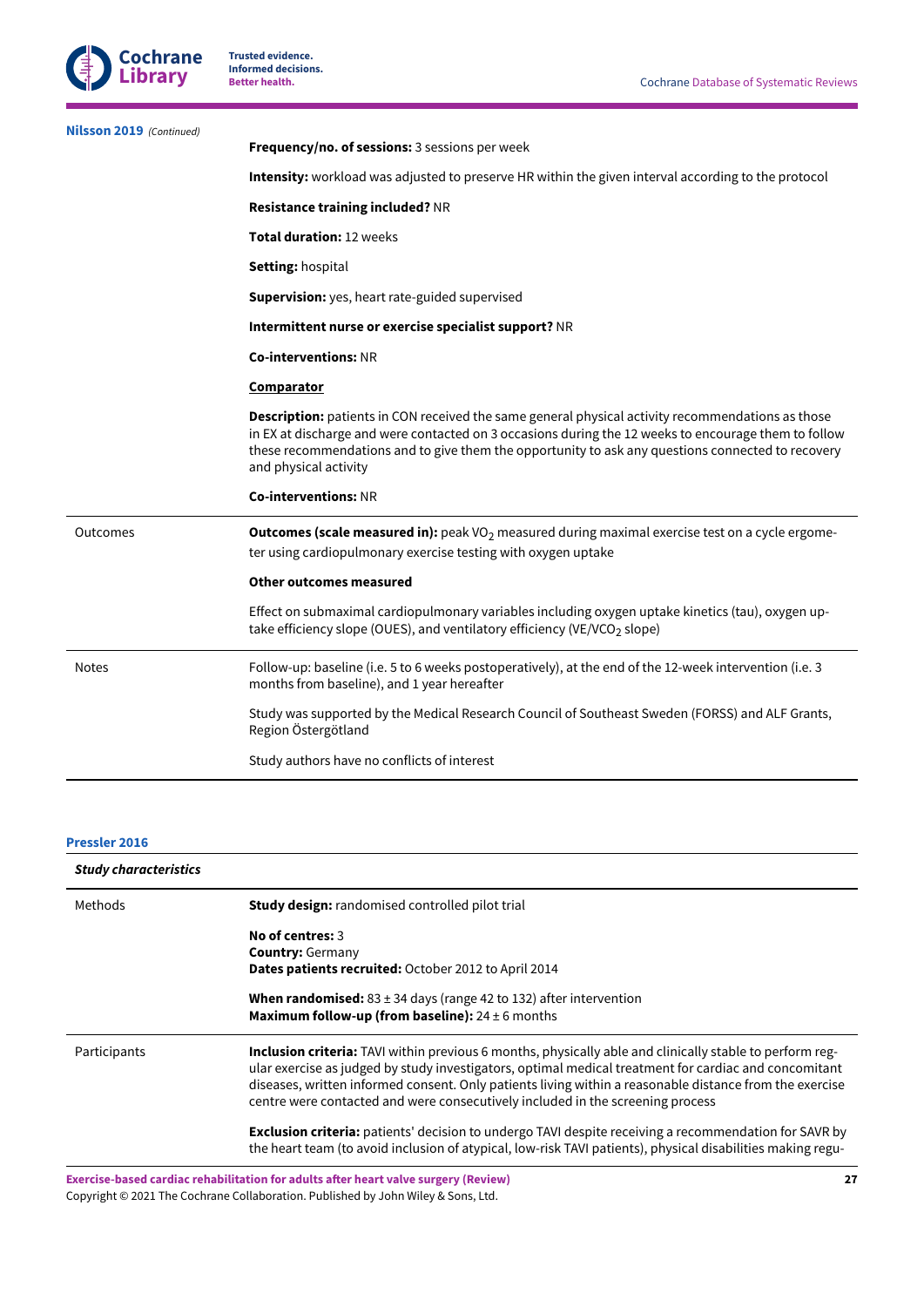

#### **[Pressler](#page-17-4) 2016**  *(Continued)*

lar exercise impossible, unstable cardiac conditions (e.g. decompensated heart failure, New York Heart Association (NYHA) Class IV, severe rhythm disorders), uncontrolled hypertension or diabetes, severe obstructive pulmonary disease (forced expiratory volume in 1 second b50%). Patients were not included in cases of echocardiographic signs of prosthesis dysfunction according to the Valve Academic Research Consortium (valve orifice area of b1.2 cm<sup>2</sup> plus mean transaortic pressure gradient ≥ 20 mmHg, or velocity ≥ 3 m/s, at least moderate paravalvular regurgitation, signs of ischaemia, severe arrhythmias, or haemodynamic deterioration during the initial exercise test)

## **N Randomised: total:** 30;**intervention:** 13;**comparator:** 14

#### **Diagnosis (% of pts)**

#### **e.g.**

*Aetiology:* (total): aortic regurgitation (TG = 53%, UC = 73%), coronary artery disease (TG = 69%, UC = 71%), previous myocardial infarction (TG = 15%, UC = 35%), coronary artery bypass graft (TG = 23%, UC  $= 14\%)$ , atrial fibrillation (TG = 54%, UC = 36%), pacemaker/ICD (TG = 15%, UC = 21%), previous cerebrovascular event (TG =  $8\%$ , UC =  $21\%$ )

*NYHA:* TG: Class I: 1 (8), Class II: 10 (77), Class III: 2 (15); UC: Class I: 4 (29), Class II: 6 (42), Class III: 4 (29)

*LVEF:* TG: 58 ± 8%; UC: 57 ± 10%

#### **Case mix:** NR

**Age (mean ± SD): total:** 81 ± 6; **intervention:** 81 ± 7;**comparator:** 81 ± 5

**Percentage male: 15/30 (50%): intervention:** 47% (N = 7/15);**comparator:** 53% (8/15)

#### **Ethnicity:** NR

## Interventions **Intervention (exercise-based CR)**

**Description:** the training group received combined endurance and resistance exercise starting with 2 exercise sessions during the first week, followed by 3 sessions per week during Weeks 2 to 8. Resistance training started in Week 2 and was conducted subsequent to the endurance exercise portion in 2 of the 3 weekly workouts

**Time of start after event:** 81 days ± 27 days post TAVI in the exercise group;

84 days  $\pm$  41 days post TAVI in the usual care group

**Components:** exercise

**Detail of exercise:** exercise consisted of endurance training on cycle ergometers at moderate intensities, starting with 20 minutes and gradually increasing to 45 minutes by Week 8. Resistance training occurred after endurance training twice weekly from Week 2

**Modality:** cycle ergometer

**Dose of exercise:** (**calculated as overall no. of weeks of training multiplied by mean number of sessions per week multiplied by mean duration of sessions in minutes):** NR

**Length of session:** 20 to 45 minutes/session

**Frequency/no. of sessions:** Week 1: 2/week; Weeks 2 to 8: 2 to 3/week

**Intensity: 45% to 70% VO<sub>2</sub> peak** 

**Resistance training included:** yes + muscular endurance (bench press, rowing, shoulder press, pulldown, leg press) 1 to 3 sets at 50% to 60% 1 RM

**Total duration:** 8 weeks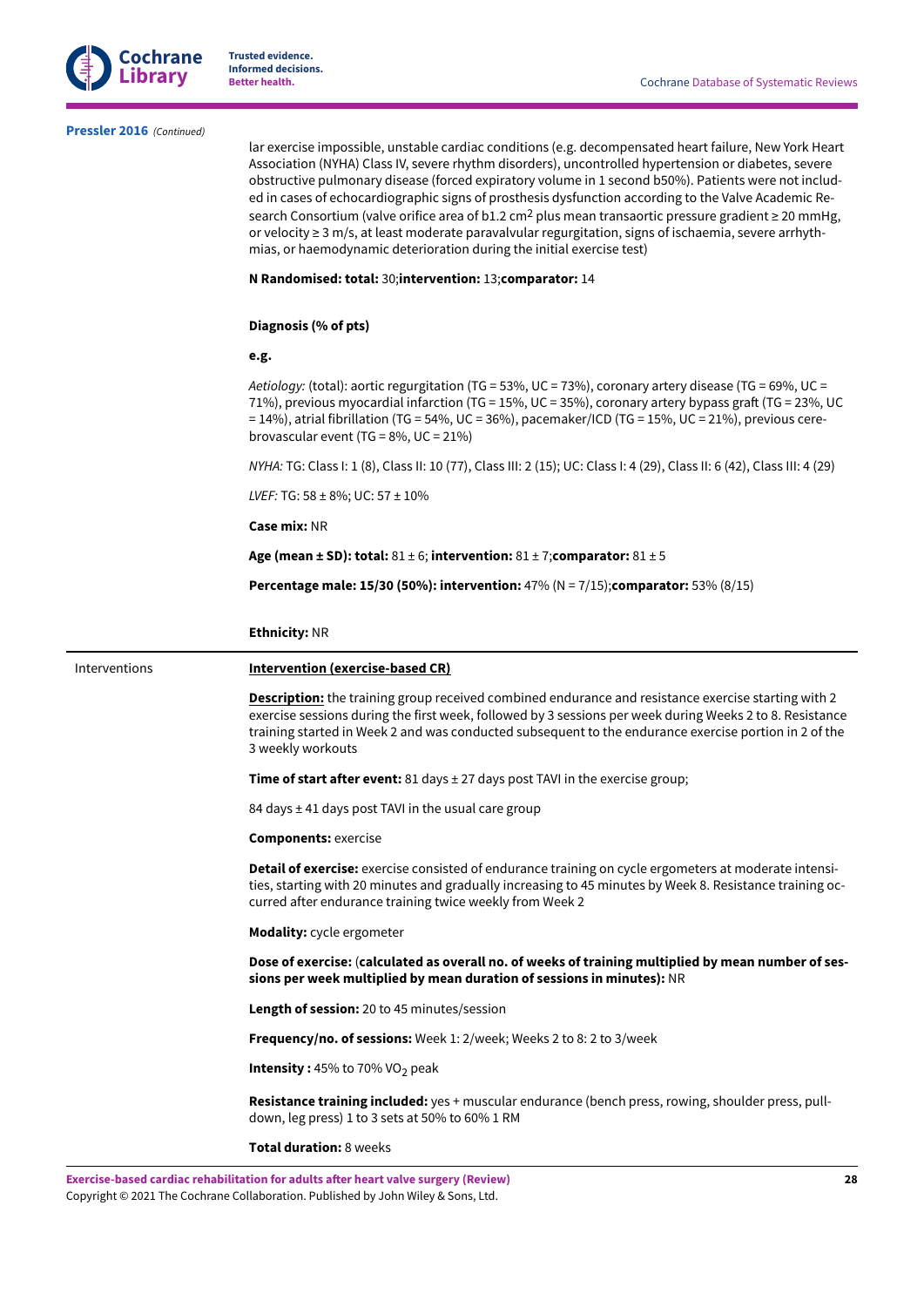

| <b>Pressler 2016</b> (Continued) |                                                                                                                                                                                                                                                                           |
|----------------------------------|---------------------------------------------------------------------------------------------------------------------------------------------------------------------------------------------------------------------------------------------------------------------------|
|                                  | Setting: hospital                                                                                                                                                                                                                                                         |
|                                  | <b>Supervision: Supervised</b>                                                                                                                                                                                                                                            |
|                                  | Intermittent nurse or exercise specialist support? NR                                                                                                                                                                                                                     |
|                                  | <b>Co-interventions: NR</b>                                                                                                                                                                                                                                               |
|                                  | Comparator                                                                                                                                                                                                                                                                |
|                                  | <b>Description:</b> usual care. Not receiving structured exercise                                                                                                                                                                                                         |
|                                  | Co-interventions: both groups received usual medical care                                                                                                                                                                                                                 |
| Outcomes                         | <b>Outcomes (scale measured in):</b> exercise tolerance assessed by cardiopulmonary testing (VO <sub>2</sub> peak),<br>exercise capacity (6-minute walk distance), HRQoL (KCCQ and SF-12), mortality, all-cause or cardiovas-<br>cular                                    |
|                                  | Other outcomes measured                                                                                                                                                                                                                                                   |
|                                  | Muscular strength with 1 repetition maximum testing, prosthetic aortic valve function with echocardio-<br>graphy                                                                                                                                                          |
| <b>Notes</b>                     | Follow-up: baseline, 8 weeks after baseline visit, $24 \pm 6$ months after baseline                                                                                                                                                                                       |
|                                  | This study received grant support from the German Heart Foundation/German Foundation of Heart Re-<br>search (Frankfurt, Germany; F/14/12). Author BL received financial support from the German Cardiac<br>Society (Düsseldorf, Germany) via the Otto-Hess-Research-Grant |
|                                  | Conflict of interest: none declared                                                                                                                                                                                                                                       |
|                                  | There were 3 dropouts: 2 from the training group that were unrelated to the intervention (1 had an acci-<br>dent, 1 had a lethal cerebral haemorrhage) and 1 from the usual care group who was not willing to con-<br>tinue in the study                                  |
|                                  |                                                                                                                                                                                                                                                                           |

## **[Rogers](#page-17-5) 2018**

| <b>Study characteristics</b> |                                                                                                                                                                                                         |
|------------------------------|---------------------------------------------------------------------------------------------------------------------------------------------------------------------------------------------------------|
| Methods                      | <b>Study design: pilot RCT</b>                                                                                                                                                                          |
|                              | No of centres: 1<br>Country: UK                                                                                                                                                                         |
|                              | Dates patients recruited: June 2016 to March 2017                                                                                                                                                       |
|                              | When randomised: 4 weeks after TAVI<br><b>Maximum follow-up (from baseline):</b> 6 months post randomisation                                                                                            |
| Participants                 | <b>Inclusion criteria:</b> severe symptomatic aortic stenosis accepted for TAVI in our institutional Multidisci-<br>plinary Team Meeting, age ≥ 75 years, able to give written informed consent, in the |
|                              | Investigator's opinion able to comply with all study requirements                                                                                                                                       |
|                              | <b>Exclusion criteria:</b> CR deemed inappropriate due to comorbidity or frailty, life expectancy $\leq 1$ year due<br>to comorbidity, previous AVR or TAVI, predominant aortic regurgitation           |
|                              | N Randomised: total: 27; intervention: 14; comparator: 13                                                                                                                                               |
|                              | Diagnosis (% of pts)                                                                                                                                                                                    |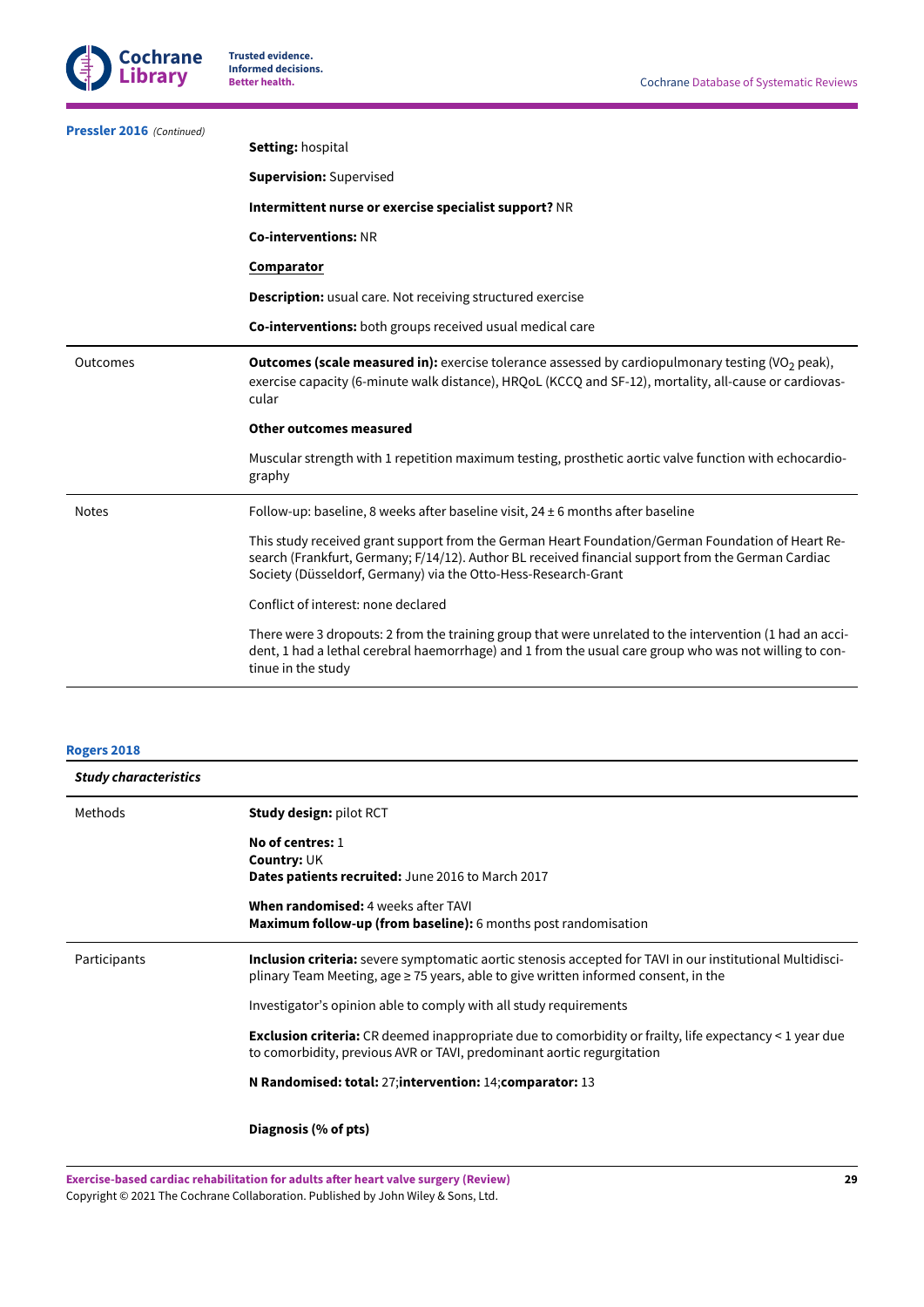

| Rogers 2018 (Continued) |                                                                                                                                                                                                                                                                                                                                                                                                                                                                                                                                                                                                                                                                                                                                                                                      |
|-------------------------|--------------------------------------------------------------------------------------------------------------------------------------------------------------------------------------------------------------------------------------------------------------------------------------------------------------------------------------------------------------------------------------------------------------------------------------------------------------------------------------------------------------------------------------------------------------------------------------------------------------------------------------------------------------------------------------------------------------------------------------------------------------------------------------|
|                         | e.g.                                                                                                                                                                                                                                                                                                                                                                                                                                                                                                                                                                                                                                                                                                                                                                                 |
|                         | Aetiology: (total): previous MI, n (%), UC 2 (14.3), TG 3 (23.1); history of pulmonary disease, n (%), UC 4<br>(28.6), TG 3 (23.1); preoperative arrhythmia, n (%), UC 7 (50.0), TG 8 (61.5); previous cardiac surgery, n<br>(%), UC 3 (21.4), TG 4 (30.8); previous PCI, n (%), UC 5 (35.7), TG 6 (46.2)                                                                                                                                                                                                                                                                                                                                                                                                                                                                            |
|                         | NYHA: NR                                                                                                                                                                                                                                                                                                                                                                                                                                                                                                                                                                                                                                                                                                                                                                             |
|                         | <i>LVEF</i> : ≥ 50% UC 12 (85.7%), TG 9 (69.2%); 30% to 49% UC 2 (14.3%), TG 3 (23.1%); < 30% UC 0, TG 1<br>$(7.7\%)$                                                                                                                                                                                                                                                                                                                                                                                                                                                                                                                                                                                                                                                                |
|                         | <b>Case mix: NR</b>                                                                                                                                                                                                                                                                                                                                                                                                                                                                                                                                                                                                                                                                                                                                                                  |
|                         | Age (mean ± SD): total: $82.04 \pm 4.8$ ; intervention: $82.92 \pm 6.0$ ; comparator: $81.21 \pm 3.6$                                                                                                                                                                                                                                                                                                                                                                                                                                                                                                                                                                                                                                                                                |
|                         | Percentage male: total: 44.4%; intervention: 46.2%; comparator: 42.9%                                                                                                                                                                                                                                                                                                                                                                                                                                                                                                                                                                                                                                                                                                                |
|                         | <b>Ethnicity: NR</b>                                                                                                                                                                                                                                                                                                                                                                                                                                                                                                                                                                                                                                                                                                                                                                 |
| Interventions           | Intervention (exercise-based CR)                                                                                                                                                                                                                                                                                                                                                                                                                                                                                                                                                                                                                                                                                                                                                     |
|                         | <b>Description:</b> patients randomised to the intervention group underwent a comprehensive biopsychoso-<br>cial assessment with a member of the exercise team, initiated 1 month post procedure and compris-<br>ing once-weekly sessions for 60 to 90 minutes for 6 sessions. An individualised programme was pre-<br>scribed for each patient based on information gained from his/her functional capacity test and discus-<br>sion around his/her specific goals                                                                                                                                                                                                                                                                                                                  |
|                         | <b>Time of start after event:</b> 1 month post procedure                                                                                                                                                                                                                                                                                                                                                                                                                                                                                                                                                                                                                                                                                                                             |
|                         | <b>Components: exercise</b>                                                                                                                                                                                                                                                                                                                                                                                                                                                                                                                                                                                                                                                                                                                                                          |
|                         | Details of exercise: comprehensive biopsychosocial assessment comprising once-weekly sessions<br>for 60 to 90 minutes for 6 sessions. An individualised programme was then prescribed for each patient<br>based on information gained from his/her functional capacity test and discussion around his/her spe-<br>cific goals. After each exercise session, each individual's prescription was reviewed and was altered ap-<br>propriately for the subsequent session. The intensity of the exercise was progressively increased based<br>on self-reported BORG intensity. Patients were offered further sessions if able to attend, in line with<br>our institutional programme and British Association for Cardiovascular Prevention and Rehabilitation<br>(BACPR) recommendations |
|                         | Modality: exercise prescription consisted of graduated cardiovascular training and resistance training<br>(both upper body and lower body) using cardiovascular exercise machines (treadmill and bike) as well<br>as functional exercise such as 'sit to stand'                                                                                                                                                                                                                                                                                                                                                                                                                                                                                                                      |
|                         | Dose of exercise: (calculated as overall no. of weeks of training multiplied by mean number of ses-<br>sions per week multiplied by mean number of sessions per week multiplied by mean duration of<br>sessions in minutes): individualised                                                                                                                                                                                                                                                                                                                                                                                                                                                                                                                                          |
|                         | Length of session: individualised (avg $\pm$ SD: 7.5 $\pm$ 4.25) (77% completed 6 sessions; 3 participants com-<br>pleted 15, 13, and 12 sessions, respectively)                                                                                                                                                                                                                                                                                                                                                                                                                                                                                                                                                                                                                     |
|                         | Frequency/no. of sessions: individualised                                                                                                                                                                                                                                                                                                                                                                                                                                                                                                                                                                                                                                                                                                                                            |
|                         | Intensity: individualised                                                                                                                                                                                                                                                                                                                                                                                                                                                                                                                                                                                                                                                                                                                                                            |
|                         | Resistance training included? yes, + cardiovascular training                                                                                                                                                                                                                                                                                                                                                                                                                                                                                                                                                                                                                                                                                                                         |
|                         | Total duration: individualised                                                                                                                                                                                                                                                                                                                                                                                                                                                                                                                                                                                                                                                                                                                                                       |
|                         | Setting: hospital                                                                                                                                                                                                                                                                                                                                                                                                                                                                                                                                                                                                                                                                                                                                                                    |
|                         | <b>Supervision: supervised</b>                                                                                                                                                                                                                                                                                                                                                                                                                                                                                                                                                                                                                                                                                                                                                       |
|                         | Intermittent nurse or exercise specialist support? NR                                                                                                                                                                                                                                                                                                                                                                                                                                                                                                                                                                                                                                                                                                                                |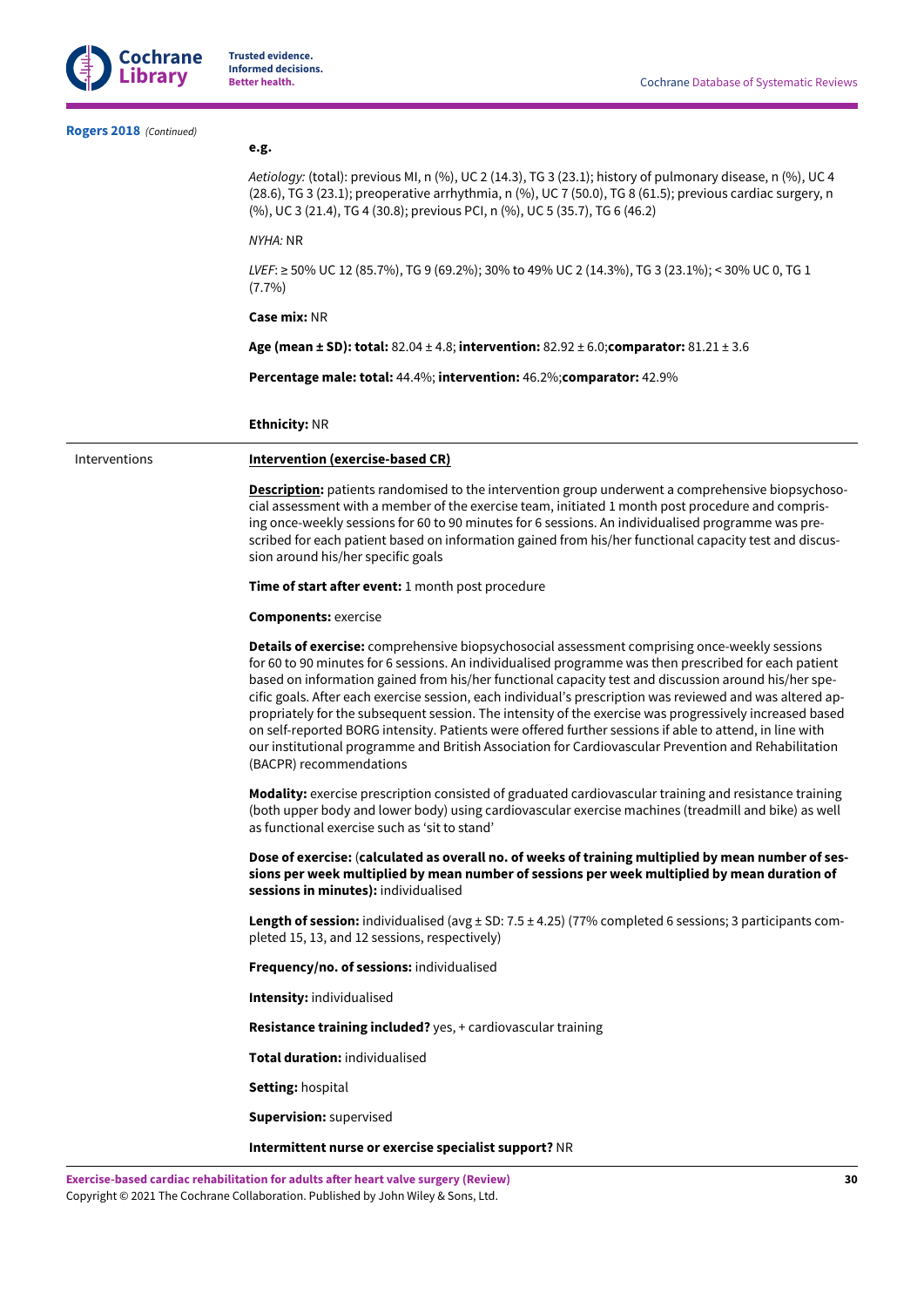| Rogers 2018 (Continued) | Co-interventions: both control and intervention groups received routine medical care, which included<br>an outpatient clinic follow-up appointment, appropriate drug therapy, and concomitant medical man-<br>agement of co-morbidities according to local practice<br><b>Comparator</b><br>Description: patients randomised to the control group received SOC according to our institutional pro-                                                                                                                                                                                                                                                                                                                                                                                                                                                                                                                                                                                                                                                                                                                                           |
|-------------------------|----------------------------------------------------------------------------------------------------------------------------------------------------------------------------------------------------------------------------------------------------------------------------------------------------------------------------------------------------------------------------------------------------------------------------------------------------------------------------------------------------------------------------------------------------------------------------------------------------------------------------------------------------------------------------------------------------------------------------------------------------------------------------------------------------------------------------------------------------------------------------------------------------------------------------------------------------------------------------------------------------------------------------------------------------------------------------------------------------------------------------------------------|
|                         | tocols<br>Co-interventions: both control and intervention groups received routine medical care, which included<br>an outpatient clinic follow-up appointment, appropriate drug therapy, and concomitant medical man-<br>agement of co-morbidities according to local practice                                                                                                                                                                                                                                                                                                                                                                                                                                                                                                                                                                                                                                                                                                                                                                                                                                                                |
| Outcomes                | Outcomes (scale measured in): exercise capacity measured by 6-minute walk test (6MWT), Notting-<br>ham Activities of Daily Living (ADL; scale of 0 for least activity to 22 for most activity), FRIED Frailty score<br>(0 = not frail, 1 to 2 = pre-frail, 3 = frail), Edmonton Frailty Score (9 domains, scale of 0 for non-frail to 17<br>for severely frail), and Hospital Anxiety and Depression Scores (HADS, 0 to 7 normal, 8 to 10 borderline,<br>11 to 21 abnormal) score                                                                                                                                                                                                                                                                                                                                                                                                                                                                                                                                                                                                                                                            |
|                         | Other outcomes measured                                                                                                                                                                                                                                                                                                                                                                                                                                                                                                                                                                                                                                                                                                                                                                                                                                                                                                                                                                                                                                                                                                                      |
|                         | Thirty-eight separate post-TAVI patients completed the KCCQ with mean clinical summary score in a<br>substudy                                                                                                                                                                                                                                                                                                                                                                                                                                                                                                                                                                                                                                                                                                                                                                                                                                                                                                                                                                                                                                |
| <b>Notes</b>            | Follow-up: baseline (pre-randomisation), 3 months and 6 months post randomisation                                                                                                                                                                                                                                                                                                                                                                                                                                                                                                                                                                                                                                                                                                                                                                                                                                                                                                                                                                                                                                                            |
|                         | The RECOVER-TAVI trial was funded through a pump priming grant from the Royal Brompton & Hare-<br>field NHS Foundation Trust Biomedical Research Unit                                                                                                                                                                                                                                                                                                                                                                                                                                                                                                                                                                                                                                                                                                                                                                                                                                                                                                                                                                                        |
|                         | Conflicts of Interest: MD has received research grants, consultancy and proctorship fees from Astra<br>Zeneca, Eli Lilly, Abbott Vascular, Daiichi Sankyo, Daiichi Sankyo, Lilly Alliance, Abbott Vascular, Sanofi,<br>Medtronic, Boston Scientific, Edwards Lifesciences. NM has received honoraria, consultancy and proc-<br>torship fees from Abbott Vascular, Medtronic, and Edwards Lifesciences. MS has received research<br>grants, consultancy and proctorship fees from Medtronic, Edwards Lifesciences, St Jude (now Abbott<br>Vascular), and Boston Scientific. RST is the lead for the ongoing portfolio of Cochrane Reviews of car-<br>diac rehabilitation. RST is a named scientific advisor for ongoing National Institutes of Health and Care<br>Excellence (NICE) updated clinical guidelines for management of heart failure (CG108). HP is a member<br>of the British Association for Cardiovascular Prevention and Rehabilitation (BACPR) and the Association<br>of Chartered Physiotherapists in Cardiac Rehabilitation (ACPICR). HP chaired the referenced ACPICR<br>Working Group for the national standards document |
|                         | Thirteen control group patients completed the study assessment. Ten in the 13 intervention group<br>completed the CR and assessment; 3 were too unwell to do so; and all patients were followed up                                                                                                                                                                                                                                                                                                                                                                                                                                                                                                                                                                                                                                                                                                                                                                                                                                                                                                                                           |

## **[Sibilitz 2016](#page-17-1)**

| <b>Study characteristics</b> |                                                                                                                                                                                             |
|------------------------------|---------------------------------------------------------------------------------------------------------------------------------------------------------------------------------------------|
| Methods                      | <b>Study design:</b> randomised controlled trial                                                                                                                                            |
|                              | No of centres: 1                                                                                                                                                                            |
|                              | <b>Country: Denmark</b>                                                                                                                                                                     |
|                              | <b>Dates patients recruited:</b> 17 February 2012 and 7 May 2014                                                                                                                            |
|                              | <b>When randomised:</b> after baseline outcome assessment                                                                                                                                   |
|                              | <b>Maximum follow-up (from baseline):</b> 24 months (but data for 12 and 24 months recorded elsewhere)                                                                                      |
| Participants                 | <b>Inclusion criteria:</b> elective right-sided or left-sided heart valve surgery, age $\geq 18$ years, able to speak<br>and understand Danish, ability to provide informed written consent |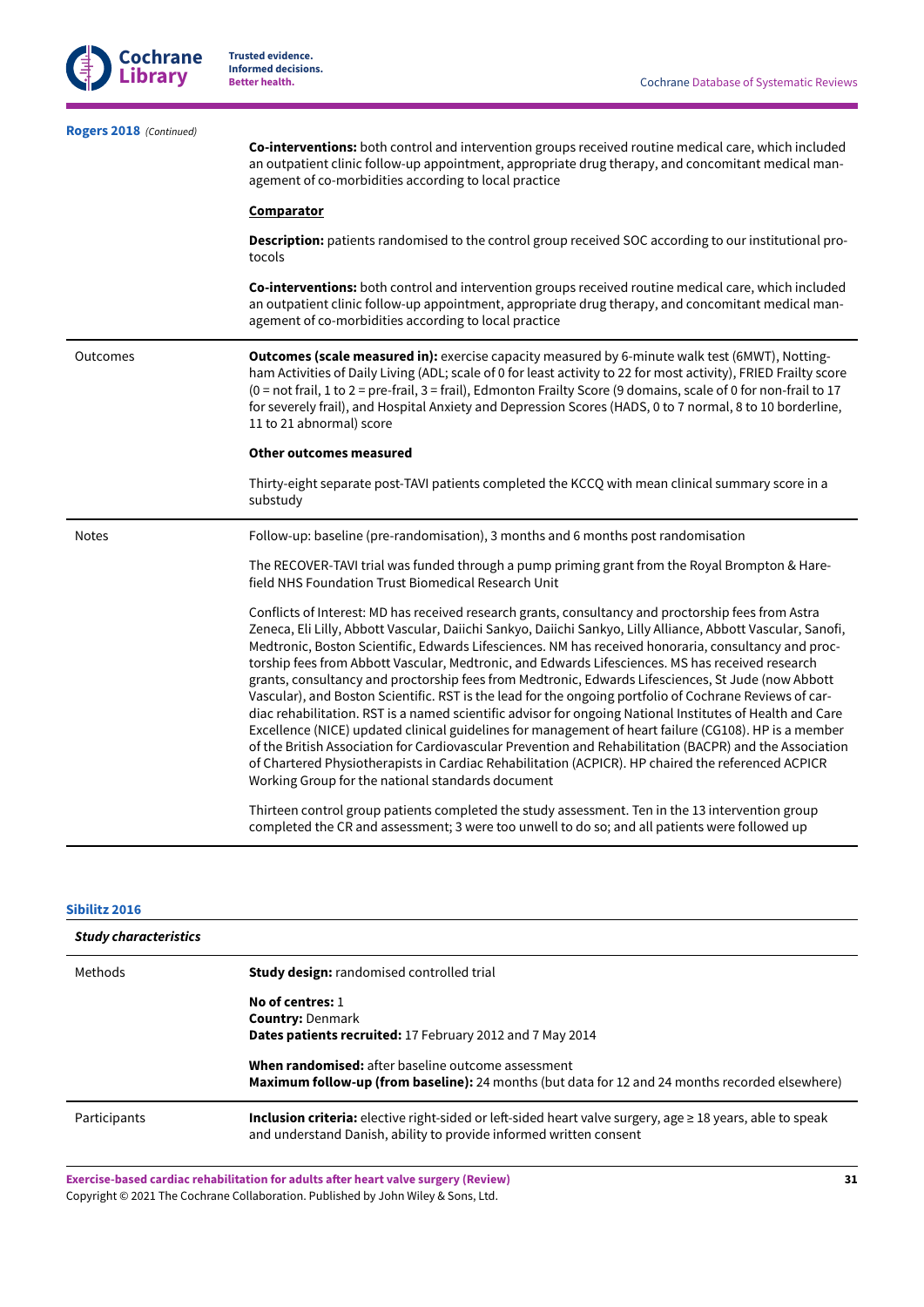

## **[Sibilitz 2016](#page-17-1)**  *(Continued)*

**Exclusion criteria:** known ischaemic heart disease before surgery, current recruitment to other rehabilitation trials or participating in trials precluding patients from participating, expected to not cooperate according to trial instructions, diseases in the musculoskeletal system, comorbidity complicating physical activity, competitive sports, and pregnancy and/or breastfeeding

#### **N Randomised: total:** 147;**intervention:** 72;**comparator:** 75

#### **Diagnosis (% of pts)**

#### **e.g.**

*Aetiology:* (total): atrial fibrillation 21% (intervention), 85% (control); symptoms before surgery are selfreported and include dyspnoea, angina pectoris, palpitations, and decreased physical activity level – 92% (intervention), 92% (control)

*NYHA:* intervention NYHA Class I to II: 74%, Class III to IV: 26%; control NYHA Class I to II: 69%, Class III to IV: 31%

*LVEF*: intervention 55 ± 9.6 (89%); control 54 ± 10.2 (85%) ADD

**Case mix:** cardiac rehab group – aortic valve surgery 46 (64%), mitral valve surgery 27 (38%), pulmonal and tricuspid valve surgery 1 (1.4%)

Control group – aortic valve surgery 45 (60%), mitral valve surgery 26 (35%), pulmonal and tricuspid valve surgery 2 (3%)

**Age (mean ± SD): total:** 62; **intervention:** 62.0 ± 11.5;**comparator:** 61.0 ± 9.9

**Percentage male: total:** 76% (112/147); **intervention:** 82% (59/82);**comparator:** 71% (53/75)

#### **Ethnicity:** NR

### Interventions **Intervention (exercise-based CR)**

**Description:** exercise comprising 3 weekly exercise sessions for 12 weeks

**Time of start after event:** 1 month after surgery

**Components:** exercise

**Detail of exercise:** the programme consisted of graduated cardiovascular training (based on intensity on the Borg Scale, with progressively increasing intensity during the 12 weeks) and strength exercises (lower body exercises)

**Modality:** exercise training combining aerobic and resistance training

**Dose of exercise:** (**calculated as overall no. of weeks of training multiplied by mean number of sessions per week multiplied by mean duration of sessions in minutes):** NR

**Length of session:** 40 minutes/session (including 10-minute warm-up/10-minute cool-down)

**Frequency/no. of sessions:** 3 sessions/week

**Intensity :** 13 to 17 on Borg Scale

**Resistance training included?** yes, strength training for lower body (60% to 70% 1 RM)

**Total duration:** 12 weeks

**Setting:** home and hospital or local study protocol-certified supervised facility

**Supervision:** hospital supervised, home unsupervised (had contact with a physiotherapist when indicated)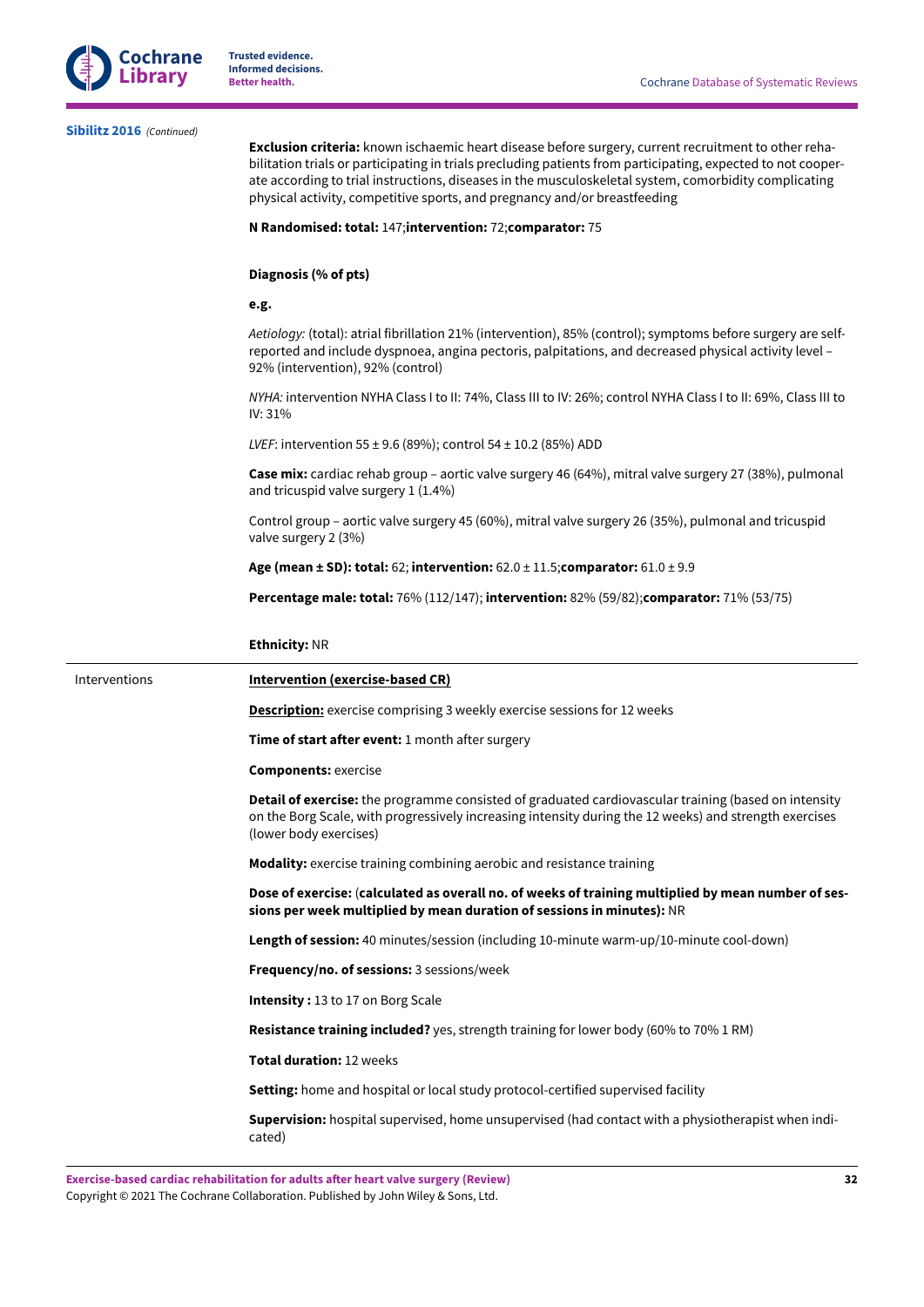| Sibilitz 2016 (Continued) | Intermittent nurse or exercise specialist support? NR                                                                                                                                                                                                                                                                                                                                                                                                                                                                                                                                           |
|---------------------------|-------------------------------------------------------------------------------------------------------------------------------------------------------------------------------------------------------------------------------------------------------------------------------------------------------------------------------------------------------------------------------------------------------------------------------------------------------------------------------------------------------------------------------------------------------------------------------------------------|
|                           | Co-interventions: monthly psychoeducational consultations                                                                                                                                                                                                                                                                                                                                                                                                                                                                                                                                       |
|                           | <b>Comparator</b>                                                                                                                                                                                                                                                                                                                                                                                                                                                                                                                                                                               |
|                           | <b>Description:</b> all patients were provided early mobilisation immediately following surgery as part of<br>usual care. Participants were not allowed to participate in a physical exercise programme                                                                                                                                                                                                                                                                                                                                                                                         |
|                           | Co-interventions: none                                                                                                                                                                                                                                                                                                                                                                                                                                                                                                                                                                          |
| Outcomes                  | <b>Outcomes (scale measured in):</b> exercise capacity (measured by VO <sub>2</sub> peak) and self-reported mental<br>health (measured by Short Form-36), 6MWT                                                                                                                                                                                                                                                                                                                                                                                                                                  |
|                           | <b>Other outcomes measured</b>                                                                                                                                                                                                                                                                                                                                                                                                                                                                                                                                                                  |
| <b>Notes</b>              | Follow-up: baseline; then 1, 4, and 6 months after randomisation                                                                                                                                                                                                                                                                                                                                                                                                                                                                                                                                |
|                           | The Danish Strategic Research Foundation (10-092790); the Heart Centre Research Council, Rigshospi-<br>talet; Familien Hede Nielsen Foundation (2013-1226); National Institutes of Public Health, University of<br>Southern Denmark; Region Zealand Health Research Foundation, Denmark (12-000095/jun2014). Fun-<br>ders had no influence on trial design, execution of the trial, nor interpretation of data                                                                                                                                                                                  |
|                           | Conflicts of interest: none declared                                                                                                                                                                                                                                                                                                                                                                                                                                                                                                                                                            |
|                           | Due to pitfalls (such as calibration errors, flow errors, and mask leakage), 16 tests were estimated, with<br>no overrepresentation in either randomisation group, using the following estimation equation: $VO_2 =$<br>10.8 x (Watt max/weight) + 3.5. Estimation was validated on all measurements and was compared with<br>non-estimated values; the equation generally underestimated the $VO2$ peak value                                                                                                                                                                                  |
|                           | Two serious adverse events were reported in the intervention group versus 1 in the control group at 6<br>months. Serious adverse events in the intervention group were evaluated as not caused by the inter-<br>vention (1 with postsurgical cardiac tamponade and 1 with heart failure-related re-admission). Eleven<br>of 72 (15.3%) in the intervention group versus 3 of 75 (4.0%) in the control group had self-reported non-<br>serious adverse events ( $P = 0.02$ ). These events were caused primarily by musculoskeletal problems<br>and were related to exercise training in general |
|                           | 7 patients dropped out of the intervention group, and 11 dropped out of the control group due to com-<br>plications after surgery and withdrawal of consent                                                                                                                                                                                                                                                                                                                                                                                                                                     |

## **Sire [1987](#page-17-2)**

| <b>Study characteristics</b> |                                                                                                                                                                                                                                                                                                                                                                     |
|------------------------------|---------------------------------------------------------------------------------------------------------------------------------------------------------------------------------------------------------------------------------------------------------------------------------------------------------------------------------------------------------------------|
| Methods                      | <b>Study design:</b> prospective randomised study                                                                                                                                                                                                                                                                                                                   |
|                              | <b>No of centres:</b> 1 trial centre but 2 patients received training at local hospital<br><b>Country: Norway</b><br>Dates patients recruited: NR                                                                                                                                                                                                                   |
|                              | <b>When randomised:</b> 2 months after operation<br>Maximum follow-up (from baseline): 12 months                                                                                                                                                                                                                                                                    |
| Participants                 | <b>Inclusion criteria:</b> had isolated aortic valve replacement and could tolerate and perform a physical<br>training programme                                                                                                                                                                                                                                    |
|                              | <b>Exclusion criteria:</b> signs and symptoms of other heart disease, over 60 years of age, disease in the lo-<br>comotor system, obvious mental ailments or social disturbances (e.g. alcoholics). Male patients with<br>heart volumes exceeding 750 mL m <sup>-2</sup> BSA and females with hearts larger than 650 mL m <sup>-2</sup> BSA were al-<br>so excluded |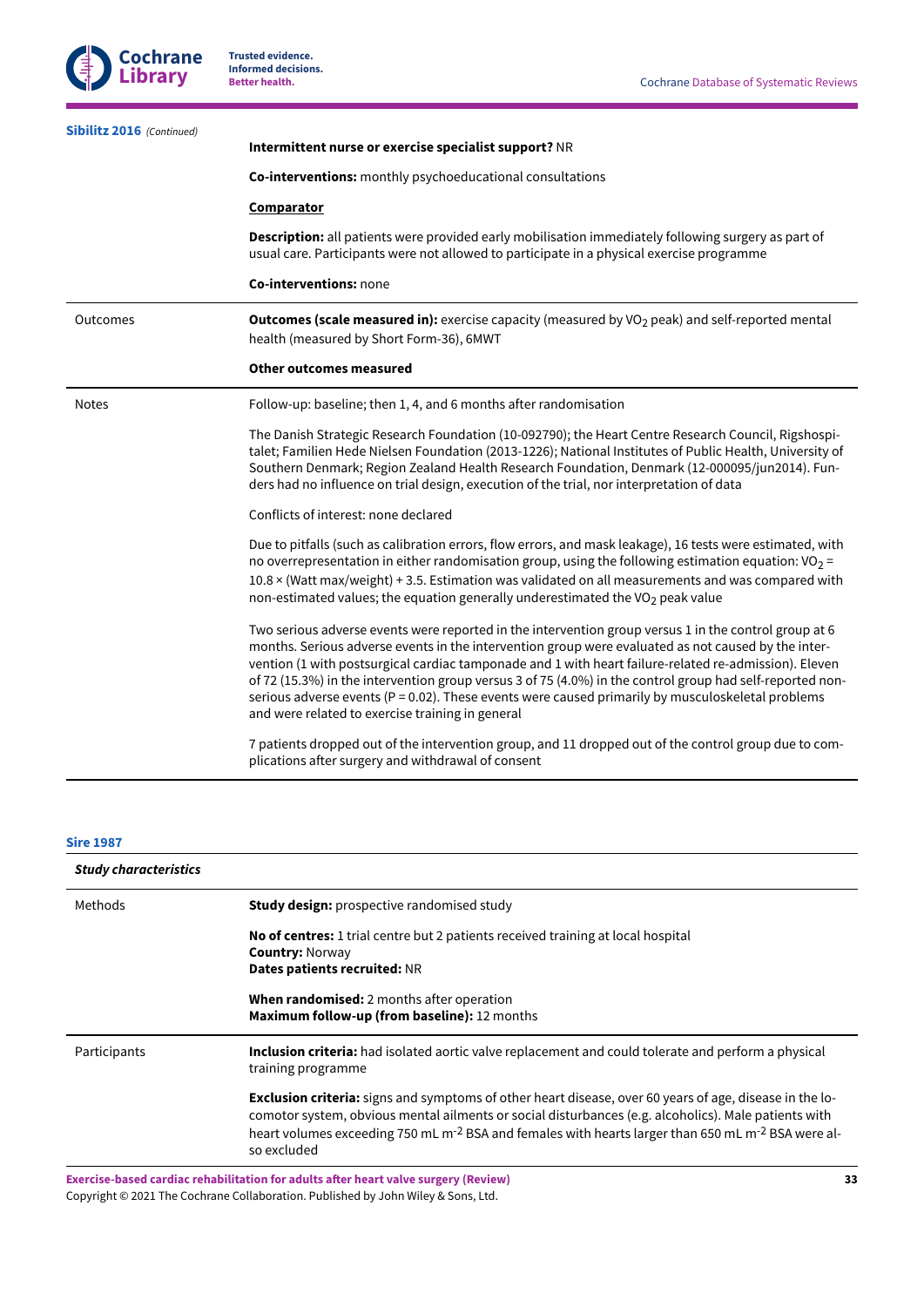

| Sire 1987 (Continued) | N Randomised: total: 44; intervention: 21; comparator: 23                                                                                                                                                                                                                                                                                                                                                                                                                                                                                                |
|-----------------------|----------------------------------------------------------------------------------------------------------------------------------------------------------------------------------------------------------------------------------------------------------------------------------------------------------------------------------------------------------------------------------------------------------------------------------------------------------------------------------------------------------------------------------------------------------|
|                       | Diagnosis (% of pts)                                                                                                                                                                                                                                                                                                                                                                                                                                                                                                                                     |
|                       | e.g.                                                                                                                                                                                                                                                                                                                                                                                                                                                                                                                                                     |
|                       | Aetiology: (total): 27.3% due to aortic stenosis (n = 12), 31.8% due to aortic insufficiency (n = 14), 40.9%<br>due to combined aortic stenosis and insufficiency ( $n = 18$ )                                                                                                                                                                                                                                                                                                                                                                           |
|                       | <i>NYHA:</i> NR                                                                                                                                                                                                                                                                                                                                                                                                                                                                                                                                          |
|                       | LVEF: NR                                                                                                                                                                                                                                                                                                                                                                                                                                                                                                                                                 |
|                       | <b>Case mix</b>                                                                                                                                                                                                                                                                                                                                                                                                                                                                                                                                          |
|                       | Age (mean $\pm$ SD): total: NR; intervention: $45.5 \pm 11.7$ ; comparator: $45.5 \pm 12.2$                                                                                                                                                                                                                                                                                                                                                                                                                                                              |
|                       | Percentage male: total: male 36, female 8; intervention: male 18, female 3; comparator: male 18, fe-<br>male 3                                                                                                                                                                                                                                                                                                                                                                                                                                           |
|                       | <b>Ethnicity: NR</b>                                                                                                                                                                                                                                                                                                                                                                                                                                                                                                                                     |
| Interventions         | <b>Intervention (exercise-based CR)</b>                                                                                                                                                                                                                                                                                                                                                                                                                                                                                                                  |
|                       | <b>Description:</b> exercise was divided into 2 phases: centre-based training (consisting of several types of<br>exercise +30-minute cooling down period at the end), and home-based training (consisting of a few<br>simple daily exercises)                                                                                                                                                                                                                                                                                                            |
|                       | <b>Time of start after event:</b> 2 months after surgery                                                                                                                                                                                                                                                                                                                                                                                                                                                                                                 |
|                       | <b>Components: exercise</b>                                                                                                                                                                                                                                                                                                                                                                                                                                                                                                                              |
|                       | Detail of exercise: started with 15-minute bicycle warm-up session, then short programme of 30 min-<br>utes (with 20 different arm and leg exercises of 1 to 2 minutes each). Calisthenics of alternative heavy<br>(e.g. jogging, jumping) or light (e.g. rocking sit-ups, arm flinging at slow speeds) exercises were then<br>carried out for 1 hour, followed by playing volleyball for 30 minutes and a 1-hour break. Selected exer-<br>cises from the above were then repeated, before the session concluded with a 30-minute cooling down<br>period |
|                       | <b>Modality:</b> bicycle ergometer + aerobics + calisthenics                                                                                                                                                                                                                                                                                                                                                                                                                                                                                             |
|                       | Dose of exercise: (calculated as overall no. of weeks of training multiplied by mean number of ses-<br>sions per week multiplied by mean duration of sessions in minutes): NR (centre) + NR (home)                                                                                                                                                                                                                                                                                                                                                       |
|                       | Length of session: 3 to 4 hours                                                                                                                                                                                                                                                                                                                                                                                                                                                                                                                          |
|                       | Frequency/no. of sessions: daily                                                                                                                                                                                                                                                                                                                                                                                                                                                                                                                         |
|                       | <b>Intensity:</b> individualised to patient (upper pulse limit during training was adjusted to 85% to 90% of-<br>maximal heart rate obtained at initial exercise test)                                                                                                                                                                                                                                                                                                                                                                                   |
|                       | Resistance training included: yes, isometric arm and leg exercises                                                                                                                                                                                                                                                                                                                                                                                                                                                                                       |
|                       | Total duration: 4 weeks                                                                                                                                                                                                                                                                                                                                                                                                                                                                                                                                  |
|                       | Setting: home/hospital/Internet delivery or combination: hospital + home                                                                                                                                                                                                                                                                                                                                                                                                                                                                                 |
|                       | Supervision: supervised/unsupervised/not reported: centre-based supervised, home-based not su-<br>pervised                                                                                                                                                                                                                                                                                                                                                                                                                                               |
|                       | Intermittent nurse or exercise specialist support? NR                                                                                                                                                                                                                                                                                                                                                                                                                                                                                                    |
|                       | <b>Co-interventions: NR</b>                                                                                                                                                                                                                                                                                                                                                                                                                                                                                                                              |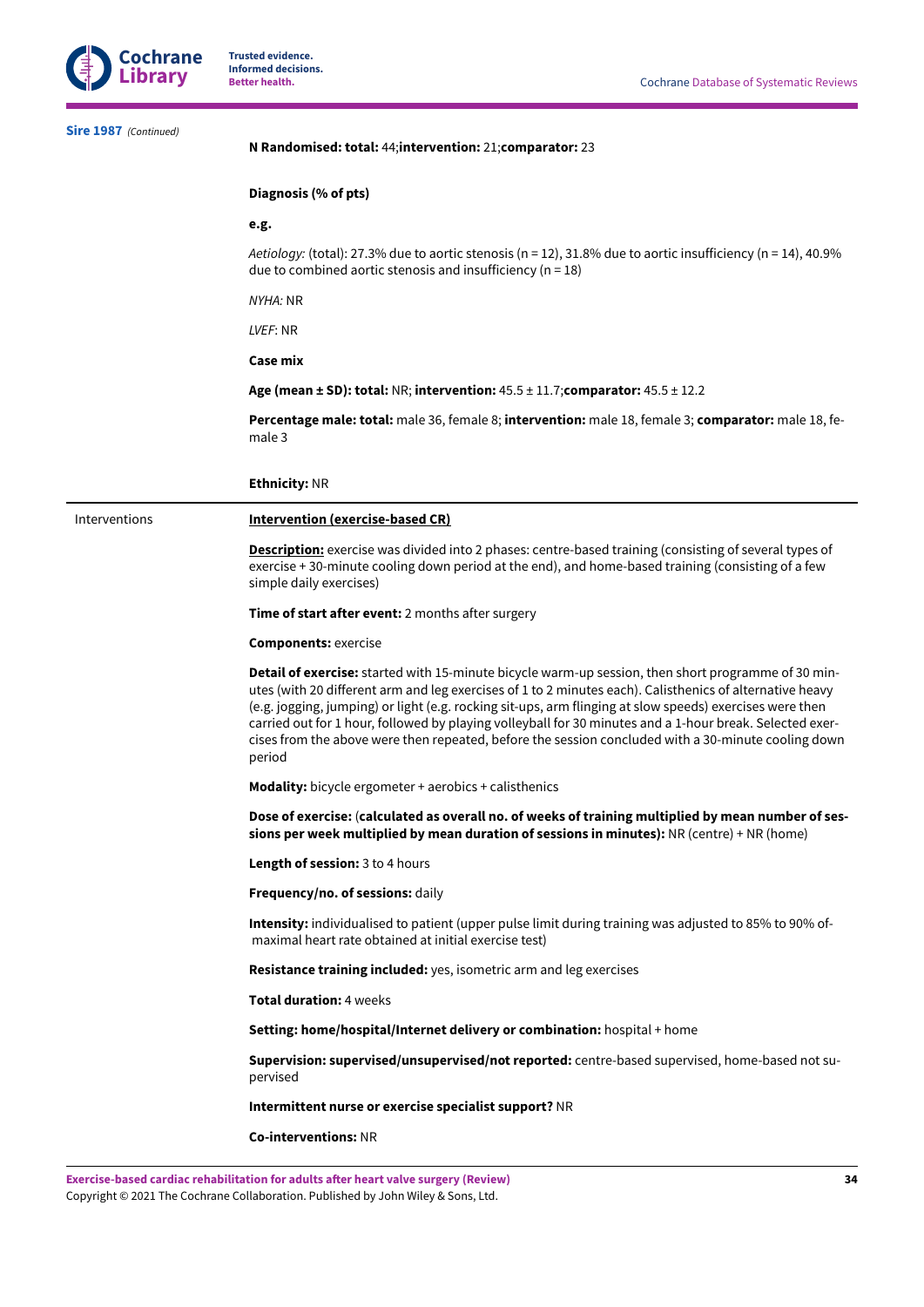| Sire 1987 (Continued) |                                                                                                                                                                                                                                                                                                                                                                                                                                                                                                                                                                                                                                                                                                             |
|-----------------------|-------------------------------------------------------------------------------------------------------------------------------------------------------------------------------------------------------------------------------------------------------------------------------------------------------------------------------------------------------------------------------------------------------------------------------------------------------------------------------------------------------------------------------------------------------------------------------------------------------------------------------------------------------------------------------------------------------------|
|                       | <b>Comparator</b>                                                                                                                                                                                                                                                                                                                                                                                                                                                                                                                                                                                                                                                                                           |
|                       | <b>Description:</b> patients were not encouraged to start any systematic training (no patients started this).<br>Patients reported moderate daily physical activity at each control visit                                                                                                                                                                                                                                                                                                                                                                                                                                                                                                                   |
|                       | <b>Co-interventions: NR</b>                                                                                                                                                                                                                                                                                                                                                                                                                                                                                                                                                                                                                                                                                 |
| Outcomes              | <b>Outcomes (scale measured in):</b> return to work, exercise capacity (cumulated work, i.e. work per-<br>formed + workload)                                                                                                                                                                                                                                                                                                                                                                                                                                                                                                                                                                                |
|                       | Other outcomes measured                                                                                                                                                                                                                                                                                                                                                                                                                                                                                                                                                                                                                                                                                     |
|                       | Physical work capacity                                                                                                                                                                                                                                                                                                                                                                                                                                                                                                                                                                                                                                                                                      |
| <b>Notes</b>          | Follow-up at 2, 6, and 12 months                                                                                                                                                                                                                                                                                                                                                                                                                                                                                                                                                                                                                                                                            |
|                       | In training group, 3 patients did not perform the exercise test at the end of the training period (i.e. at<br>$\bullet$<br>3 months after surgery) for non-medical reasons, and 1 patient did not attend the 12-month control<br>In the control group, 2 patients were unable to participate 7.5 and 8 months following surgery due<br>$\bullet$<br>to a non-fatal thromboembolic episode, and 1 patient did not come to the 12-month review for non-<br>medical reasons<br>Only 15 male participants from the training group and 16 male participants from the control group<br>were included in the exercise capacity assessments, as females could not reach the highest compara-<br>ble workload (100W) |

## <span id="page-36-0"></span>**Characteristics of excluded studies** *[ordered by study ID]*

| <b>Study</b>            | <b>Reason for exclusion</b>                                                                                                                                                                                                     |
|-------------------------|---------------------------------------------------------------------------------------------------------------------------------------------------------------------------------------------------------------------------------|
| <b>Amat Santos 2012</b> | Patient population not appropriate. Conference paper                                                                                                                                                                            |
| Bakhshayesh 2018        | Population                                                                                                                                                                                                                      |
| <b>Batra 2012</b>       | Not a randomised trial                                                                                                                                                                                                          |
| Brosseau 1995           | Patient population not appropriate                                                                                                                                                                                              |
| Cargnin 2019            | Inappropriate intervention                                                                                                                                                                                                      |
| <b>Chambers 2005</b>    | Letter to the Editor; not a randomised trial                                                                                                                                                                                    |
| <b>Chan 2012</b>        | Not a randomised trial (systematic review of effectiveness of qigong in cardiac rehabilitation)                                                                                                                                 |
| <b>CTRI 2017</b>        | Inappropriate Intervention                                                                                                                                                                                                      |
| de Charmoy 2000         | Intervention not appropriate (chest physiotherapy)                                                                                                                                                                              |
| Deepa 2018              | Not an RCT                                                                                                                                                                                                                      |
| <b>Dull 1983</b>        | Patient population not appropriate                                                                                                                                                                                              |
| <b>Editorial 2018</b>   | Editorial to paper that compares CR referral and outcomes in TAVR vs SAVR patients                                                                                                                                              |
| <b>Fang 2002</b>        | Inappropriate intervention (rehabilitation guidance at 24 hours after surgery and QoL measure)<br>and unclear patient population (including both patients with rheumatic heart disease and patients<br>after valve replacement) |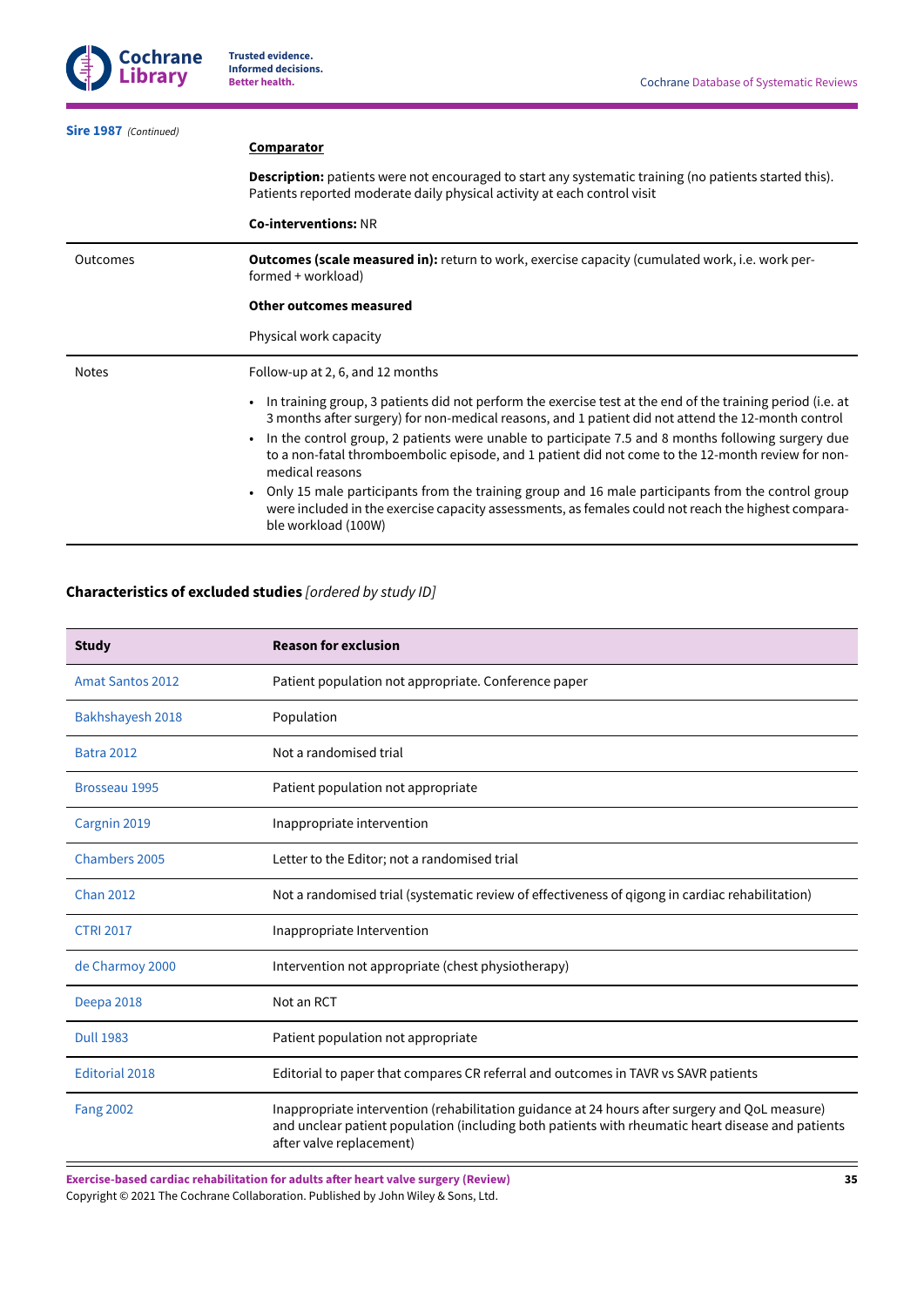

| <b>Study</b>                 | <b>Reason for exclusion</b>                                                                                                           |
|------------------------------|---------------------------------------------------------------------------------------------------------------------------------------|
| Ferreira 2009                | Intervention not appropriate (inspiratory breathing exercises)                                                                        |
| <b>Fontes Cerqueira 2018</b> | Inappropriate intervention                                                                                                            |
| Gaita 1999                   | Patient population not appropriate (randomisation method and study population unclear)                                                |
| Ghalamghash 2008             | Not a randomised trial                                                                                                                |
| Gortner 1988                 | Intervention not appropriate (nursing intervention, no physical exercise)                                                             |
| <b>Green 2013</b>            | Not a randomised trial                                                                                                                |
| Grunewald 1971               | Not a randomised trial                                                                                                                |
| Ha 2011                      | Not a randomised trial. Not possible to obtain full paper                                                                             |
| Hokanson 2011                | Letter to the Editor; not a randomised trial                                                                                          |
| <b>Hui 2006</b>              | Patient population not appropriate                                                                                                    |
| Jairath 1995                 | Not a randomised trial (non-randomised cluster trial)                                                                                 |
| Johnson 1996                 | Intervention not appropriate (physical intervention in control group)                                                                 |
| Kardis 2007                  | Not a randomised trial (a randomised case control study)                                                                              |
| Kassirskii 1983              | Not a randomised trial (an observational study)                                                                                       |
| Kassirskii 1991              | Not a randomised trial                                                                                                                |
| Kodric 2013                  | Patient population not appropriate (patients after all kinds of major cardiac surgery)                                                |
| Kübler 1984                  | Patient population not appropriate                                                                                                    |
| <b>Liao 2004</b>             | Intervention not eligible (no physical intervention, only psychological and behavioural interven-<br>tions)                           |
| Lim 1998                     | Patient population not appropriate                                                                                                    |
| Martsinkiavichus 1980        | Not a randomised trial                                                                                                                |
| McDermott 2019               | Inappropriate intervention                                                                                                            |
| Nagashio 2003                | Patient population not appropriate                                                                                                    |
| Nehyba 2009                  | Not a randomised trial (a non-randomised cluster trial); patient population including patients with<br>coronary artery bypass surgery |
| Newell 1980                  | Not a randomised trial (a non-randomised cluster trial)                                                                               |
| <b>Patel 2019</b>            | Investigators were looking into the rate of CR enrolment in the studied population                                                    |
| <b>Peng 2018</b>             | Inappropriate population                                                                                                              |
| Petrunina 1980               | Not a randomised trial                                                                                                                |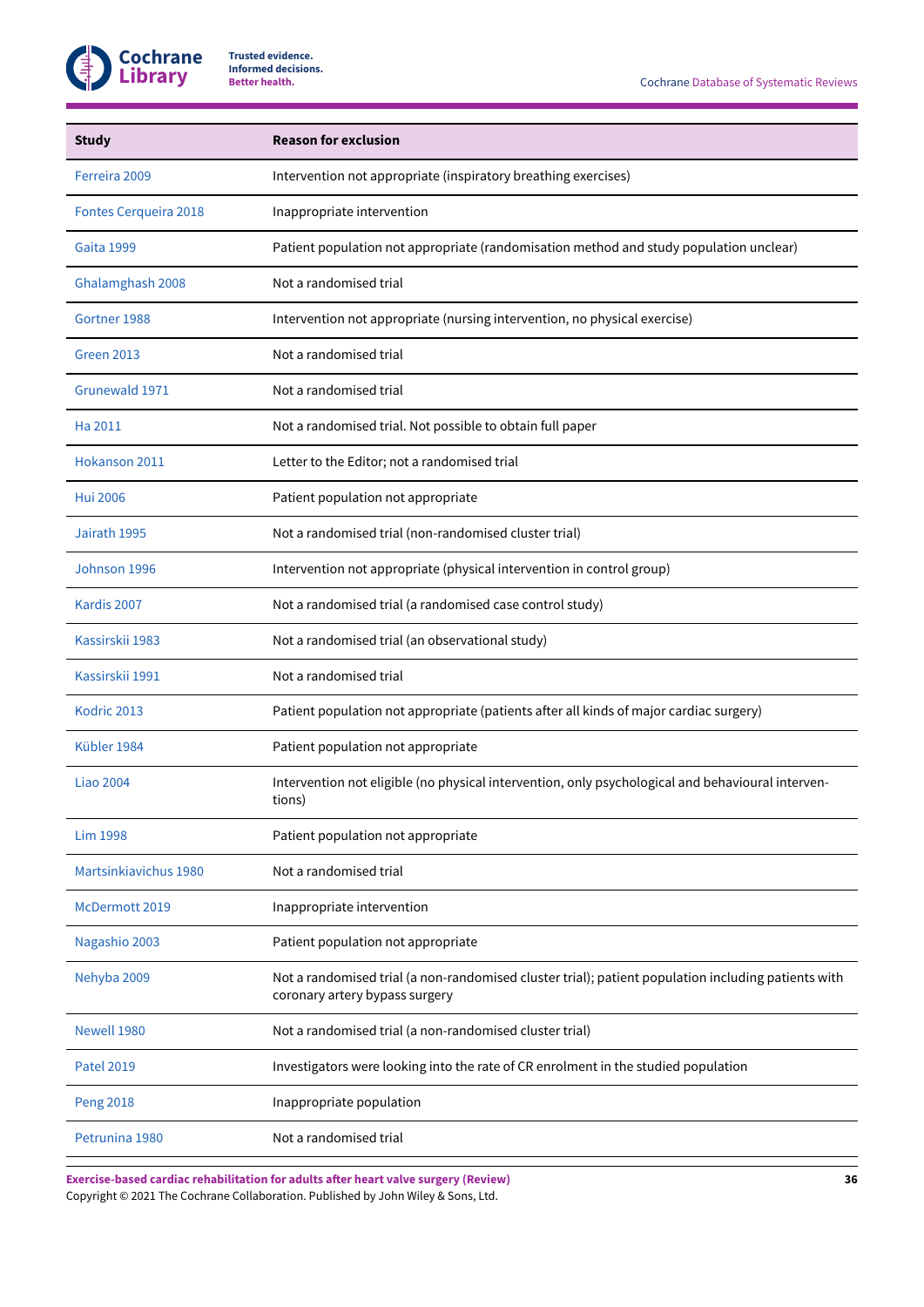

| <b>Study</b>           | <b>Reason for exclusion</b>                                                                                  |
|------------------------|--------------------------------------------------------------------------------------------------------------|
| Prasciene 2019         | Inappropriate intervention                                                                                   |
| Pressler 2015          | Conference abstract for included study                                                                       |
| <b>RBR-8swgc3 2017</b> | Inappropriate intervention                                                                                   |
| Rizwan 2012            | Not a randomised trial                                                                                       |
| Rogers2018             | Conference abstract for included study                                                                       |
| Roseler 1997           | Not a randomised trial and inappropriate patient population                                                  |
| Rosenfeldt 2011        | Patient population not appropriate (patients with valve surgery and coronary artery bypass graft<br>surgery) |
| <b>Royse 2015</b>      | Inappropriate intervention                                                                                   |
| <b>Song 2019</b>       | Non-RCT                                                                                                      |
| Stoickov 2018          | Outcomes                                                                                                     |
| Sumide 2009            | Not a randomised trial                                                                                       |
| <b>Tang 2019</b>       | The only RCT of interest in this study is the one that has been updated                                      |
| Therrien 2003          | Patient population not appropriate (repaired tetralogy of Fallot)                                            |
| Ueshima 2004           | Not a randomised trial                                                                                       |
| <b>Viana 2018</b>      | Not an RCT                                                                                                   |
| <b>Weber 2019</b>      | Inappropriate intervention                                                                                   |
| Widimsky 2009          | Patient population not appropriate (patients with acute myocardial infarction)                               |
| <b>Yan 2016</b>        | Not an RCT                                                                                                   |
| <b>Yau 2018</b>        | Inappropriate intervention                                                                                   |

CR: cardiac rehabilitation. QoL: quality of life. RCT: randomised controlled trial. SAVR: surgical aortic valve replacement. TAVR: transcatheter aortic valve replacement.

## <span id="page-38-0"></span>**Characteristics of ongoing studies** *[ordered by study ID]*

## **[ACTIVE](#page-20-0) AFTER TAVR 2017**

| Study name | A pragmatiC sTrategy to Promote actiVity and Enhance Quality of Life AFTER Transcatheter Aortic<br>Valve Replacement (ACTIVE AFTER TAVR): a pilot study |
|------------|---------------------------------------------------------------------------------------------------------------------------------------------------------|
| Methods    | Parallel-assignment RCT                                                                                                                                 |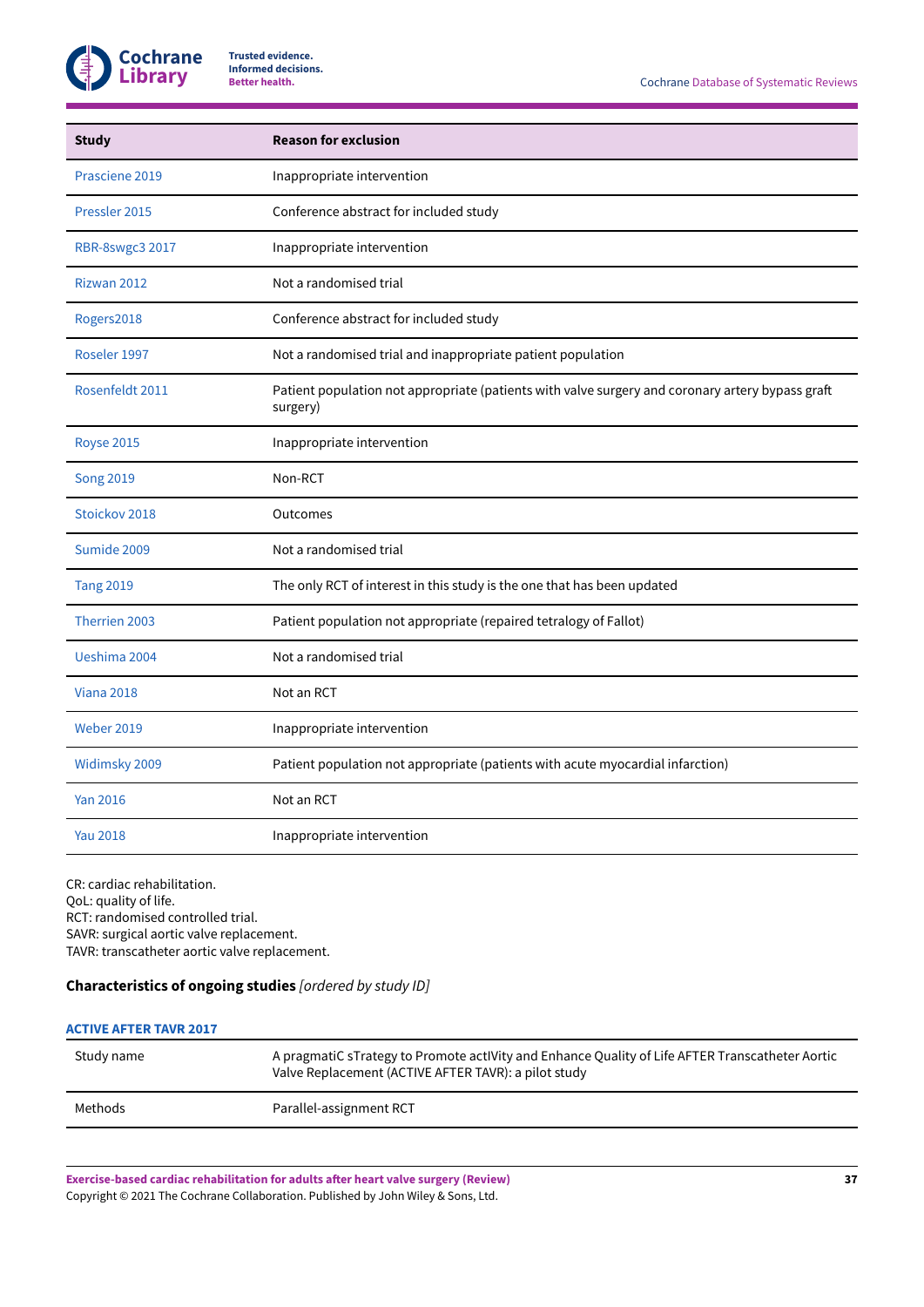## **[ACTIVE](#page-20-0) AFTER TAVR 2017**  *(Continued)*

Ĭ.

J.

**Cochrane Library**

| Participants  | Subjects who have been treated commercially with TAVR with a SAPIEN 3 valve and are being dis-<br>charged to home                                                                                                                                                                                                                                                                                                                                                           |
|---------------|-----------------------------------------------------------------------------------------------------------------------------------------------------------------------------------------------------------------------------------------------------------------------------------------------------------------------------------------------------------------------------------------------------------------------------------------------------------------------------|
| Interventions | Active comparator: no resistance exercise and no activity goal arm; blinded use of Fitbit with no<br>daily activity goal and no resistance exercises                                                                                                                                                                                                                                                                                                                        |
|               | Experimental: resistance exercise and activity goal arm; unblinded use of Fitbit with daily activity<br>goal (steps per day) and resistance exercises                                                                                                                                                                                                                                                                                                                       |
| Outcomes      | Primary outcome measures                                                                                                                                                                                                                                                                                                                                                                                                                                                    |
|               | • Average daily steps [Time Frame: randomization to 6 weeks, average daily steps over the inter-<br>vention period]<br>Short physical performance battery score [Time Frame: 6-week value, adjusted for baseline value,<br>combination of gait speed, balance test, and chair-to-stand test at end of intervention]<br>Quality of life as measured with KCCQ Overall Summary Score [Time Frame: 6-week value, adjust-<br>ed for baseline value, KCCQ overall summary score] |
|               | Secondary outcome measures                                                                                                                                                                                                                                                                                                                                                                                                                                                  |
|               | • 5-meter gait time at end of intervention period [Time Frame: randomisation to 6 weeks, 5-meter<br>gait time at end of intervention period, adjusted for baseline]                                                                                                                                                                                                                                                                                                         |
|               | Chair sit-to-stand test [Time Frame: 6-week value, adjusted for baseline value, time to complete<br>$\bullet$<br>5 chair stands]                                                                                                                                                                                                                                                                                                                                            |
|               | Balance test score at end of intervention period [Time Frame: randomisation to 6 weeks, balance<br>$\bullet$<br>test score at end of intervention period, adjusted for baseline]                                                                                                                                                                                                                                                                                            |
|               | 6-minute walk [Time Frame: 6-week value, adjusted for baseline value, 6-minute walk distance at<br>end of intervention period]                                                                                                                                                                                                                                                                                                                                              |
|               | Handgrip [Time Frame: 6-week value, adjusted for baseline value, handgrip strength'<br>- Average number of hours per day with 250 or more steps [Time Frame: randomisation to 6 weeks,<br>average number of hours per day with 250 or more steps over intervention period]                                                                                                                                                                                                  |
|               | Average global physical health as assessed by PROMIS Global Health 10 Short Form [Time Frame:<br>randomisation to 6 weeks, average global physical health as assessed by PROMIS Global Health<br>10 Short Form over intervention period]                                                                                                                                                                                                                                    |
|               | Average global mental health as assessed by PROMIS Global Health 10 Short Form [Time Frame:<br>randomisation to 6 weeks, average global mental health as assessed by PROMIS Global Health 10<br>Short Form over intervention period]                                                                                                                                                                                                                                        |
|               | Physical function as assessed by NIH PROMIS computerised adaptive test [Time Frame: randomi-<br>sation to 6 weeks, physical function as assessed by NIH PROMIS computerised adaptive test, ad-<br>justed for baseline]                                                                                                                                                                                                                                                      |
|               | Depression as assessed by NIH PROMIS computerised adaptive test [Time Frame: randomisation<br>to 6 weeks, depression as assessed by NIH PROMIS computerised adaptive test, adjusted for base-<br>line]                                                                                                                                                                                                                                                                      |
|               | Fatigue as assessed by NIH PROMIS computerised adaptive test [Time Frame: randomisation to 6<br>weeks, fatigue as assessed by NIH PROMIS computerised adaptive test, adjusted for baseline]                                                                                                                                                                                                                                                                                 |
|               | Dyspnoea as assessed by NIH PROMIS computerised adaptive test [Time Frame: randomisation to<br>6 weeks, dyspnoea as assessed by NIH PROMIS computerised adaptive test, adjusted for baseline]                                                                                                                                                                                                                                                                               |
|               | Daily active minutes (total) [Time Frame: randomisation to 6 weeks, average daily active minutes<br>(total)                                                                                                                                                                                                                                                                                                                                                                 |
|               | Daily active minutes of moderate to high intensity [Time Frame: randomisation to 6 weeks, aver-<br>age daily minutes of moderate to high intensity]                                                                                                                                                                                                                                                                                                                         |
|               | Sedentary minutes [Time Frame: randomisation to 6 weeks, average daily sedentary minutes]<br>Daily steps [Time Frame: 6 weeks post baseline to end of study, average daily steps]<br>Daily active minutes (total) [Time Frame: 6 weeks post baseline to end of study, average daily<br>active minutes (total)]                                                                                                                                                              |
|               |                                                                                                                                                                                                                                                                                                                                                                                                                                                                             |

• Daily active minutes of moderate to high intensity [Time Frame: 6 weeks post baseline to end of study, average daily active minutes of moderate to high intensity]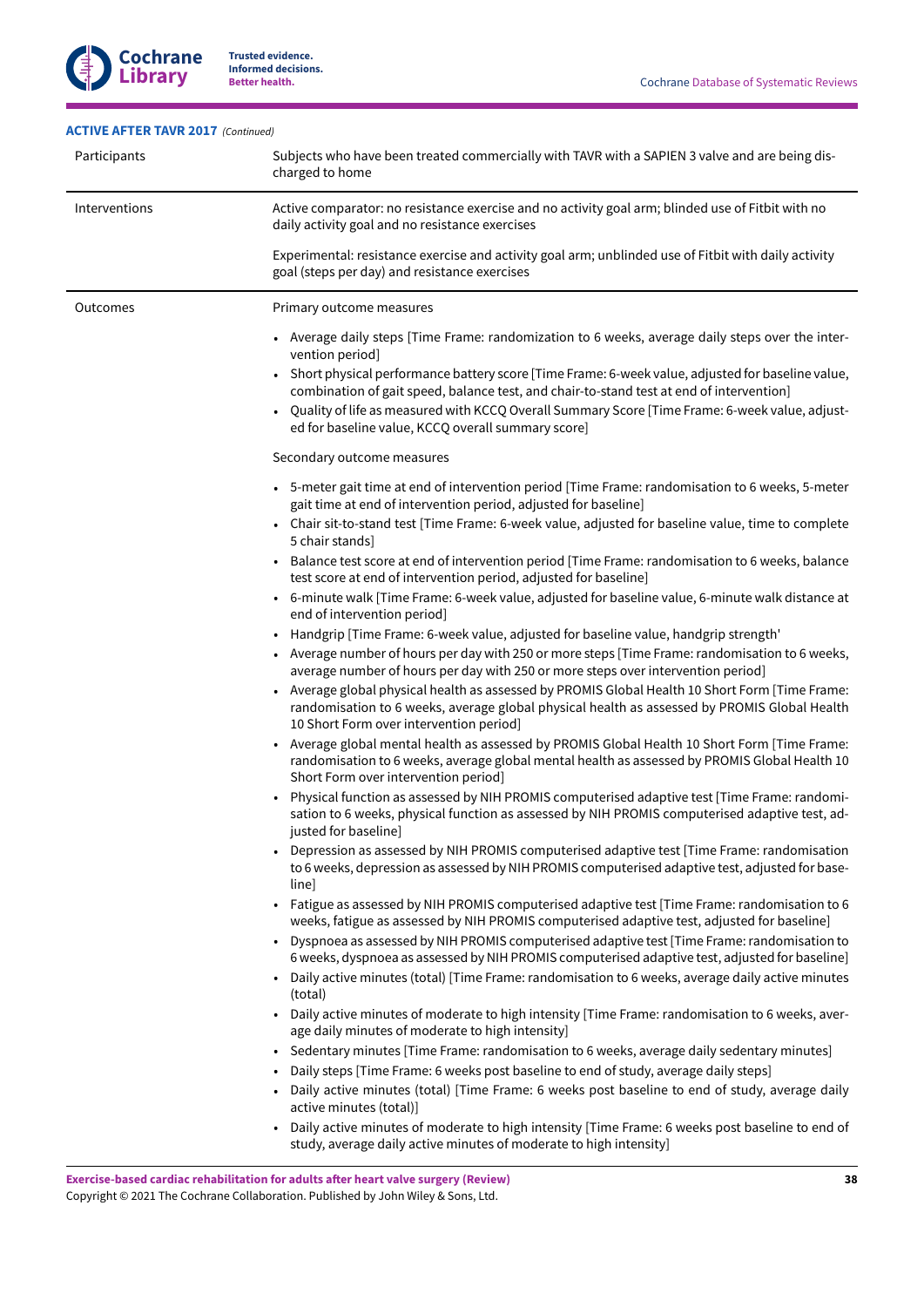

| <b>ACTIVE AFTER TAVR 2017 (Continued)</b> |                                                                                                                                                                                                                                                               |
|-------------------------------------------|---------------------------------------------------------------------------------------------------------------------------------------------------------------------------------------------------------------------------------------------------------------|
|                                           | . Daily sedentary minutes [Time Frame: 6 weeks post baseline to end of study, average daily seden-<br>tary minutes]<br>• KCCQ Overall Summary Score [Time Frame: 6 weeks post baseline to end of study, KCCQ overall<br>summary score, adjusted for baseline] |
|                                           |                                                                                                                                                                                                                                                               |
|                                           | • Global mental health [Time Frame: 6 weeks post baseline to end of study, global mental health as<br>assessed by PROMIS Global Health 10 Short Form, adjusted for baseline]                                                                                  |
| Starting date                             | 7 November 2017                                                                                                                                                                                                                                               |
| Contact information                       | Brian Lindman, Associate Professor, Vanderbilt University Medical Center                                                                                                                                                                                      |
| <b>Notes</b>                              | Estimated enrolment: 85 participants. Estimated study completion date: August 2020                                                                                                                                                                            |
|                                           | Location: Massachusetts General Hospital, Dartmouth-Hitchcock Medical Center, Atlantic Health -                                                                                                                                                               |

## **Exercise [Training](#page-20-1) After TAVI**

| Study name          | Exercise training after transcatheter aortic valve implantation                                                                                                                      |
|---------------------|--------------------------------------------------------------------------------------------------------------------------------------------------------------------------------------|
| Methods             | Parallel-assignment RCT                                                                                                                                                              |
| Participants        | Patients after transcatheter aortic valve replacement (TAVI)                                                                                                                         |
| Interventions       | Continuous exercise training 2 times per week for a period of 12 weeks                                                                                                               |
|                     | Patients will undergo moderate continuous exercise training at 75% of VO <sub>2</sub> max                                                                                            |
| Outcomes            | Primary                                                                                                                                                                              |
|                     | Change in maximal oxygen uptake during exercise [Time Frame: 3 months, mL/kg/min]                                                                                                    |
|                     | Secondary                                                                                                                                                                            |
|                     | Change in flow-mediated dilatation (FMD) of the brachial artery [Time Frame: 3 months, % flow-<br>mediated dilatation and arterial stiffness]                                        |
|                     | Change in arterial stiffness coefficient [Time Frame: 3 months, coefficient]                                                                                                         |
|                     | Change in value of blood N terminal-proBNP [Time Frame: 3 months, ng/L]                                                                                                              |
|                     | Change in value of blood D-dimer [Time Frame: 3 months, microg/L]                                                                                                                    |
|                     | Change in value from questionnaire-obtained quality of life [Time Frame: 3 months, points]<br>Change in ECG waves [Time Frame: 3 months, estimated with digital high-resolution ECG] |
|                     | Change in result of the 6-minute walking test [Time Frame: 3 months, metres]                                                                                                         |
|                     | Change in heart rate variability [Time Frame: 3 months, estimated with digital high-resolution<br>ECG]                                                                               |
|                     | Other outcome measures                                                                                                                                                               |
|                     | Change in heart rate recovery [Time Frame: 3 months, beats/min]                                                                                                                      |
| Starting date       | 18 June 2019                                                                                                                                                                         |
| Contact information | luka.vitez@gmail.com borut.jug@kclj.si                                                                                                                                               |
| <b>Notes</b>        | Estimated enrolment: 40 participants. Estimated study completion date: December 2020                                                                                                 |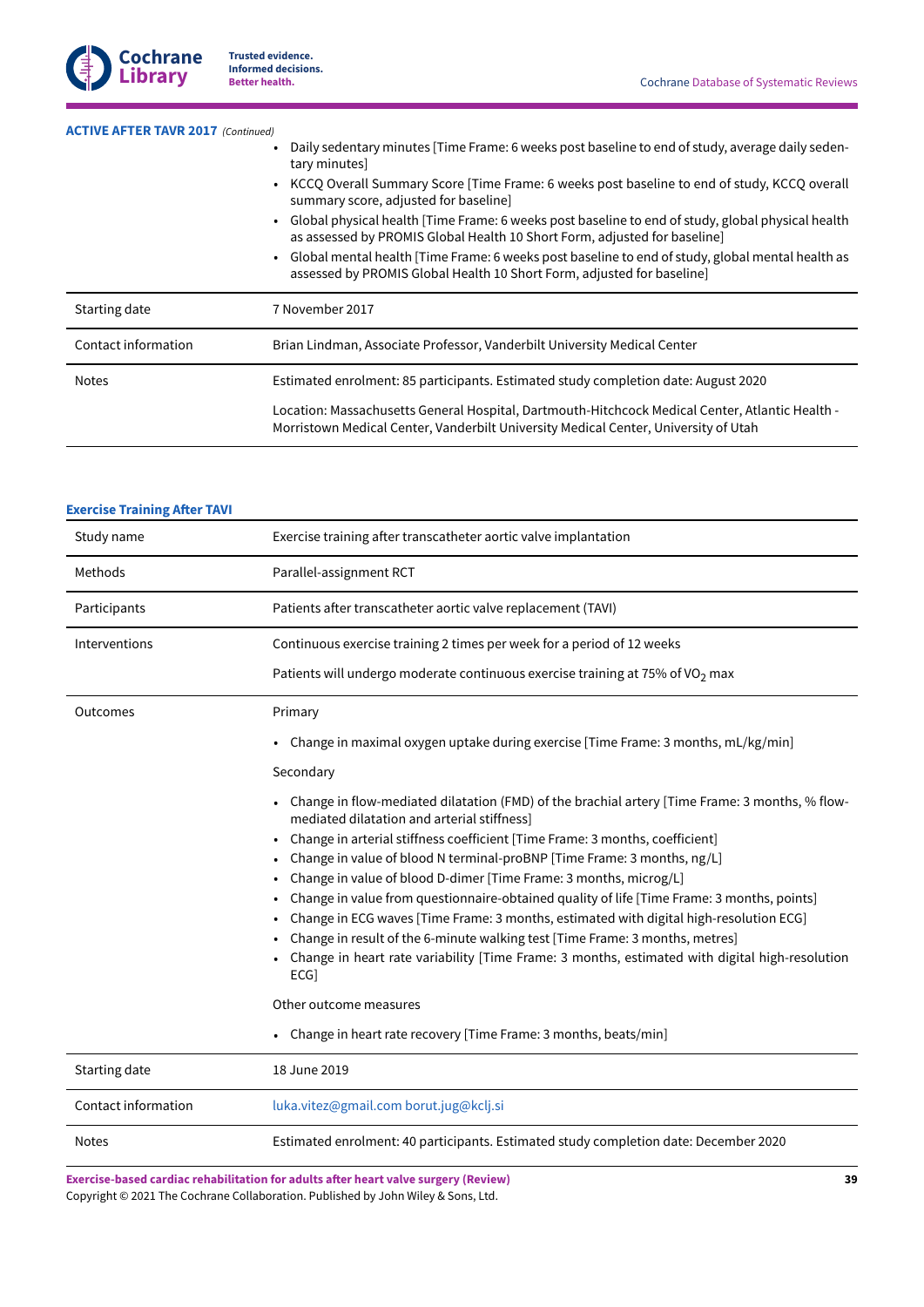

## **Exercise [Training](#page-20-1) After TAVI** (Continued)

Location: UMC Ljubljana Slovenia

| <b>Feng 2019</b>    |                                                                                                                                                        |
|---------------------|--------------------------------------------------------------------------------------------------------------------------------------------------------|
| Study name          | The effects of stage I cardiac rehabilitation on cardiopulmonary function in patients undergoing<br>open heart surgery: a randomized controlled study. |
| Methods             | Randomised parallel controlled trial                                                                                                                   |
| Participants        | Adults after open heart surgery                                                                                                                        |
| Interventions       | General exercise rehabilitation group: general exercise rehabilitation                                                                                 |
|                     | Intensive exercise rehabilitation group: intensive exercise rehabilitation                                                                             |
| Outcomes            | Primary                                                                                                                                                |
|                     | $\cdot$ PVO <sub>2</sub>                                                                                                                               |
|                     | Secondary                                                                                                                                              |
|                     | Peak cardiac output                                                                                                                                    |
|                     | Resting cardiac output                                                                                                                                 |
|                     | Cardiac NYHA grading                                                                                                                                   |
|                     | Echocardiography                                                                                                                                       |
| Starting date       | 1 July 2017                                                                                                                                            |
| Contact information | 29611290@qq.com; liubomiao424@sina.cn                                                                                                                  |
| <b>Notes</b>        | Estimated enrolment: general exercise rehabilitation group: 60; intensive exercise rehabilitation<br>group: 60                                         |
|                     | Estimated study finish date: 31 March 2020                                                                                                             |
|                     | Location: Fuwai Hospital; Chinese Academy of Medical Sciences, Beijing, China                                                                          |

## **[HBCR-TAVR](#page-20-3) 2019**

| Study name    | Impact of home-based cardiac rehabilitation on outcomes after TAVR (HBCR-TAVR)               |
|---------------|----------------------------------------------------------------------------------------------|
| Methods       | Parallel-assignment RCT                                                                      |
| Participants  | Chinese patients after transcatheter aortic valve replacement (TAVR)                         |
| Interventions | Placebo comparator: control group: routine care                                              |
|               | Experimental: intervention group: home-based cardiac rehabilitation                          |
| Outcomes      | Primary outcome measures                                                                     |
|               | • 6-minute walk test [Time Frame: 6 weeks, total distance walked in meters during 6 minutes] |
|               | Secondary outcome measures                                                                   |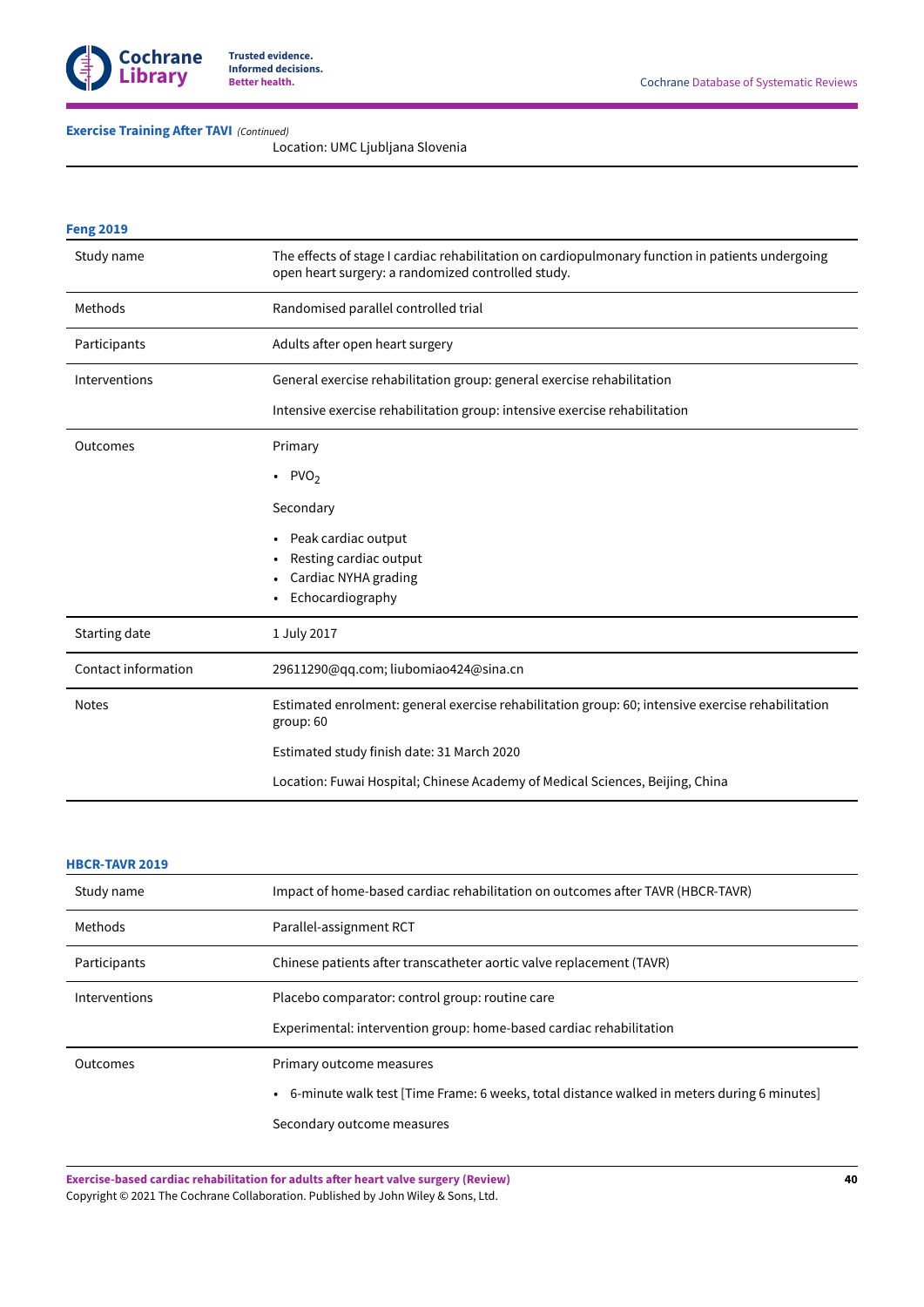

| HBCR-TAVR 2019 (Continued) |                                                                                                                                                                       |  |
|----------------------------|-----------------------------------------------------------------------------------------------------------------------------------------------------------------------|--|
|                            | Number of participants to die [Time Frame: 6 weeks, 12 months, number of participants who die<br>during the study due to cardiovascular or non-cardiovascular causes] |  |
|                            | Number of participants re-hospitalised [Time Frame: 6 weeks, 12 months, number of participants<br>re-hospitalised during the study]                                   |  |
|                            | Number of participants completing home-based cardiac rehabilitation [Time Frame: 6 weeks,<br>number of participants completing home-based cardiac rehabilitation]     |  |
|                            | • Cardiac function [Time Frame: 12 months, ejection fraction estimated by echocardiography]                                                                           |  |
|                            | Aortic valve function [Time Frame: 12 months, aortic valve function estimated by echocardiogra-<br>phy]                                                               |  |
|                            | Number of participants injured [Time Frame: 6 weeks, number of participants injured or dying<br>during the course of home-based cardiac rehabilitation]               |  |
|                            | Time spent performing activities [Time Frame: 6 weeks, 12 months, number of minutes in a typical<br>week that participants spent performing activities]               |  |
|                            | 6-minute walk test [Time Frame: 12 months, total distance walked in meters during 6 minutes]                                                                          |  |
| Starting date              | 9 May 2020                                                                                                                                                            |  |
| Contact information        | Xiaoya Wang, 15715702712                                                                                                                                              |  |
|                            | wxyonce@zju.edu.cn                                                                                                                                                    |  |
| <b>Notes</b>               | Estimated enrolment: 300 participants. Estimated study completion date: 31 December 2023                                                                              |  |
|                            | Locations: Second Affiliated Hospital of Zhejiang University, School of Medicine, Hangzhou, Zhe-<br>jiang, China, 310000                                              |  |

|  | <b>Post Cardiac Valvular Surgery Rehabilitation (PORT</b> |
|--|-----------------------------------------------------------|
|--|-----------------------------------------------------------|

| Study name    | Post Cardiac Valvular Surgery Rehabilitation (PORT)                                                                                                                                                                                                                                                                                                                                                                                                                                                                                                                                                                                                                                                                                                                                                                                                                                                                                         |
|---------------|---------------------------------------------------------------------------------------------------------------------------------------------------------------------------------------------------------------------------------------------------------------------------------------------------------------------------------------------------------------------------------------------------------------------------------------------------------------------------------------------------------------------------------------------------------------------------------------------------------------------------------------------------------------------------------------------------------------------------------------------------------------------------------------------------------------------------------------------------------------------------------------------------------------------------------------------|
| Methods       | Parallel-assignment RCT                                                                                                                                                                                                                                                                                                                                                                                                                                                                                                                                                                                                                                                                                                                                                                                                                                                                                                                     |
| Participants  | Chinese patients after heart valve surgery                                                                                                                                                                                                                                                                                                                                                                                                                                                                                                                                                                                                                                                                                                                                                                                                                                                                                                  |
| Interventions | No intervention: conventional treatment group: this arm will receive usual care                                                                                                                                                                                                                                                                                                                                                                                                                                                                                                                                                                                                                                                                                                                                                                                                                                                             |
|               | Cardiac rehabilitation: cardiac rehabilitation consists of exercise rehabilitation, psychological<br>counselling, and dietary guidance                                                                                                                                                                                                                                                                                                                                                                                                                                                                                                                                                                                                                                                                                                                                                                                                      |
|               | Rehabilitation starts preoperatively with education and exercise management. After screening with<br>cardiopulmonary exercise test, the participant will receive daily preoperative exercise rehabilita-<br>tion till surgery. This lasts for 20 minutes per day, starting with a 40% to 60% anaerobic threshold<br>and gradually advancing to 80%. Each patient was motivated to adhere to the basic protocol, but<br>individual adjustments were allowed in case of slower progress. Physical exercise starts 1 month<br>postoperatively after the first cardiopulmonary exercise testing and comprises the following 3 ele-<br>ments: individual planning of physical exercise, a specially trained physiotherapist conduction, and<br>integrating of detailed information concerning medical treatment and diet. The exercise diary and<br>the heart rate monitor recordings are essential for monitoring during the whole intervention |
| Outcomes      | Primary outcomes                                                                                                                                                                                                                                                                                                                                                                                                                                                                                                                                                                                                                                                                                                                                                                                                                                                                                                                            |
|               | Composite endpoint of in-hospital all-cause death, pulmonary complications, and ratio of post-<br>operative hospitalisation longer than 7 days [Time Frame: through hospitalisation (up to 2<br>months), composite of in-hospital all-cause death and pulmonary complications, such as pul-<br>monary infection, postoperative hospitalisation days]<br>Postoperative duration of hospitalisation [Time Frame: through hospitalisation (up to 2 months),<br>length of hospital stay]                                                                                                                                                                                                                                                                                                                                                                                                                                                        |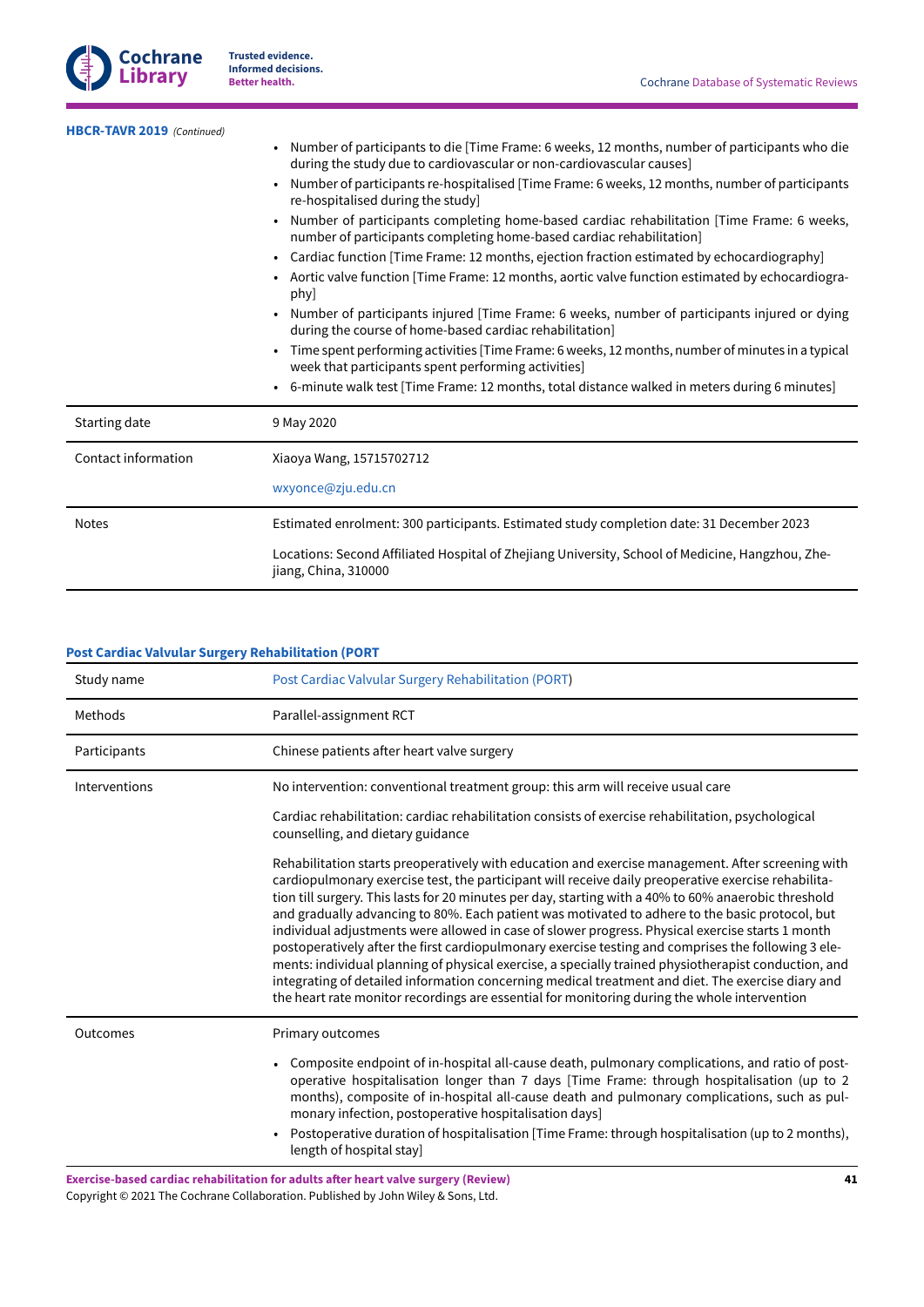**Library**

## **Post Cardiac Valvular Surgery [Rehabilitation](#page-20-4) (PORT**  *(Continued)*

Secondary outcomes

- Incidence of all-cause death in 3 months [Time Frame: 3 months, incidence of all-cause death at 3-month follow-up]
	- Incidence of pulmonary complications in 3 months [Time Frame: 3 months, incidence of pulmonary complications, such as pulmonary infection at 3-month follow-up]
	- Individualised Short Form-36 (SF-36) living quality scores in 3 months [Time Frame: 3 months, scores from self-administered SF-36 living quality questionnaire are measured. Higher mean scores reflect better outcomes]
	- VO<sub>2</sub> peak in 3 months [Time Frame: 3 months, peak oxygen consumption at cardiopulmonary exercise test is measured through a metabolic cart during a graded exercise test on a treadmill at 3 months' follow-up]
	- Length of ICU treatment [Time Frame: through hospitalisation (up to 2 months), total length of treatment at intensive care unit]
	- Total length of in-hospital stays [Time Frame: through hospitalisation (up to 2 months), total length of in-hospital stays]
	- Length of bed rest [Time Frame: through hospitalisation (up to 2 months), length of bed rest] Description: postoperative duration of bed rest until off-bed activity supervised by rehabilitation therapists
	- Total postoperative cost of medical expenses [Time Frame: through hospitalisation (up to 2 months), total postoperative cost of medical expenses]
	- Incidence of treatment-emergent adverse events [Emerging Arrhythmia or/and Muscle Injury or/ and Acute Heart Failure] [Time Frame: through hospitalisation (up to 2 months), evaluation of treatment-emergent adverse events during hospitalisation: Emerging Arrhythmia or/and Muscle Injury or/and Acute Heart Failure]

| Starting date       | 1 January 2018                                                                           |
|---------------------|------------------------------------------------------------------------------------------|
| Contact information | Jiyan Chen, MD; 02083827812; chenjiyandr@126.com                                         |
| <b>Notes</b>        | Estimated enrolment: 800 participants. Estimated study completion date: 30 December 2021 |
|                     | Locations: Guangdong General Hospital, China                                             |

## **[PREPARE](#page-20-5) TAVR Pilot Study**

| Study name    | Physiological reconditioning program administered remotely in patients undergoing transcatheter<br>aortic valve replacement pilot study                                                                                                                                                                                                                                                                                                                                                                                                                                            |
|---------------|------------------------------------------------------------------------------------------------------------------------------------------------------------------------------------------------------------------------------------------------------------------------------------------------------------------------------------------------------------------------------------------------------------------------------------------------------------------------------------------------------------------------------------------------------------------------------------|
| Methods       | Parallel-assignment RCT                                                                                                                                                                                                                                                                                                                                                                                                                                                                                                                                                            |
| Participants  | Frail adults undergoing transcatheter aortic valve replacement (TAVR) procedures                                                                                                                                                                                                                                                                                                                                                                                                                                                                                                   |
| Interventions | Patients assigned to intervention arm will be provided a personalised, tailored, and graduated ex-<br>ercise programme to improve physical strength and conditioning                                                                                                                                                                                                                                                                                                                                                                                                               |
| Outcomes      | Primary<br>Quality of life (QoL) [Time Frame: 1 year]<br>Quality of life as assessed by the Kansas City Cardiomyopathy Questionnaire (KCCQ). KCCQE is a<br>23-item self-administered questionnaire developed to independently measure patients' percep-<br>tions of their health status, which includes heart failure symptoms, impact on physical and social<br>function, and how their heart failure impacts their quality of life (QoL) within a 2-week recall peri-<br>od. KCCQ responses are provided along a rating scale continuum with equal spacing from worst to<br>best |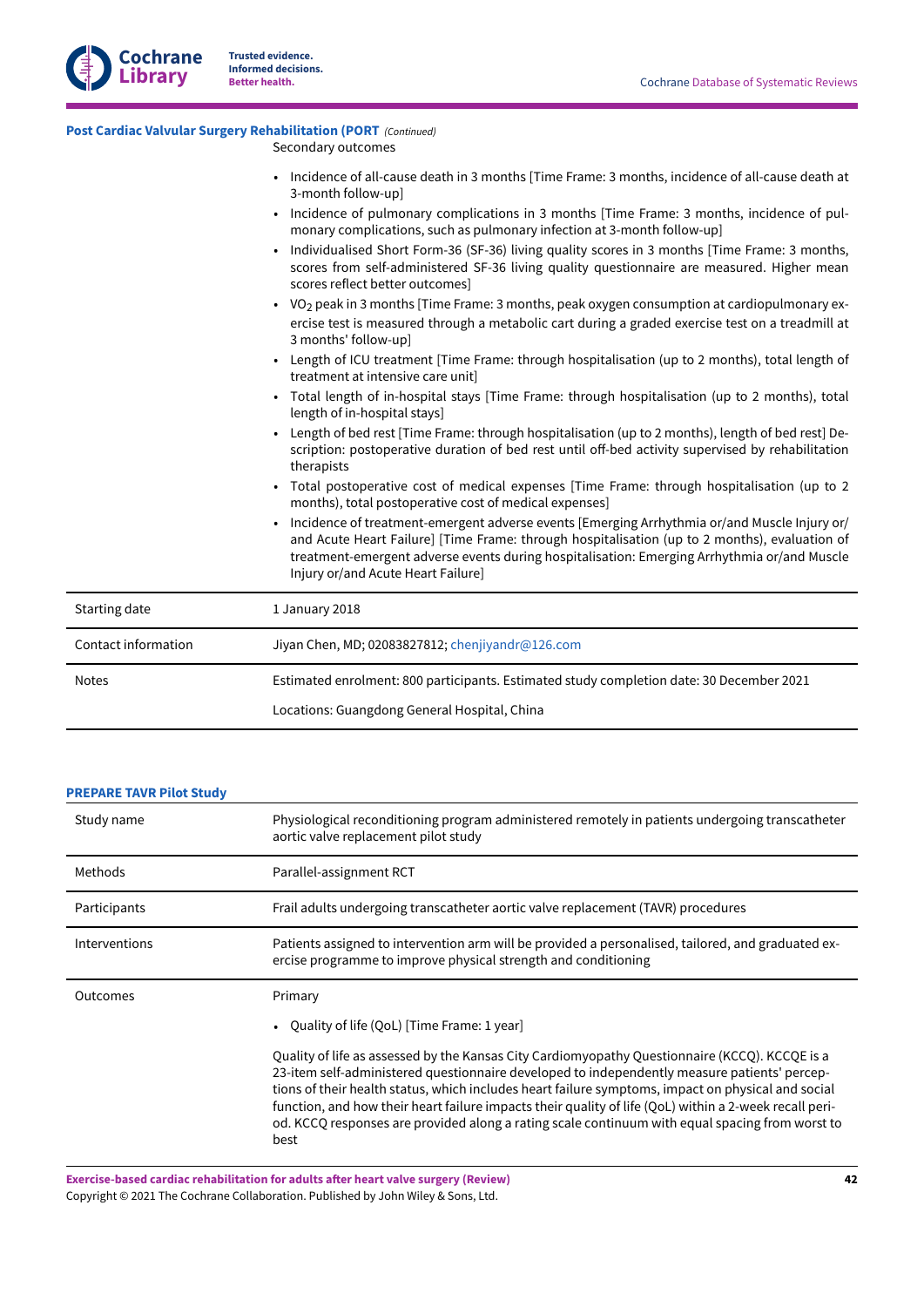## **[PREPARE](#page-20-5) TAVR Pilot Study**  *(Continued)*

- Secondary
- LOS [Time Frame: index hospitalisation, length of stay post TAVR]
- MACE [Time Frame: 1 year, composite of mortality and repeat hospitalisation]

| Starting date       | 1 February 2019                                                                   |
|---------------------|-----------------------------------------------------------------------------------|
|                     |                                                                                   |
| Contact information |                                                                                   |
|                     | Syed Ishba; syedi@smh.ca                                                          |
|                     |                                                                                   |
| <b>Notes</b>        | Estimated enrolment: 160 participants. Estimated study finish date: 31 March 2021 |
|                     |                                                                                   |
|                     | Location: St. Michael's Hospital, Toronto                                         |
|                     |                                                                                   |

#### **[REHAB-TAVR](#page-21-10) 2017**

| Study name    | Home-based exercise program for recovery after transcatheter aortic valve replacement: a pilot<br>study                                                                                                                                                                                                                                                         |
|---------------|-----------------------------------------------------------------------------------------------------------------------------------------------------------------------------------------------------------------------------------------------------------------------------------------------------------------------------------------------------------------|
| Methods       | Parallel-assignment RCT                                                                                                                                                                                                                                                                                                                                         |
| Participants  | Older adults after TAVR                                                                                                                                                                                                                                                                                                                                         |
| Interventions | Experimental: exercise and cognitive-behavioural intervention. A physical therapist will make<br>home visits, beginning within 1 week of discharge, to deliver an individualised exercise programme<br>and cognitive-behavioural interventions                                                                                                                  |
|               | Experimental: exercise alone. A physical therapist will make home visits, beginning within 1 week<br>of discharge, to deliver an individualised exercise programme, without cognitive-behavioural inter-<br>ventions                                                                                                                                            |
|               | Active comparator: attention control education programme. Participants will receive tele-<br>phone-based education sessions from a study health professional                                                                                                                                                                                                    |
| Outcomes      | Primary outcome measure                                                                                                                                                                                                                                                                                                                                         |
|               | • Change in Late-Life Function and Disability Instrument (LLFDI) score [Time Frame: at baseline and<br>at Week 8, LLFDI is a validated patient-reported outcome questionnaire that measures both func-<br>tional limitations (inability to perform physical tasks) and disability (inability to perform major life<br>tasks and social roles) (range 0 to 100)] |
|               | Secondary outcome measures                                                                                                                                                                                                                                                                                                                                      |
|               | Change in Short Physical Performance Battery (SPPB) summary score [Time Frame: at baseline<br>and at Week 8, summary score is calculated based on chair stands, walking speed, and standing<br>balance (range 0 to 12)]                                                                                                                                         |
|               | Change in 2-minute walk distance (meters) [Time Frame: at baseline and at Week 8, 2-minute walk<br>$\bullet$<br>distance measures endurance]                                                                                                                                                                                                                    |
|               | Change in dominant handgrip strength (kg) [Time Frame: at baseline and at Week 8, dominant<br>٠<br>handgrip strength measures upper extremity strength]                                                                                                                                                                                                         |
|               | Number of participants who experienced adverse events [Time Frame: at Week 8]                                                                                                                                                                                                                                                                                   |
|               | Other outcome measures                                                                                                                                                                                                                                                                                                                                          |
|               | • Change in Mini-Mental State Examination (MMSE) score [Time Frame: at baseline and at Week 8,<br>MMSE is an instrument that assesses general cognitive function]                                                                                                                                                                                               |
|               | Change in New York Heart Association (NYHA) functional class [Time Frame: at baseline and at<br>Week 8, NYHA assesses the extent of physical activity limitation due to heart failure]                                                                                                                                                                          |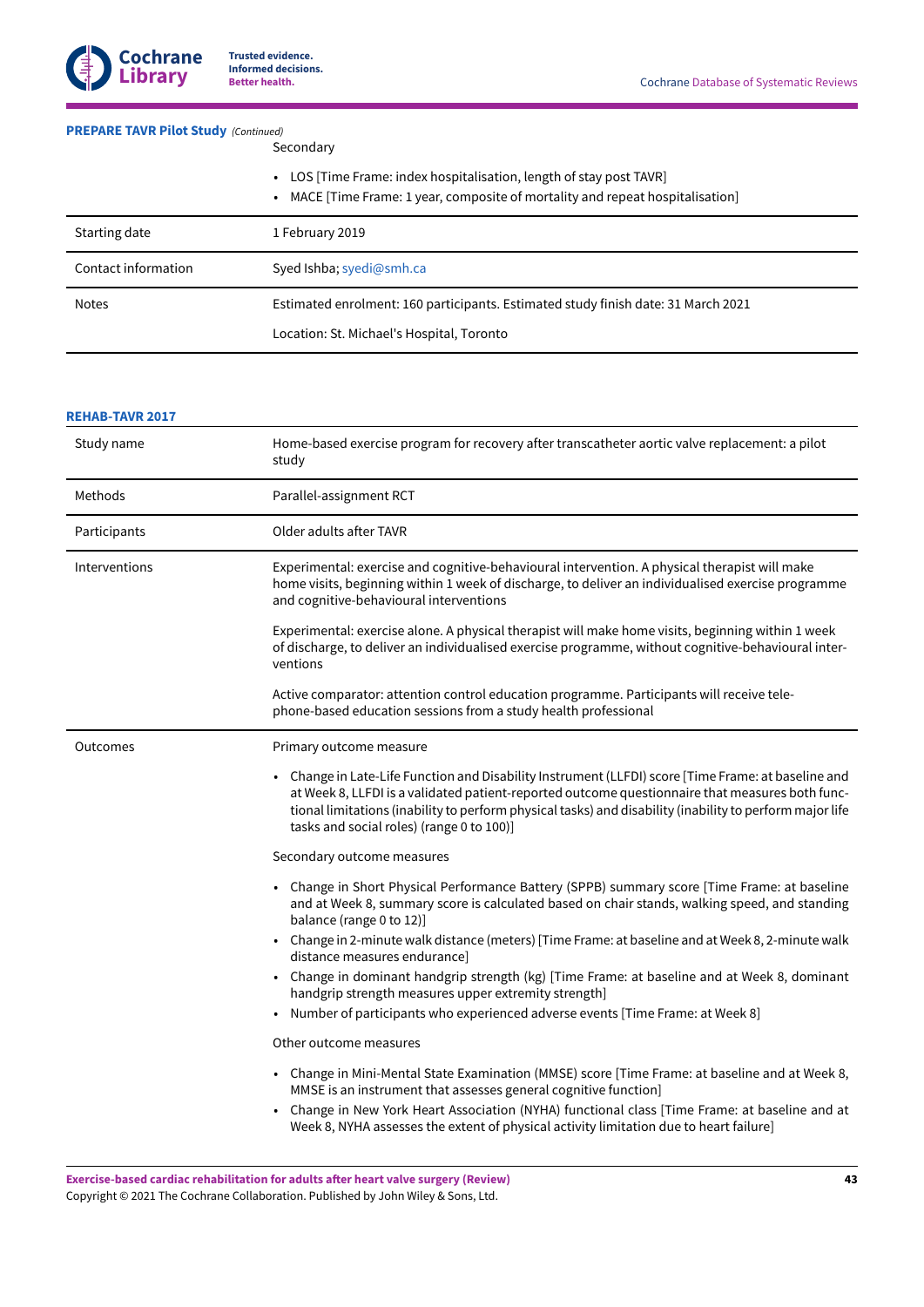| <b>REHAB-TAVR 2017</b> (Continued) | • Change in Self-Efficacy Scale for Exercise (SEE) [Time Frame: at baseline and at Week 8, SEE Scale<br>measures self-efficacy about exercise (range 0 to 90)]<br>• Change in Outcome Expectation Scale for Exercise (OEE) [Time Frame: at baseline and at Week 8,<br>OEE Scale measures outcome expectation about exercise (range 1 to 5)]<br>- Adherence to home-based exercise programme [Time Frame: at Week 8, proportion of days with<br>completed daily task during entire study period will be measured] |
|------------------------------------|------------------------------------------------------------------------------------------------------------------------------------------------------------------------------------------------------------------------------------------------------------------------------------------------------------------------------------------------------------------------------------------------------------------------------------------------------------------------------------------------------------------|
| Starting date                      | 1 August 2017                                                                                                                                                                                                                                                                                                                                                                                                                                                                                                    |
| Contact information                | Dae Hyun Kim, Associate Physician, Brigham and Women's Hospital                                                                                                                                                                                                                                                                                                                                                                                                                                                  |
| <b>Notes</b>                       | Estimated enrolment: 60 participants. Estimated study completion date: 31 May 2020<br>Location: United States, Massachusetts                                                                                                                                                                                                                                                                                                                                                                                     |

## **The [PACO](#page-21-11) Trial**

| Study name    | Personalized intervention to increase physical activity and reduce sedentary behaviour in rehabili-<br>tation after cardiac operations (the PACO trial)                                                                                                                                                                                                                                                                                                                                                                                                                                                                                                                                                                                     |
|---------------|---------------------------------------------------------------------------------------------------------------------------------------------------------------------------------------------------------------------------------------------------------------------------------------------------------------------------------------------------------------------------------------------------------------------------------------------------------------------------------------------------------------------------------------------------------------------------------------------------------------------------------------------------------------------------------------------------------------------------------------------|
| Methods       | Parallel-assignment RCT                                                                                                                                                                                                                                                                                                                                                                                                                                                                                                                                                                                                                                                                                                                     |
| Participants  | Coronary artery disease, aortic valve stenosis, and mitral valve insufficiency patients preparing for<br>elective coronary artery bypass grafting (CABG), aortic valve replacement (AVR), or mitral valve re-<br>pair (MVR)                                                                                                                                                                                                                                                                                                                                                                                                                                                                                                                 |
| Interventions | The group of aortic valve stenosis patients receiving the PACO intervention for AVR/MVR patients<br>besides the standard postoperative rehabilitation of Kuopio and Turku University Hospitals after<br>aortic valve replacement. The PACO intervention includes activity guidance (i.e. goals to improve<br>daily steps and physical activity levels, while reducing prolonged sitting) provided to patients with<br>the novel combination of ExSed application, MoveSense accelerometer, and cloud system. In addi-<br>tion, exercise guidance (short video files) and regular mobile phone contacts from physiotherapist<br>will be included in the intervention                                                                         |
| Outcomes      | Primary outcome                                                                                                                                                                                                                                                                                                                                                                                                                                                                                                                                                                                                                                                                                                                             |
|               | Improvement in mean daily number of steps [Time Frame: improvement between baseline (dur-<br>$\bullet$<br>ing last preoperative month) and first 3 (and 12) months after discharge]                                                                                                                                                                                                                                                                                                                                                                                                                                                                                                                                                         |
|               | Improvement in mean daily number of steps after 3 months from discharge. In addition, follow-up<br>will be continued until 12 months after discharge. Baseline values of mean daily number of steps<br>will be determined in a 7-day accelerometer measurement conducted for patients before elective<br>cardiac operation. Mean daily number of steps after the first 3 and 12 months of postoperative re-<br>habilitation at home will be also determined in 7-day (24-hour) accelerometer measurements. Raw<br>accelerometer data will be analysed with mean amplitude deviation and angle for posture estima-<br>tion algorithms to recognise daily steps for the 7 days for which average will be calculated for each<br>study patient |
|               | Secondary outcomes                                                                                                                                                                                                                                                                                                                                                                                                                                                                                                                                                                                                                                                                                                                          |
|               | Change in mean daily accumulated total time of light PA and MVPA [Time Frame: change be-<br>tween baseline (during last preoperative month) and first 3 months after discharge, postoperative<br>change in patient's mean daily accumulated total time of light and moderate to vigorous physical<br>activity]                                                                                                                                                                                                                                                                                                                                                                                                                              |
|               | Change in mean daily total time of sedentary behaviour (SB) [Time Frame: change between base-<br>line (during last preoperative month) and first 3 months after discharge, postoperative change in<br>patient's mean daily total time of SB]                                                                                                                                                                                                                                                                                                                                                                                                                                                                                                |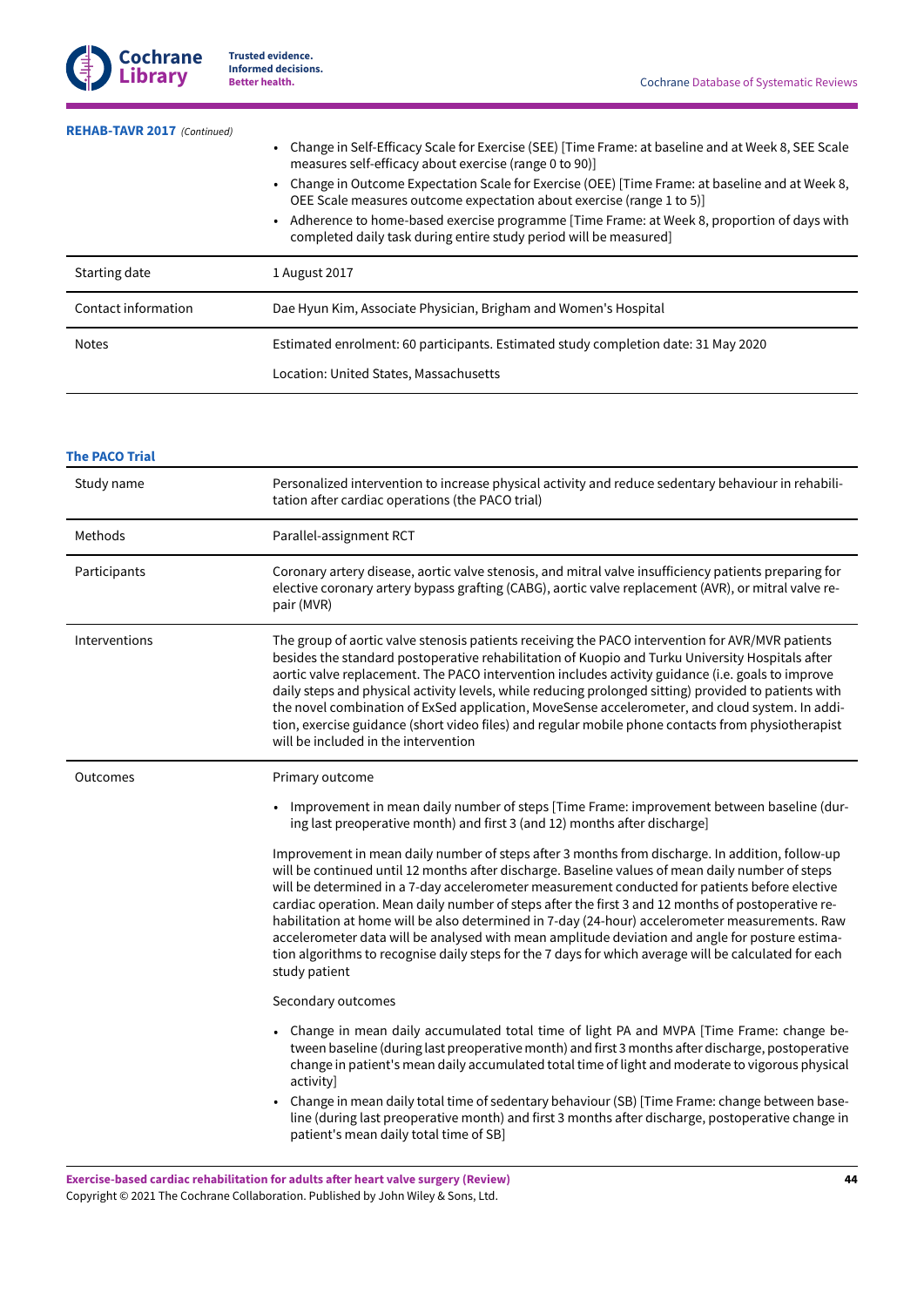| <b>Cochrane</b> |
|-----------------|
| Library         |

**The [PACO](#page-21-11) Trial**  *(Continued)*

• Change in maximal oxygen consumption [Time Frame: change between first and third months after discharge, evolvement of patient's maximal oxygen consumption  $(VO<sub>2</sub> peak)$  will be determined in 6-minute walking test, conducted for patients twice (after 1 and 3 months) postoperatively. Only some of the randomised patients coming from city areas of Kuopio and Turku will be included for measurements of maximal oxygen consumption • Improvement in self-perceived quality of life (QoL) assessed with SAQ-7 questionnaire [Time Frame: improvement between baseline (during last preoperative month) and first 3 months after discharge, improvement in patient's postoperative quality of life after 3 months of rehabilitation; quality of life will be determined with Seattle Angina Questionnaire 7 (SAQ-7)] • Improvement in self-perceived quality of life (QoL) assessed with SF-36 questionnaire [Time Frame: change between baseline (during last preoperative month) and first 3 months after discharge, improvement in patient's postoperative quality of life after 3 months of rehabilitation; quality of life will be determined with SF-36 questionnaire] • Improvementin self-perceived quality of life (QoL) assessed with 15 D questionnaire [Time Frame: improvement between baseline (during last preoperative month) and first 3 months after discharge, improvement in patient's postoperative quality of life after 3 months of rehabilitation; quality of life will be determined with 15 D questionnaire] • Improvement in self-perceived quality of life (QoL) assessed with PHQ-2 questionnaire [Time Frame: improvement between baseline (during last preoperative month) and first 3 months after discharge, improvement in patient's postoperative quality of life after 3 months of rehabilitation; quality of life will be determined with PHQ-2 questionnaire] • Improvement in self-perceived quality of life (QoL) assessed with Rose Dyspnoea Index [Time Frame: improvement between baseline (during last preoperative month) and first 3 months after discharge, improvement in patient's postoperative quality of life after 3 months of rehabilitation; quality of life will be determined with Rose Dyspnoea Index] • Incidence of major cardiovascular events [Time Frame: first 12 postoperative months, major cardiovascular events include all-cause mortality, any re-hospitalisations due to CVD, repeat coronary re-vascularisation, non-operational myocardial infarction, and stroke. The incidence of major cardiovascular events will be monitored from patient records at the hospitals and from HILMO database during the first 12 postoperative months. In addition, patients will be asked about cardiovascular events during research telephone contact (after 12 months of rehabilitation)] • Change in accelerometer-derived portion of deep sleep [Time Frame: change between baseline (during last preoperative month) and first 3 months after discharge, change in patient's deep sleep portion after cardiac operations. Deep sleep will be recognised with accelerometer attached to patient's wrist during sleep. Accelerometer will be used during 7 days] • Change in heart rate variability [Time Frame: change between baseline (during last preoperative month) and first 3 months after discharge, change in heart rate variability] Starting date 6 April 2018 Contact information [villevas@uef.fi](mailto:villevas@uef.fi) ; [jari.halonen@kuh.fi](mailto:jari.halonen@kuh.fi) Notes Specific operation groups (CABG, AVR, and MVR) will be analysed separately Estimated enrolment: 540 participants. Estimated study completion date: 1 March 2028 Location: Kuopio University Hospital, Kuopio, Finland, 70029

## **[Valve-ex](#page-21-12) 2009**

| Study name | Physical activity in patients after aortic valve replacement (Valve-ex) [influence of regular physical<br>activity on exercise capacity, cardiac remodeling and endothelial function in patients after aortic<br>valve replacement] |
|------------|-------------------------------------------------------------------------------------------------------------------------------------------------------------------------------------------------------------------------------------|
| Methods    | Parallel-assignment RCT                                                                                                                                                                                                             |
|            |                                                                                                                                                                                                                                     |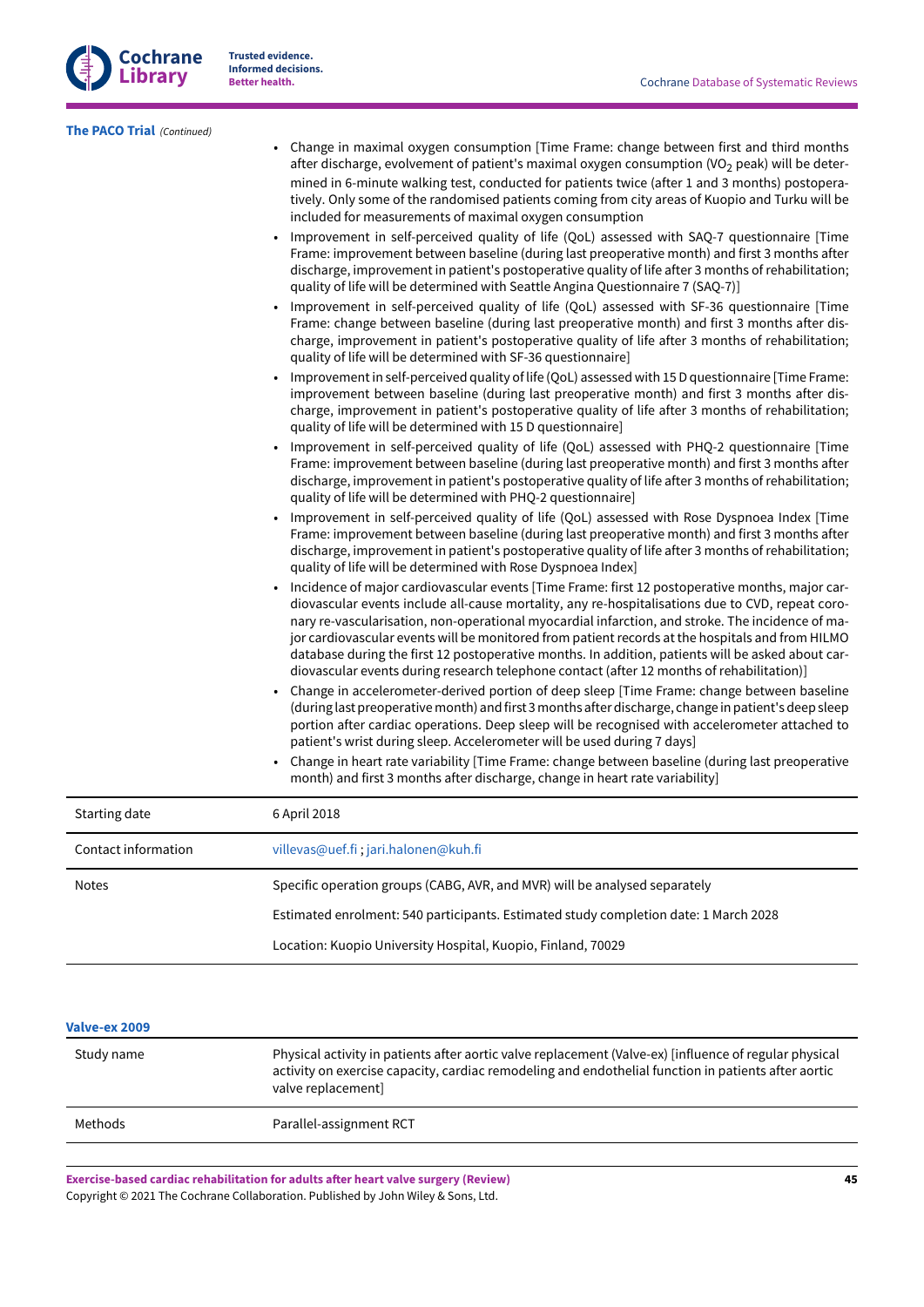

## **[Valve-ex](#page-21-12) 2009**  *(Continued)*

| Participants        | Patients after aortic valve replacement due to severe stenosis                                                              |
|---------------------|-----------------------------------------------------------------------------------------------------------------------------|
| Interventions       | Active comparator: training group: physical activity                                                                        |
|                     | B controls: no intervention                                                                                                 |
| Outcomes            | Maximum oxygen uptake                                                                                                       |
| Starting date       | 12 March 2009                                                                                                               |
| Contact information | Technische Universität München                                                                                              |
| <b>Notes</b>        | Estimated enrolment: 30 participants. Estimated study completion date: not reported                                         |
|                     | Location: Department of Prevention and Sports Medicine, Technische Universität München,<br>München, Bavaria, Germany, 80802 |

| <b>Wang 2019</b>    |                                                                                                                                                                                                        |
|---------------------|--------------------------------------------------------------------------------------------------------------------------------------------------------------------------------------------------------|
| Study name          | A study of the impact of home-based cardiac rehabilitation on outcomes after transcatheter aortic<br>valve replacement (TAVR)                                                                          |
| Methods             | Parallel-assignment RCT                                                                                                                                                                                |
| Participants        | Adult Chinese patients after transcatheter aortic valve replacement (TAVR)                                                                                                                             |
| Interventions       | Placebo comparator; control group: routine care; experimental group/interventional group: home-<br>based cardiac rehabilitation                                                                        |
| Outcomes            | Primary outcomes                                                                                                                                                                                       |
|                     | 6-minute walk test [Time Frame: 6 weeks, total distance walked in meters during 6 minutes]                                                                                                             |
|                     | Secondary outcomes                                                                                                                                                                                     |
|                     | Number of participants who will die [Time Frame: 6 weeks, 12 months, number of participants<br>who die during the study due to cardiovascular or non-cardiovascular causes]                            |
|                     | Number of participants re-hospitalised [Time Frame: 6 weeks, 12 months, number of participants<br>re-hospitalised during the study]                                                                    |
|                     | Number of participants completing home-based cardiac rehabilitation [Time Frame: 6 weeks,<br>number of participants completing home-based cardiac rehabilitation]                                      |
|                     | Cardiac function [Time Frame: 12 months, ejection fraction estimated by echocardiography]<br>- Aortic valve function [Time Frame: 12 months, aortic valve function estimated by echocardiogra-<br>phy] |
|                     | Number of participants injured [Time Frame: 6 weeks, number of participants injured or who die<br>during the course of home-based cardiac rehabilitation]                                              |
|                     | Time spent performing activities [Time Frame: 6 weeks, 12 months, number of minutes in a typical<br>$\bullet$<br>week that participants spent performing activities]                                   |
|                     | 6-minute walk test [Time Frame: 12 months, total distance walked in meters during 6 minutes]                                                                                                           |
| Starting date       | 1 January 2020                                                                                                                                                                                         |
| Contact information | wxyonce@zju.edu.cn                                                                                                                                                                                     |
| <b>Notes</b>        | Estimated enrolment: 300 participants. Estimated study finish date: 31 December 2023                                                                                                                   |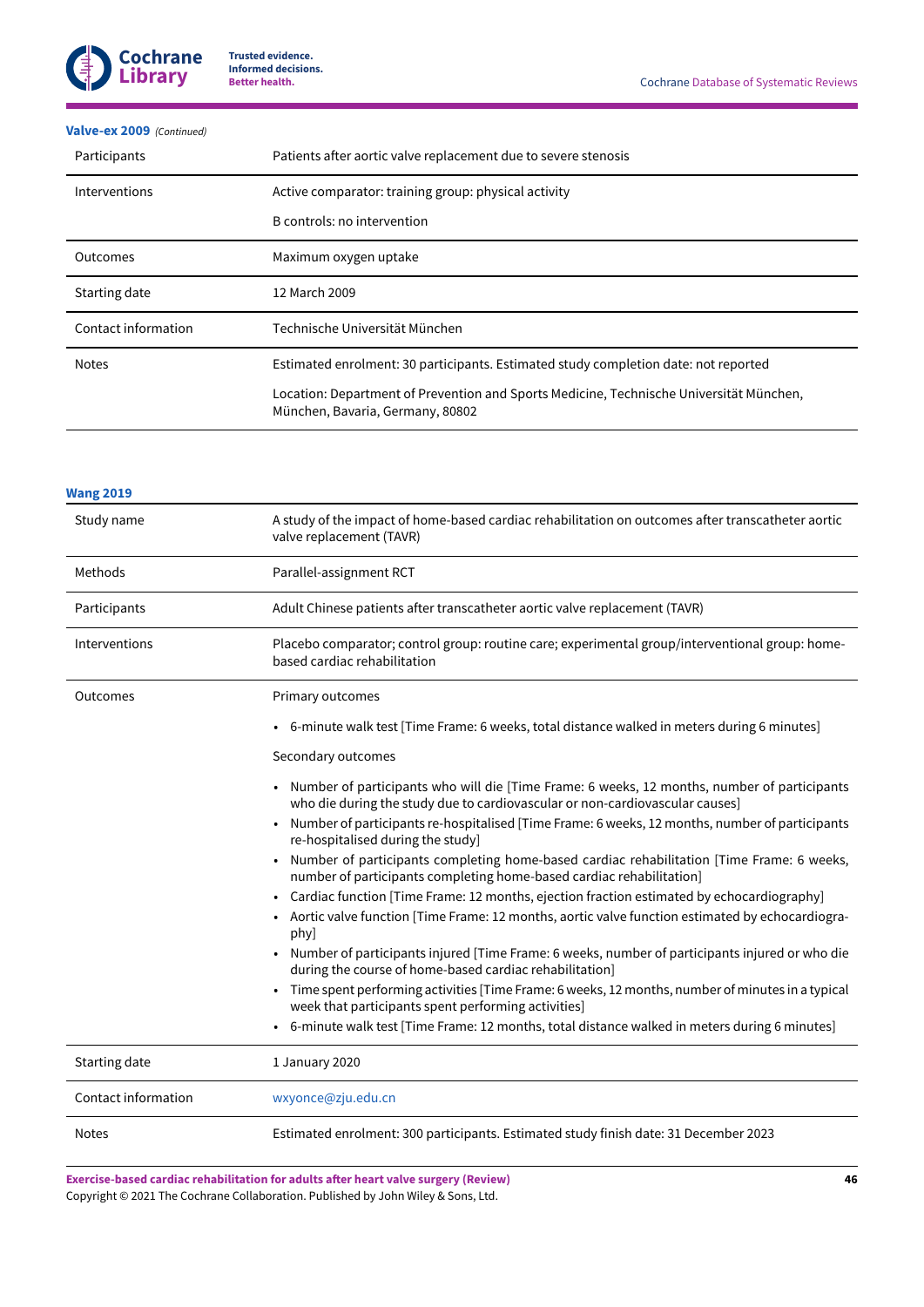

## **[Wang](#page-21-13) 2019**  *(Continued)*

Location: Second Affiliated Hospital, School of Medicine, Zhejiang University

AVR: aortic valve replacement. CABG: coronary artery bypass graft. ECG: electrocardiogram. KCCQ: Kansas City Cardiomyopathy Questionnaire. LOS: length of stay. MACE: major adverse cardiovascular event. MVR: mitral valve replacement. NYHA: New York Heart Association. PVO<sub>2</sub>: mixed venous oxygen tension. RCT: randomised controlled trial. TAVR: transaortic valve replacement. VO<sub>2</sub>: maximal oxygen consumption.

## <span id="page-48-0"></span>**R I S K O F B I A S**



#### **Risk of bias for analysis 1.1 All-cause mortality at longest follow-up**

| <b>Bias</b>   |                          |                                                            |                                |                                      |                                                |                           |  |
|---------------|--------------------------|------------------------------------------------------------|--------------------------------|--------------------------------------|------------------------------------------------|---------------------------|--|
| <b>Study</b>  | Randomisation<br>process | <b>Deviations</b><br>from intended<br><b>interventions</b> | <b>Missing</b><br>outcome data | <b>Measurement</b><br>of the outcome | <b>Selection of</b><br>the reported<br>results | <b>Overall</b>            |  |
| Lin 2004      | $\sim$                   | $\sim$                                                     | $\boldsymbol{\alpha}$          | $\blacktriangledown$                 | $\blacktriangledown$                           | $\boldsymbol{\mathsf{x}}$ |  |
| Pressler 2016 | $\blacktriangledown$     | $\blacktriangledown$                                       | $\blacktriangledown$           | $\blacktriangledown$                 | $\blacktriangledown$                           | $\blacktriangledown$      |  |

## **Risk of bias for analysis 1.4 All-cause hospitalisation at longest follow-up**

| <b>Bias</b>   |                          |                                                     |                                |                                      |                                                |                       |
|---------------|--------------------------|-----------------------------------------------------|--------------------------------|--------------------------------------|------------------------------------------------|-----------------------|
| <b>Study</b>  | Randomisation<br>process | <b>Deviations</b><br>from intended<br>interventions | <b>Missing</b><br>outcome data | <b>Measurement</b><br>of the outcome | <b>Selection of</b><br>the reported<br>results | <b>Overall</b>        |
| Sibilitz 2016 | $\checkmark$             | $\overline{\mathbf{v}}$                             | $\sim$                         | $\blacktriangledown$                 | $\bullet$                                      | $\tilde{\phantom{a}}$ |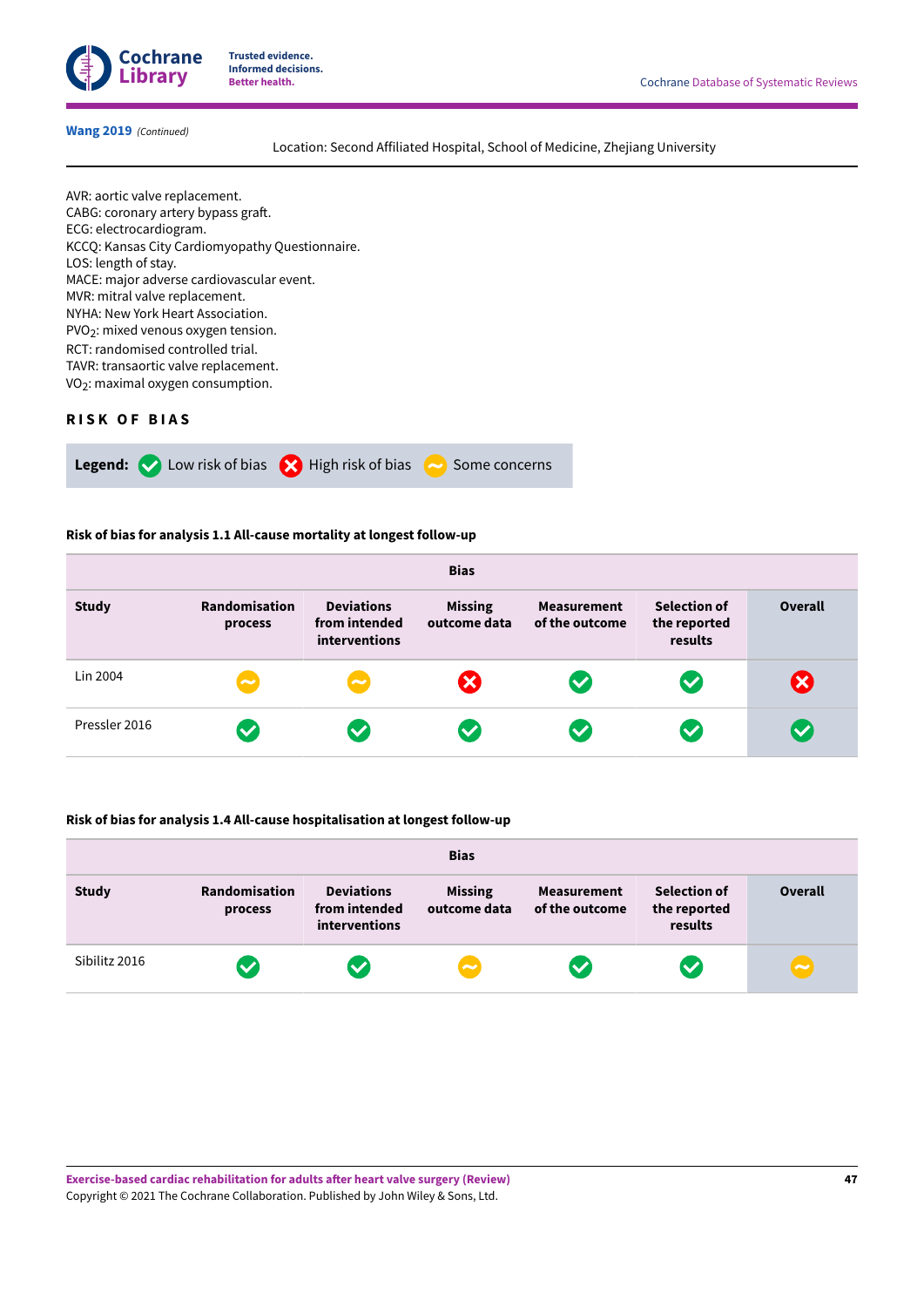## **Risk of bias for analysis 1.5 HRQoL (mental component) at end of intervention**

| <b>Bias</b>   |                          |                                                     |                                |                                      |                                                |                           |  |  |
|---------------|--------------------------|-----------------------------------------------------|--------------------------------|--------------------------------------|------------------------------------------------|---------------------------|--|--|
| <b>Study</b>  | Randomisation<br>process | <b>Deviations</b><br>from intended<br>interventions | <b>Missing</b><br>outcome data | <b>Measurement</b><br>of the outcome | <b>Selection of</b><br>the reported<br>results | <b>Overall</b>            |  |  |
| Pressler 2016 | $\blacktriangledown$     | $\blacktriangledown$                                | $\bullet$                      | $\boldsymbol{\times}$                | $\blacktriangledown$                           | $\mathbf x$               |  |  |
| Sibilitz 2016 | $\bullet$                | $\checkmark$                                        | $\overline{\phantom{a}}$       | $\mathbf x$                          | $\left\langle \mathbf{v}\right\rangle$         | $\boldsymbol{\mathsf{x}}$ |  |  |

## **Risk of bias for analysis 1.6 HRQoL (physical component) at end of intervention**

| <b>Bias</b>   |                          |                                                            |                                |                                      |                                                |                |  |
|---------------|--------------------------|------------------------------------------------------------|--------------------------------|--------------------------------------|------------------------------------------------|----------------|--|
| <b>Study</b>  | Randomisation<br>process | <b>Deviations</b><br>from intended<br><b>interventions</b> | <b>Missing</b><br>outcome data | <b>Measurement</b><br>of the outcome | <b>Selection of</b><br>the reported<br>results | <b>Overall</b> |  |
| Pressler 2016 | $\blacktriangledown$     | $\blacktriangledown$                                       | $\overline{\mathbf{v}}$        | $\mathbf{\mathbf{x}}$                | $\sim$                                         | X              |  |
| Sibilitz 2016 | $\blacktriangledown$     | $\blacktriangledown$                                       | $\overline{\phantom{a}}$       | $\bm{\times}$                        | $\sim$                                         | X              |  |

## **Risk of bias for analysis 1.7 HRQoL (mental component) at maximum follow-up**

| <b>Bias</b>   |                                 |                                                     |                                |                                      |                                                |                           |  |
|---------------|---------------------------------|-----------------------------------------------------|--------------------------------|--------------------------------------|------------------------------------------------|---------------------------|--|
| <b>Study</b>  | <b>Randomisation</b><br>process | <b>Deviations</b><br>from intended<br>interventions | <b>Missing</b><br>outcome data | <b>Measurement</b><br>of the outcome | <b>Selection of</b><br>the reported<br>results | <b>Overall</b>            |  |
| Pressler 2016 | $\blacktriangledown$            | $\blacktriangledown$                                | $\sim$                         | $\mathbf x$                          | $\bullet$                                      | $\boldsymbol{\mathsf{x}}$ |  |
| Sibilitz 2016 | $\blacktriangledown$            |                                                     | $\sim$                         | $\mathbf x$                          | $\boldsymbol{\nabla}$                          | ×                         |  |

## **Risk of bias for analysis 1.8 HRQoL (physical component) at maximum follow-up**

| <b>Bias</b>   |                          |                                                     |                                |                                      |                                                |                        |
|---------------|--------------------------|-----------------------------------------------------|--------------------------------|--------------------------------------|------------------------------------------------|------------------------|
| <b>Study</b>  | Randomisation<br>process | <b>Deviations</b><br>from intended<br>interventions | <b>Missing</b><br>outcome data | <b>Measurement</b><br>of the outcome | <b>Selection of</b><br>the reported<br>results | <b>Overall</b>         |
| Pressler 2016 | <b>V</b>                 |                                                     | $\left(\sim\right)$            | $\boldsymbol{\mathsf{x}}$            | $\bullet$                                      | $\vert\mathsf{x}\vert$ |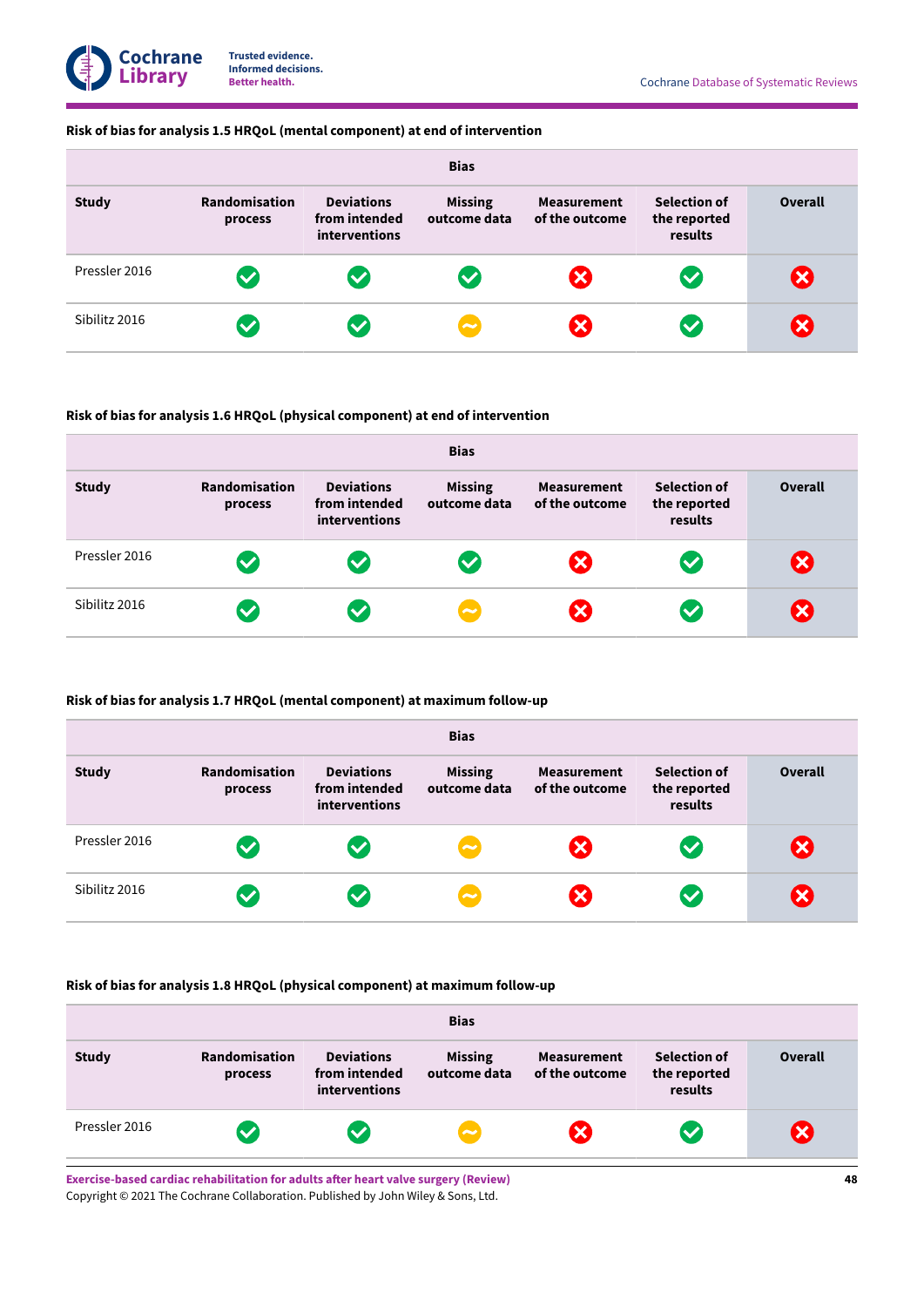

| <b>Bias</b>   |                          |                                                     |                                |                                              |                                                |                |  |
|---------------|--------------------------|-----------------------------------------------------|--------------------------------|----------------------------------------------|------------------------------------------------|----------------|--|
| <b>Study</b>  | Randomisation<br>process | <b>Deviations</b><br>from intended<br>interventions | <b>Missing</b><br>outcome data | Measurement<br>of the outcome                | <b>Selection of</b><br>the reported<br>results | <b>Overall</b> |  |
| Sibilitz 2016 | $\blacktriangledown$     | $\blacktriangledown$                                | $\left(\rightleftarrow$        | $\mathsf{X}% _{0}\!\left( \mathbf{1}\right)$ | $\bullet$                                      | $\bm{\times}$  |  |

## <span id="page-50-0"></span>**A D D I T I O N A L T A B L E S**

## <span id="page-50-1"></span>**Table 1. Updated search results**

| <b>Database searched</b>                                                                                                                    | <b>Date</b><br>searched                           | February<br>2019 | October 2019 | January 2020   | <b>Total number</b><br>of results |
|---------------------------------------------------------------------------------------------------------------------------------------------|---------------------------------------------------|------------------|--------------|----------------|-----------------------------------|
| CENTRAL (January 2020; Issue 1 of 12), in<br>the Cochrane Library                                                                           | 10/01/2020                                        | 211              | 132          | 28             | 371                               |
| <b>MEDLINE and Epub Ahead of Print, In-</b><br><b>Process &amp; Other Non-Indexed Citations</b><br>and Daily (Ovid, 1946 to 9 January 2020) | 10/01/2020                                        | 242              | 46           | 27             | 315                               |
| Embase Classic + Embase (Ovid, 1947 to 9<br>January 2019)                                                                                   | 10/01/2020                                        | 121              | 17           | 12             | 150                               |
| <b>CINAHL Plus with Full Text (EBSCO, 1937</b><br>to 10 January 2020)                                                                       | 10/01/2020                                        | 160              | 31           | 16             | 207                               |
| PsycINFO (Ovid, 1806 to January week 1<br>2020)                                                                                             | 10/01/2020                                        | 27               | 8            | 3              | 38                                |
| LILACS (Bireme, 1982 to 10 January 2020)<br>in English                                                                                      | 10/01/2020                                        | 38               | 6            | $\mathbf{1}$   | 45                                |
| <b>Conference Proceedings Citation Index -</b><br>Science (CPCI-S) on Web of Science (Clari-<br>vate Analytics, 1990 to 10 January 2020)    | 10/01/2020                                        | 10               | $\mathbf{0}$ | $\overline{2}$ | 12                                |
| DARE (2015, Issue 1 of 4), in the Cochrane<br>Library                                                                                       | No longer up-<br>dated since<br><b>March 2015</b> | 0                | 0            | $\mathbf 0$    | 0                                 |
| <b>Total</b>                                                                                                                                |                                                   | 809              | 240          | 89             | 1138                              |
| <b>After de-duplication</b>                                                                                                                 |                                                   | 606              | 216          | 76             | 898                               |

## **Exercise-based cardiac rehabilitation for adults aer heart valve surgery: updated search results**

<span id="page-50-2"></span>

|                      | <b>Lin 2004</b> | <b>Sire 1987</b> | <b>Pressler 2018</b> | Sibilitz 2016 | <b>Total events</b> |
|----------------------|-----------------|------------------|----------------------|---------------|---------------------|
| No exercise<br>group | 3 patients:     | 2 patients:      | 5 patients:          | 1 patient:    | 11                  |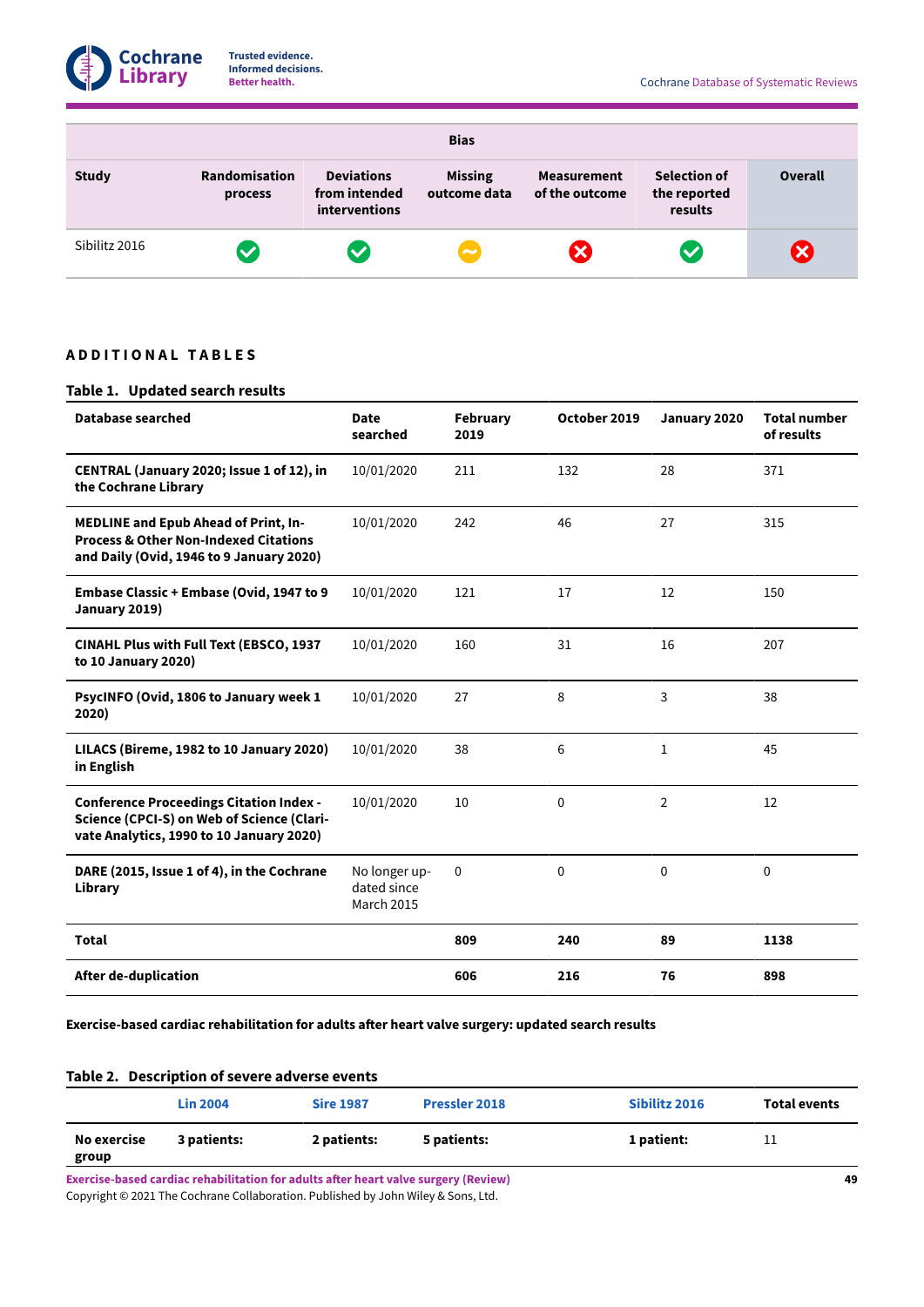

|                          | Table 2. Description of severe adverse events (Continued)<br>1 pericardial effu-<br>sion<br>1 paravalvular leak-<br>age<br>1 endocarditis | 2 non-fatal<br>thromboem-<br>bolism                             | 5 died before 24 months'<br>follow-up                                                                                                          | Not reported                                                                                                         |    |
|--------------------------|-------------------------------------------------------------------------------------------------------------------------------------------|-----------------------------------------------------------------|------------------------------------------------------------------------------------------------------------------------------------------------|----------------------------------------------------------------------------------------------------------------------|----|
| <b>Exercise</b><br>group | 4 patients:                                                                                                                               | 2 patients:                                                     | 4 patients:                                                                                                                                    | 2 patients:                                                                                                          | 12 |
|                          | 2 heart arrhythmias<br>1 sudden death<br>1 brain stem death                                                                               | 1 haematoma<br>in abdominal<br>muscle<br>1 angina pec-<br>toris | (but not due to exercise)<br>1 fell due to icy conditions lead-<br>ing<br>to severe cerebral trauma<br>1 lethal cerebral haemorrhage<br>due to | (but not due to ex-<br>ercise)<br>1 postsurgical car-<br>diac tamponade<br>1 heart failure-relat-<br>ed re-admission |    |
|                          |                                                                                                                                           |                                                                 | oral anticoagulant<br>2 died before 24 months' fol-                                                                                            |                                                                                                                      |    |

## <span id="page-51-3"></span>**Table 3. Mean total societal cost**

| Exercise group       | Control group        | Group difference (95% CI)           | <b>Statistical Signifi-</b><br>cance |
|----------------------|----------------------|-------------------------------------|--------------------------------------|
| 14,185 Euros/patient | 17,448 Euros/patient | -1609 Euros/patient (-6162 to 2942) | ΝS                                   |

Table showing mean total societal cost between exercise-CR and control groups from [Sibilitz 2016](#page-17-1). NS: not statistically significant.

low-up

## <span id="page-51-0"></span>**W H A T ' S N E W**

| <b>Date</b> | Event                                                     | <b>Description</b>                                                                                                                                                                           |
|-------------|-----------------------------------------------------------|----------------------------------------------------------------------------------------------------------------------------------------------------------------------------------------------|
| 9 July 2020 | New search has been performed                             | Four new studies added in updated review with evidence current<br>to January 2020                                                                                                            |
| 6 July 2020 | New citation required but conclusions<br>have not changed | We conducted an update of the previous systematic review and<br>meta-analysis to assess randomised clinical trial evidence for the<br>use of exercise-based CR following heart valve surgery |

## <span id="page-51-1"></span>**H I S T O R Y**

Protocol first published: Issue 12, 2013 Review first published: Issue 3, 2016

## <span id="page-51-2"></span>**C O N T R I B U T I O N S O F A U T H O R S**

KLS and ADZ initiated and raised funding for the initial review. KLS drafted the initial review. LA, KLS, and RST contributed to updating of the text. LA and KLS carried out trial selection, data extraction, and RoB2 analysis, with RST confirming all data extractions and resolving

**Exercise-based cardiac rehabilitation for adults aer heart valve surgery (Review)** Copyright © 2021 The Cochrane Collaboration. Published by John Wiley & Sons, Ltd.